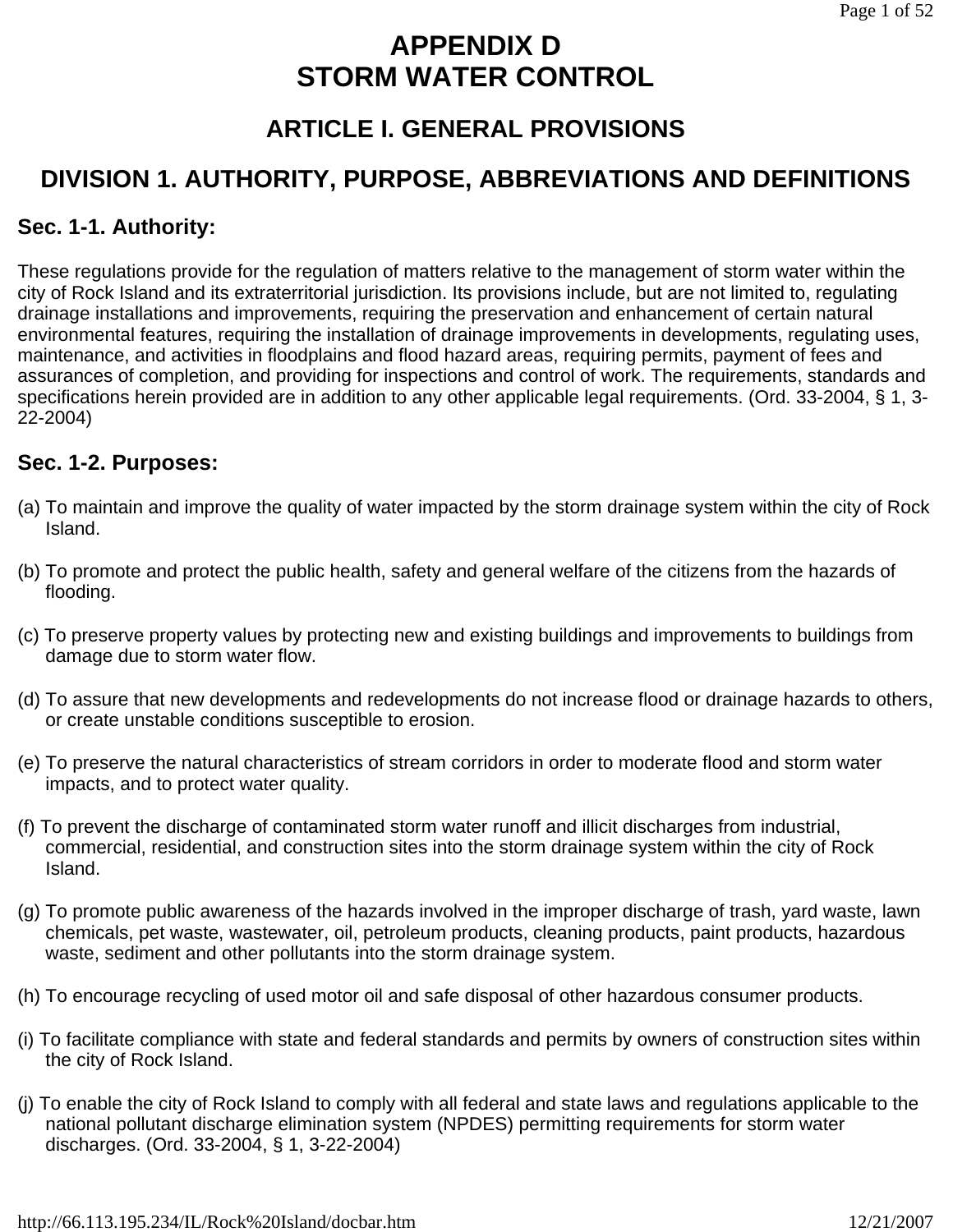### **Sec. 1-3. Abbreviations:**

The following abbreviations when used in this appendix shall have the designated meanings:

- BMP Best management practices
- CFR Code of federal regulations
- FEMA Federal emergency management agency
- HHW Household hazardous waste
- IDPH Illinois department of public health
- IEPA Illinois environmental protection agency
- MS4 Municipal separate storm sewer system
- NPDES National pollutant discharge elimination system
- NRCS Natural resources conservation service
- RISWCD Rock Island soil and water conservation district
- SWP3 Storm water pollution prevention plan
- USDA U.S. department of agriculture
- USEPA U.S. environmental protection agency

(Ord. 33-2004, § 1, 3-22-2004)

# **Sec. 1-4. Definitions:**

Unless a provision explicitly states otherwise, the following terms and phrases as used in this appendix, shall have the meanings hereinafter designated:

*Adverse Impacts* : Any negative impact on plant, soil, air or water resources affecting their beneficial uses including recreation, aesthetics, aquatic habitat, quality, and quantity.

*Applicant* : Any person, firm, or governmental agency who executes the necessary forms to procure official approval of a development or permit to carry out construction of a new development or redevelopment from the city of Rock Island.

*Base Flood Elevation* : The elevation at all locations delineating the level of flooding resulting from the 100 year frequency flood event, which has a one percent (1%) probability of being equaled or exceeded in any given year. The base flood elevation at any location is defined in the city of Rock Island floodplain ordinance.

*Best Management Practices (BMPs)* : Here refers to management practices and methods to control pollutants in storm water. BMPs are of two (2) types: "source controls" (nonstructural) and "treatment controls" (structural). Source controls are practices that prevent pollution by reducing potential pollutants at their source, before they come into contact with storm water. Treatment controls remove pollutants from storm water. The selection, application and maintenance of BMPs must be sufficient to prevent or reduce the likelihood of pollutants entering the storm drainage system. Specific BMPs may be imposed by the city of Rock Island and are discussed further in article III of this appendix.

*Building Official* : The officer or other designated authority charged with the administration and enforcement of the international building code for the city of Rock Island.

*Building Permit* : A permit issued by the city of Rock Island, for the construction, erection or alteration of a structure or building and the related ground and surface preparation prior to and after completion of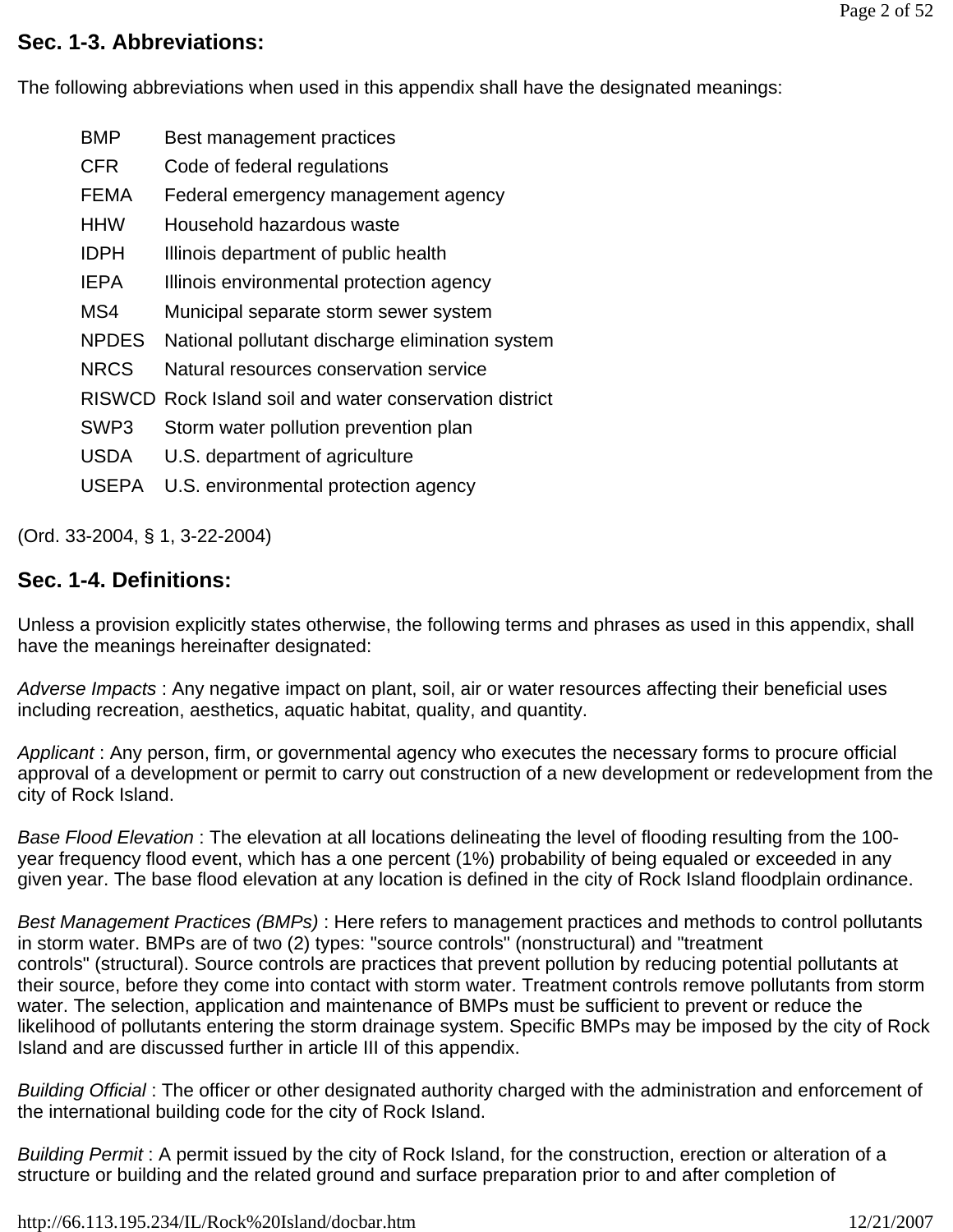construction, erection or alteration of a structure or building.

*Bypass Flows* : Storm water runoff from upstream properties tributary to a property's drainage system but not under its control.

*Certify Or Certification* : Formally attesting that the specific inspections and tests were performed, and that such inspections and tests comply with the applicable requirements of this appendix.

*Channel* : Any defined river, stream, creek, brook, natural or artificial depression, ponded area, on stream lake or impoundment, abandoned mine, flowage, slough, ditch, conduit, culvert, gully, ravine, wash, or natural or manmade drainageway, which has a definite bed and bank or shoreline, in or into which surface or ground water flows, either perennially or intermittently.

*Channel Modification* : The alteration of a channel by changing the physical dimensions or materials of its bed or banks. Channel modification includes damming, riprapping (or other armoring), filling, widening, deepening, straightening, relocating, lining, and significant removal of bottom or woody rooted vegetation. Channel modification does not include the manmade clearing of debris or removal of trash.

*Clearing* : Any activity which removes the natural vegetative ground cover.

*Commercial* : Pertaining to any business, trade, industry, or other activity engaged in for profit.

*Compensatory Storage* : An artificially excavated, hydraulically equivalent volume of storage within the floodplain used to balance the loss of natural flood storage capacity when fill or structures are placed within the floodplain.

*Conduit* : Any channel, pipe, sewer or culvert used for the conveyance or movement of water, whether open or closed.

*Construction Site* : Any location where clearing, grading, filling, etc., activity occurs.

*Contaminated* : Containing harmful quantities of pollutants.

*Contractor* : Any person or firm performing or managing construction work at a construction site, including any construction manager, general contractor or subcontractor. Also includes, but is not limited to, earthwork, paving, building, plumbing, mechanical, electrical or landscaping contractors, and material suppliers delivering materials to the site.

*County* : The county of Rock Island, Illinois.

*Dam* : As defined by the Illinois department of natural resources office of water resources.

*Detention Basin* : A facility constructed or modified to provide for the temporary storage of storm water runoff and the controlled release by gravity of this runoff at a prescribed rate during and after a flood or storm.

*Detention Time* : The amount of time storm water is held within a detention basin.

*Development* : Any manmade change to real estate or property, including:

(1) The division or subdivision of any duly recorded parcel of property.

(2) Construction, reconstruction or placement of a building or any addition to a building valued at more than one thousand dollars (\$1,000.00).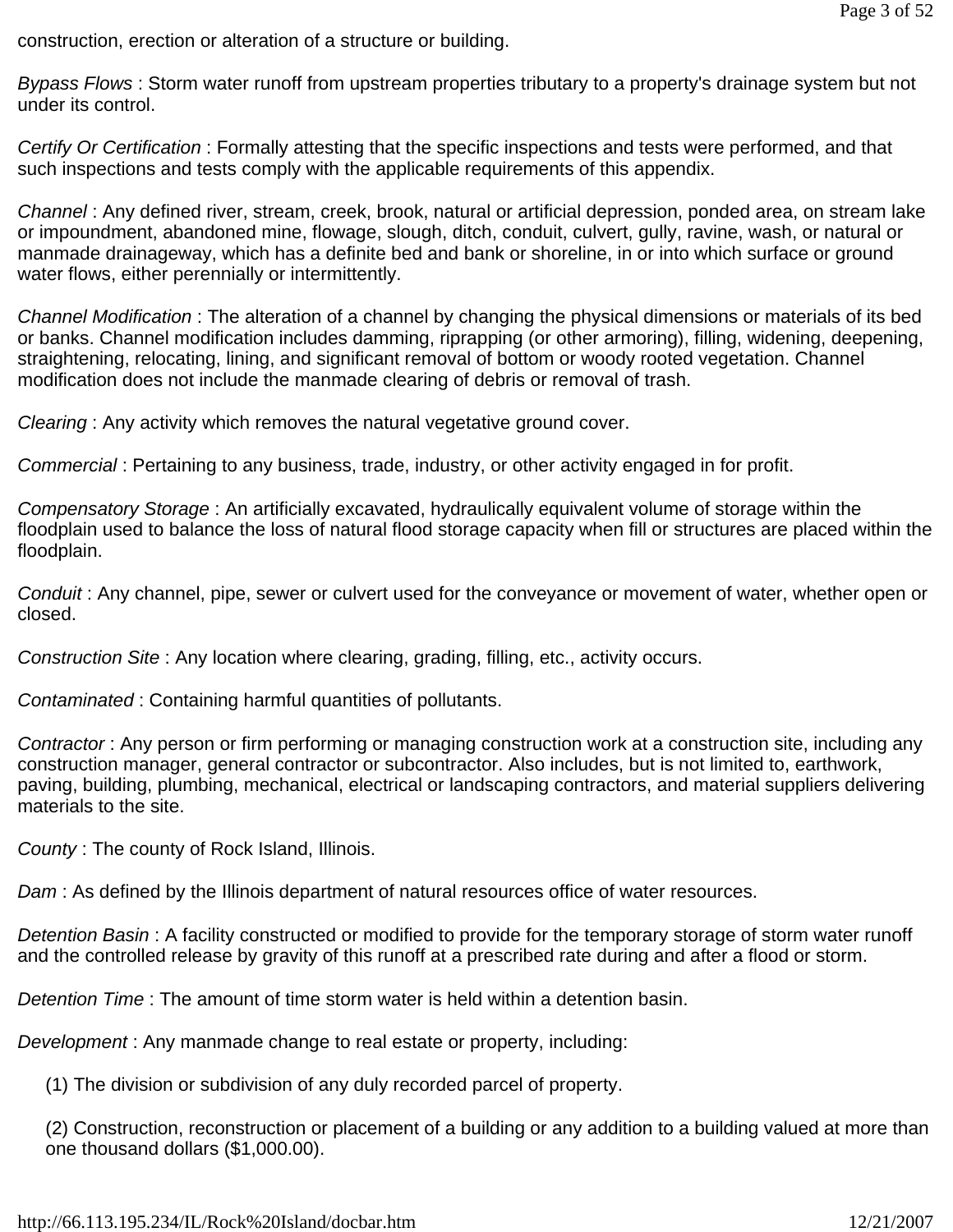(3) Installation of a manufactured home on a site, preparing a site for a manufactured home, or installing a travel trailer on a site for more than one hundred eighty (180) days per year.

(4) Construction of roads, bridges, or similar projects.

(5) Redevelopment of a site.

(6) Filling, dredging, grading, clearing, excavating, paving, drilling, mining or other nonagricultural alterations of a ground surface.

(7) Storage of materials or deposit of solid or liquid waste.

(8) Any other activity that might alter the magnitude, frequency, direction, or velocity of storm water flows from a property.

*Discharge* : Any addition or release of any pollutant, storm water or any other substance whatsoever into storm drainage system.

*Discharger* : Any person who causes, allows, permits, or is otherwise responsible for, a discharge, including, without limitation, any owner of a construction site or industrial facility.

*Domestic Sewage* : Sewage originating primarily from kitchen, bathroom and laundry sources, including waste from food preparation, dishwashing, garbage grinding, toilets, baths, showers and sinks.

*Drainage Plan* : A plan, including engineering drawings and supporting calculations, which describes the existing storm water drainage system and environmental features, including grading, as well as proposed alterations or changes to the drainage system and environment of a property.

*Dry Basin* : A detention basin designed to drain after temporary storage of storm water flows and to normally be dry over much of its bottom area.

*Earthwork* : The disturbance of soils on a site associated with clearing, grading, or excavation activities.

*Erosion* : The general process whereby soil or earth is moved by rainfall, flowing water, wind or wave action.

*Excavation* : Any act by which organic matter, earth, sand, gravel, rock or any other similar material, is cut into, dug, quarried, uncovered, removed, displaced, relocated or bulldozed and shall include the conditions resulting from such actions.

*Excess Storm Water Runoff* : The volume and rate of flow of storm water discharged from a new development or redevelopment which is or will be in excess of that volume and rate which existed before development or redevelopment.

*Existing Grade* : The vertical location of the existing ground surface prior to excavation or filling.

*Facility* : Any building, structure, installation, process, or activity from which there is or may be a discharge of a pollutant.

*Fertilizer* : A substance or compound that contains an essential plant nutrient element in a form available to plants and is used primarily for its essential plant nutrient element content in promoting or stimulating growth of a plant or improving the quality of a crop, or a mixture of two (2) or more fertilizers.

*Fill* : Any act by which earth, sand, gravel, rock, or any other material, is deposited, placed, replaced, pushed, dumped, pulled, transported or moved by man to a new location and shall include the conditions resulting therefrom.

http://66.113.195.234/IL/Rock%20Island/docbar.htm 12/21/2007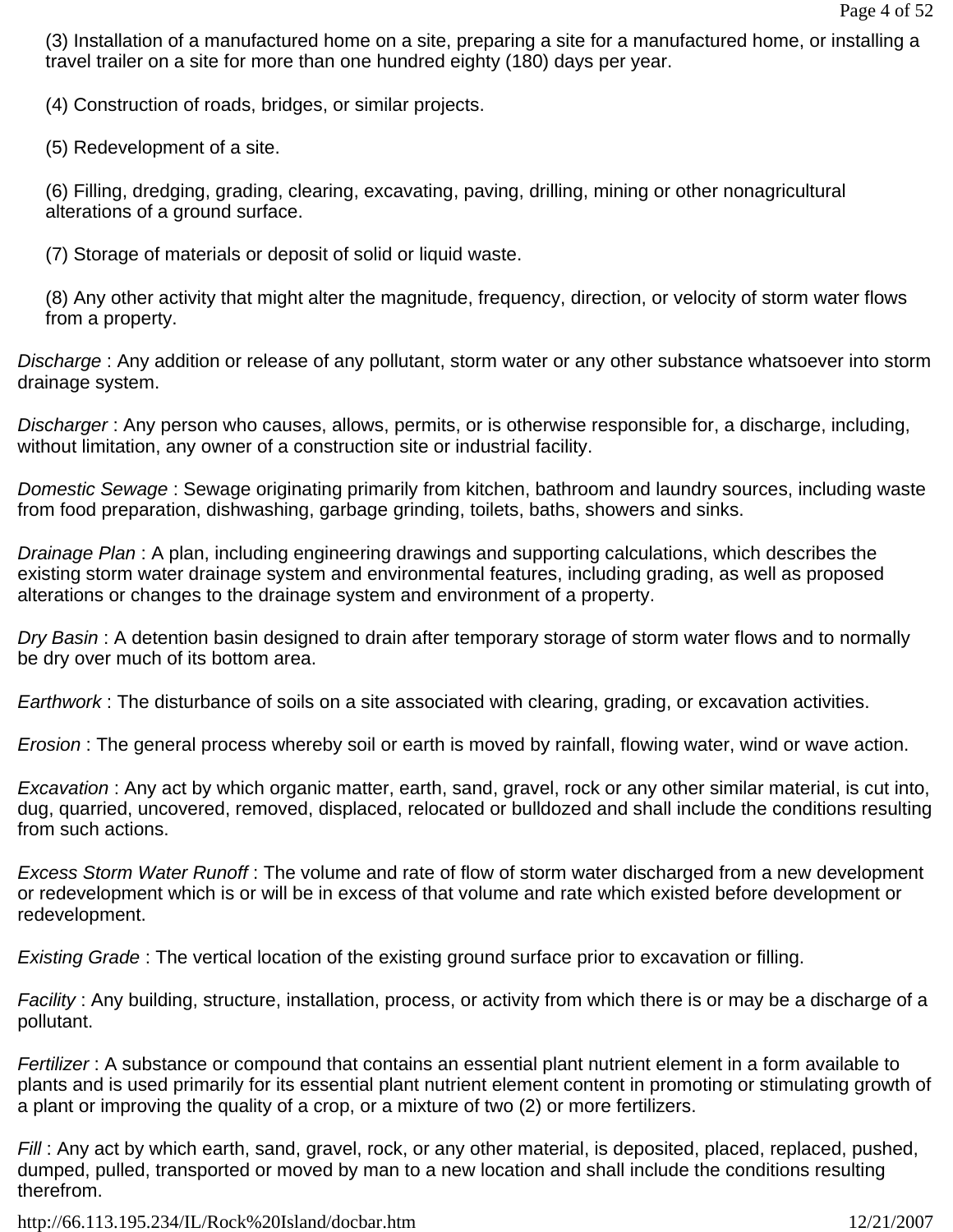*Final Grade* : The vertical location of the ground surface after grading work is completed in accordance with the plans.

*Fire Protection Water* : Any water, and any substances or materials contained therein, used by any person to control or extinguish a fire, or to inspect or test fire equipment.

*Garbage* : Putrescible animal and vegetable waste materials from the handling, preparation, cooking, or consumption of food, including waste materials from markets, storage facilities, and the handling and sale of produce and other food products.

*Grading* : The excavation or fill or any combination thereof and shall include the conditions resulting from any excavation or fill.

*Ground Water* : Any water residing below the surface of the ground or percolating into or out of the ground.

*Harmful Quantity* : The amount of any substance that the public works director determines will cause an adverse impact to storm drainage system or will contribute towards the failure of the city of Rock Island to meet the water quality based requirements of the NPDES permit for discharges from the MS4.

*Hazardous Substance* : Any substance listed in table 302.4 of 40 CFR part 302.

*Hazardous Waste* : Any substance identified or listed as a hazardous waste by the EPA pursuant to 40 CFR part 261.

*Household Hazardous Waste (HHW)* : Any material generated in a household (including single and multiple residences) that would be classified as hazardous pursuant to the IEPA.

*Hydrograph* : A graph showing for a given location on a stream or conduit, the flow rate with respect to time.

*Hydrograph Method* : This method estimates runoff volume and runoff hydrographs for the point of interest by generating hydrographs for individual sub areas, combining them, and routing them through stream lengths and reservoir structures. Factors such as rainfall amount and distribution, runoff curve number, time of concentration, and travel time are included.

*Illegal Discharge* : See definition of Illicit Discharge.

*Illicit Connection* : Any drain or conveyance, whether on the surface or subsurface, which allows an illicit discharge to enter the storm drainage system.

*Illicit Discharge* : Any discharge to the storm drainage system that is prohibited under this appendix.

*Impervious Surface* : That area of property that is covered by materials other than soil and vegetation and that has no intended capacity to absorb storm water, such as parking lots, roadways, driveways, sidewalks, patios, tennis courts, roofs and other structures.

*Industrial Waste (Or Commercial Waste)* : Any wastes produced as a byproduct of any industrial, institutional or commercial process or operation, other than domestic sewage.

*Infiltration* : The passage or movement of water into the soil surfaces.

*Jurisdiction* : The city of Rock Island, Illinois.

*Loessal Soil* : A sediment, commonly nonstratified and unconsolidated, composed predominately of silt sized particles with accessory clay and sand.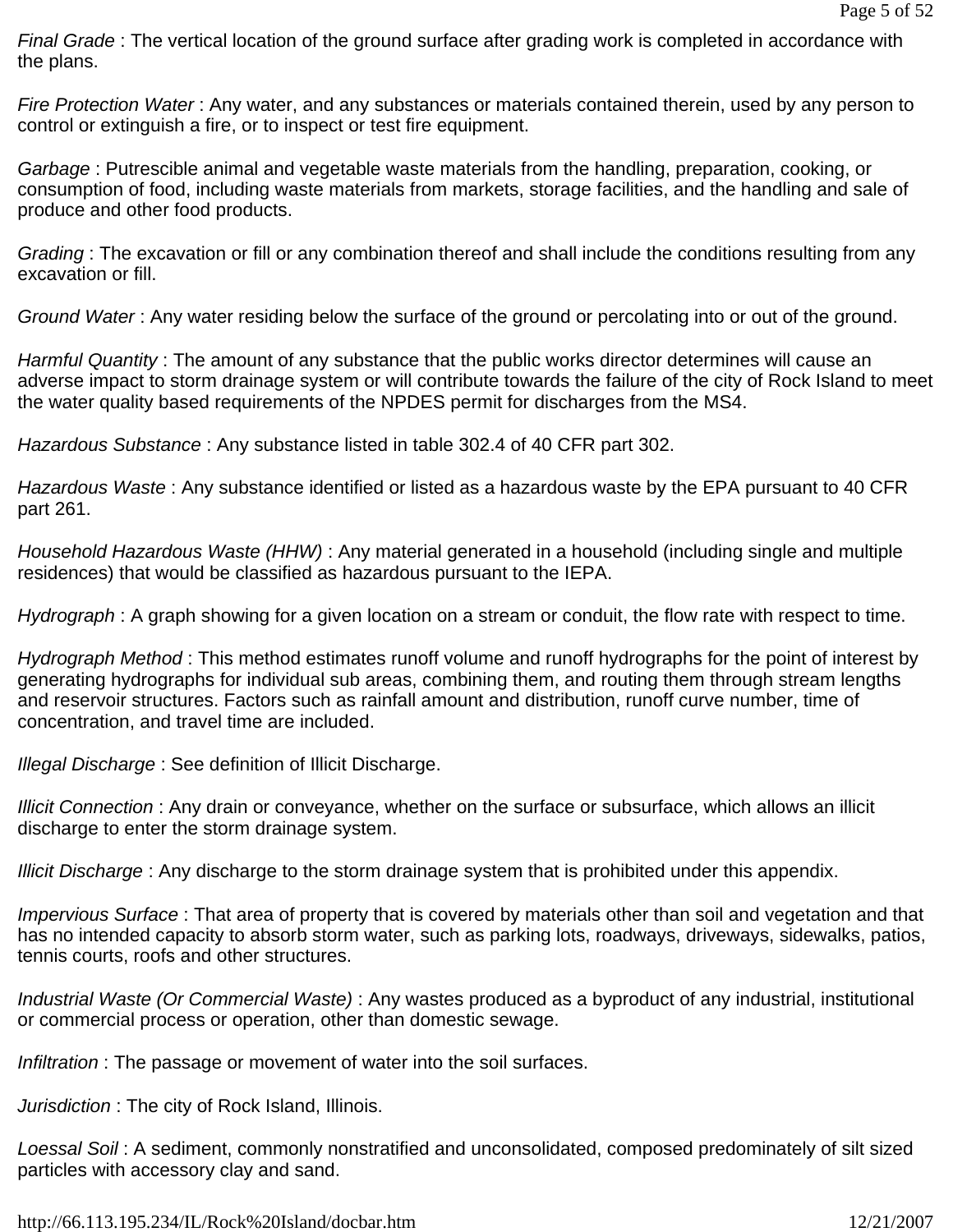*Lot* : An individual platted parcel in an approved subdivision.

*Major Drainage System* : That portion of a drainage system needed to store and convey flows beyond the capacity of the minor drainage system.

*May* : Discretionary.

*Mechanical Fluid* : Any fluid used in the operation and maintenance of machinery, vehicles and any other equipment, including lubricants, antifreeze, petroleum products, oil and fuel.

*Minor Drainage System* : That portion of a drainage system designed for the convenience of the public. It consists of street gutters, storm sewers, small open channels, and swales and, where manmade, is to be designed to handle the 10-year runoff event.

*Mitigation* : When the prescribed controls are not sufficient and additional measures are required to offset the development, including those measures necessary to minimize the negative effects which storm water drainage and development activities might have on the public health, safety and welfare. Examples of mitigation include, but are not limited to, compensatory storage, soil erosion and sedimentation control, and channel restoration.

*Mobile Commercial Cosmetic Cleaning (Or Mobile Washing)* : Power washing, steam cleaning, and any other method of mobile cosmetic cleaning, of vehicles and/or exterior surfaces, engaged in for commercial purposes or related to a commercial activity.

*Municipal Separate Storm Sewer System (MS4)* : The system of conveyances, including roads, streets, curbs, gutters, ditches, inlets, drains, catch basins, pipes, tunnels, culverts, channels, detention basins and ponds owned and operated by the city of Rock Island and designed or used for collecting or conveying storm water, and not used for collecting or conveying sanitary sewage.

*NPDES* : The national pollutant discharge elimination system.

*NPDES Permit* : A permit issued by EPA that authorizes the discharge of pollutants to waters of the United States, whether the permit is applicable on an individual, group, or general area wide basis.

*Natural* : Conditions resulting from physical, chemical, and biological processes without intervention by man.

*Natural Drainage* : Channels formed in the existing surface topography of the earth prior to changes made by unnatural causes.

*Notice Of Violation* : A written notice detailing any violations of this appendix and any action expected of the violators.

*Oil* : Any kind of oil in any form, including, but not limited to: petroleum, fuel oil, crude oil, synthetic oil, motor oil, cooking oil, grease, sludge, oil refuse, and oil mixed with waste.

*100-Year Event* : A rainfall, runoff, or flood event having a one percent (1%) probability of being equaled or exceeded in any given year. A 24-hour storm duration is assumed unless otherwise noted.

*1-Year Event* : A rainfall, runoff, or flood event having a one hundred percent (100%) probability of being equaled or exceeded in any given year. A 24-hour storm duration is assumed unless otherwise noted.

*Owner* : The person who owns a facility, part of a facility, or land including the contract seller and contract purchaser.

*Parcel* : A contiguous lot or tract of land under one ownership. A lot or tract of land is land intended as a unit

http://66.113.195.234/IL/Rock%20Island/docbar.htm 12/21/2007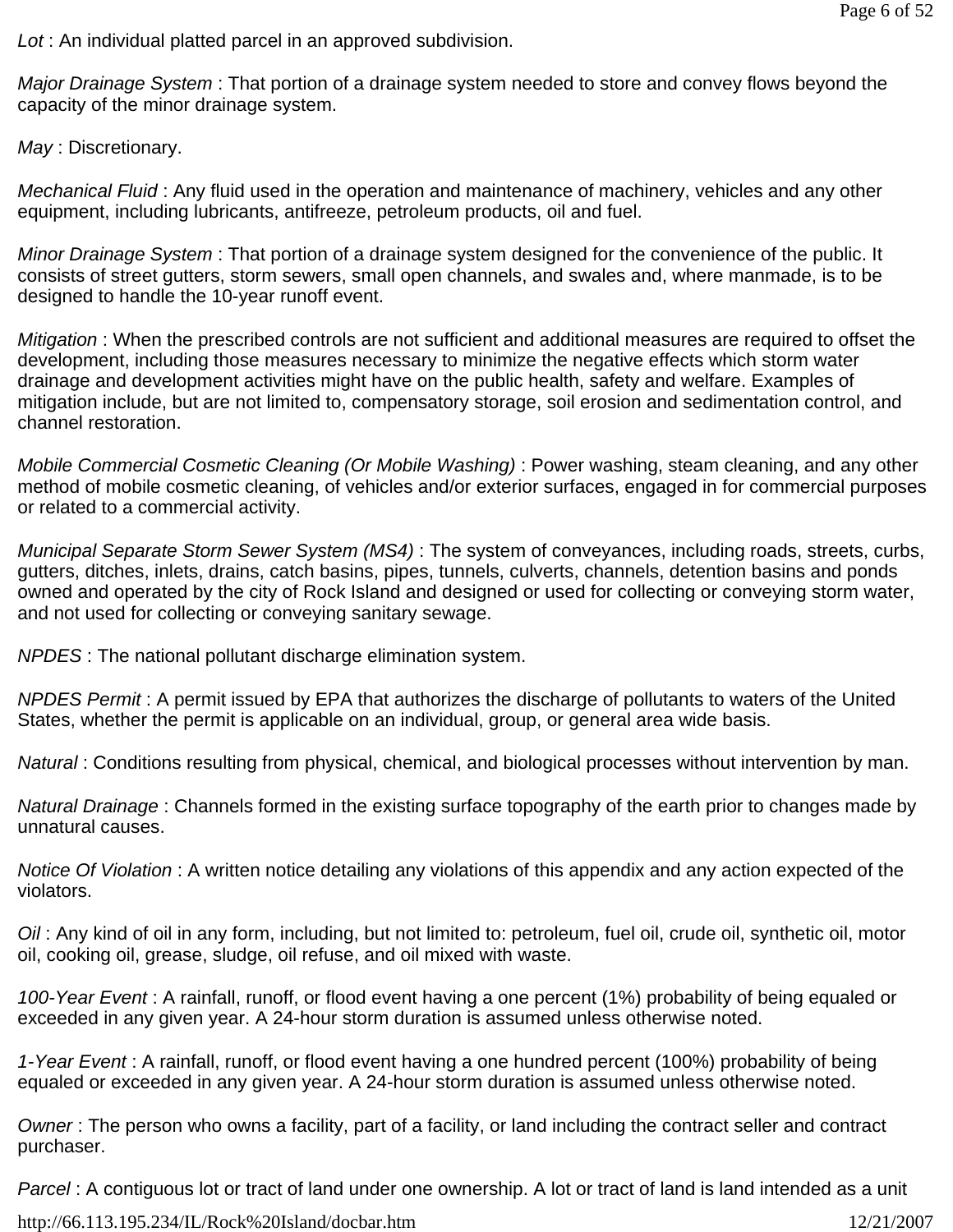for the purpose of development or transfer of ownership.

*Peak Flow* : The maximum rate of flow of water at a given point in a channel or conduit.

*Permittee* : Any person to whom a building permit or a grading and drainage permit is issued.

*Person* : Any individual, partnership, copartnership, firm, company, corporation, association, joint stock company, trust, estate, governmental entity, or any other legal entity; or their legal representatives, agents, or assigns, including all federal, state, and local governmental entities.

*Pesticide* : A substance or mixture of substances intended to prevent, destroy, repel, or migrate any pest.

*Pet Waste (Or Animal Waste)* : Excrement and other waste from domestic animals.

*Petroleum Product* : A product that is obtained from distilling and processing crude oil and that is capable of being used as a fuel or lubricant in a motor vehicle or aircraft, including motor oil, motor gasoline, gasohol, other alcohol blended fuels, aviation gasoline, kerosene, distillate fuel oil, and #1 and #2 diesel.

*Pollutant* : Any substance attributable to water pollution, including, but not limited to, rubbish, garbage, solid waste, litter, debris, yard waste, pesticides, herbicides, fertilizers, pet waste, animal waste, domestic sewage, industrial waste, sanitary sewage, wastewater, septic tank waste, mechanical fluid, oil, motor oil, used oil, grease, petroleum products, antifreeze, surfactants, solvents, detergents, cleaning agents, paint, heavy metals, toxins, household hazardous waste, small quantity generator waste, hazardous substances, hazardous waste, soil and sediment.

*Pollution* : The alteration of the physical, thermal, chemical, or biological quality of, or the contamination of, any water that renders the water harmful, detrimental, or injurious to humans, animal life, plant life, property, or public health, safety, or welfare, or impairs the usefulness or the public enjoyment of the water for any lawful or reasonable purpose.

*Positive Drainage* : Provision for overland paths for all areas of a property including depressional areas that may also be drained by storm sewer.

*Potable Water* : Water that has been treated to drinking water standards and is safe for human consumption.

*Private Drainage System* : All privately or publicly owned ground, surfaces, structures or systems, excluding the MS4, that contribute to or convey storm water, including, but not limited to, roofs, gutters, downspouts, lawns, driveways, pavement, roads, streets, curbs, gutters, ditches, inlets, drains, catch basins, pipes, tunnels, culverts, channels, detention basins, ponds, draws, swales, streams and any ground surface.

*Public Improvement Plans* : Engineering drawings subject to approval by the city engineer for the construction of public improvements.

*Public Works Director* : The public works director for the city of Rock Island or his/her designee.

*Qualified Person* : A person who possesses the required certification, license, or appropriate competence, skills, and ability as demonstrated by sufficient education, training, and/or experience to perform a specific activity in a timely and complete manner consistent with the regulatory requirements and generally accepted industry standards for such activity.

*Release* : To dump, spill, leak, pump, pour, emit, empty, inject, leach, dispose or otherwise introduce into the storm drainage system.

*Rubbish* : Nonputrescible solid waste, excluding ashes, that consist of: 1) combustible waste materials, including paper, rags, cartons, wood, excelsior, furniture, rubber, plastics, yard trimmings, leaves, and similar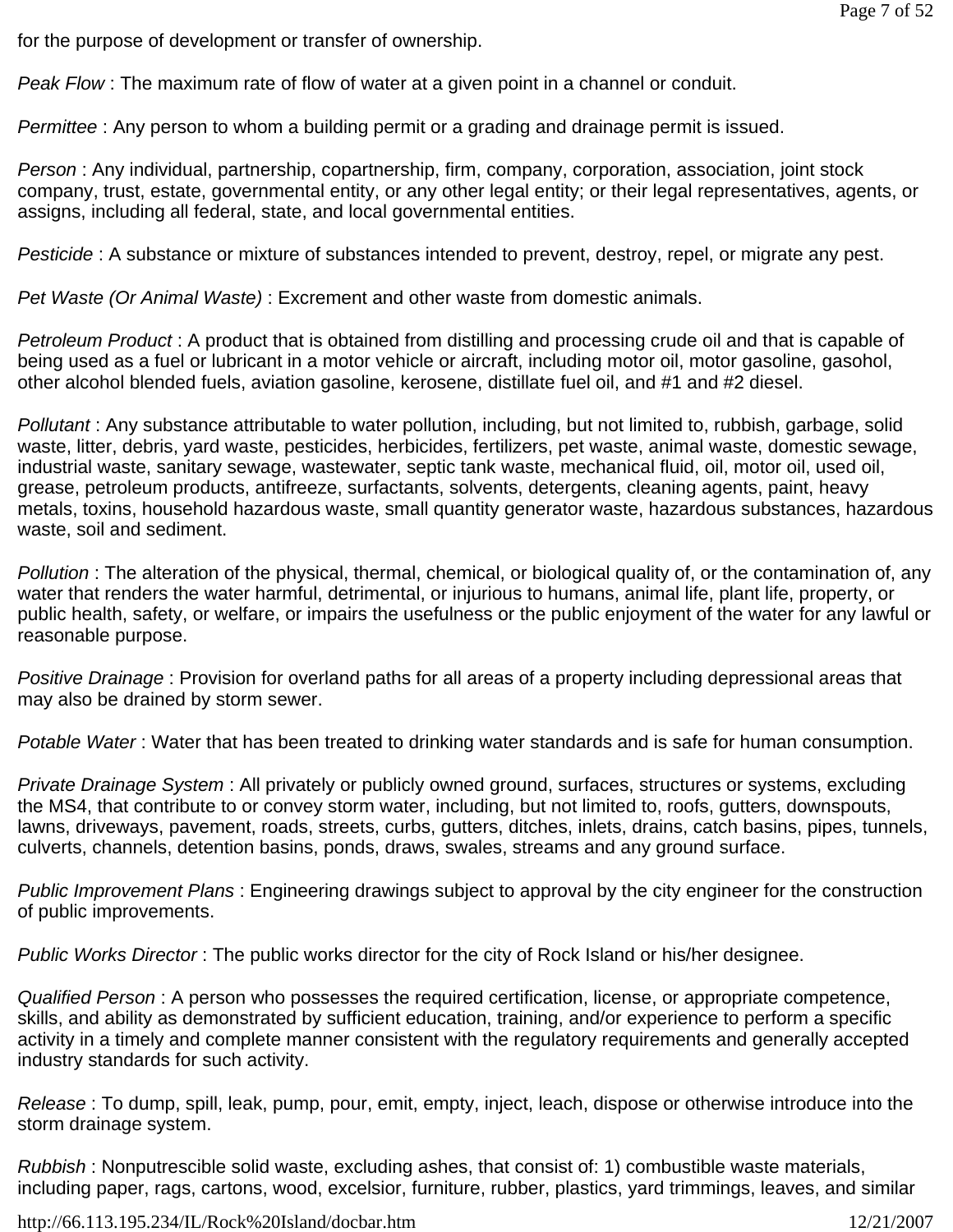materials; and 2) noncombustible waste materials, including glass, crockery, tin cans, aluminum cans, metal furniture, and similar materials that do not burn at ordinary incinerator temperatures (1,600 to 1,800 degrees Fahrenheit).

*Sanitary Sewage* : The domestic sewage and/or industrial waste that is discharged into the city of Rock Island sanitary or combined sewer system and passes through the sanitary or combined sewer system to a city of Rock Island sewage treatment plant for treatment.

*Sanitary Sewer* : The system of pipes, conduits, and other conveyances which carry industrial waste and domestic sewage from residential dwellings, commercial buildings, industrial and manufacturing facilities, and institutions, whether treated or untreated, to a city of Rock Island sewage treatment plant (and to which storm water, surface water, and ground water are not intentionally admitted).

*Sediment* : Soil (or mud) that has been disturbed or eroded and transported naturally by water, wind, gravity, or equipment tracking (tires, vehicles).

*Sedimentation* : The process that deposits soils, debris, and other materials either on other ground surfaces or in bodies of water or storm water drainage systems.

*Septic Tank Waste* : Any domestic sewage from holding tanks such as vessels, chemical toilets, campers, trailers, septic tanks and aerated tanks.

*Shall* : Mandatory.

*Site* : The land or water area where any facility or activity is physically located or conducted, including adjacent land used in connection with the facility or activity.

*Slope Disturbance Line* : The line which delineates relatively level building areas from areas where slopes exceed seven percent (7%) and where special precautions must be taken.

*Small Quantity Generator Waste* : Any hazardous waste generated by a small quantity generator as defined by IEPA.

*Solid Waste* : Any garbage, rubbish, refuse and other discarded material, including solid, liquid, semisolid, or contained gaseous material, resulting from industrial, municipal, commercial, construction, mining or agricultural operations, and residential, community and institutional activities.

*State* : The state of Illinois.

*Storm Drainage System* : All surfaces, structures and systems that contribute to or convey storm water, including private drainage systems, the MS4, surface water, ground water, waters of the state and waters of the United States.

*Storm Sewer* : A closed conduit for conveying collected storm water.

*Storm Water* : Runoff resulting from precipitation.

*Storm Water Pollution Prevention Plan (SWP3)* : A document that describes the best management practices to be implemented at a site, to prevent or reduce the discharge of pollutants.

*Stream* : Any river, creek, brook, branch, flowage, ravine, or natural or manmade drainageway which has a definite bed and banks or shoreline, in or into which surface or ground water flows, either perennially or intermittently.

*Stripping* : Any activity which removes the vegetative surface cover including tree removal, by spraying or

http://66.113.195.234/IL/Rock%20Island/docbar.htm 12/21/2007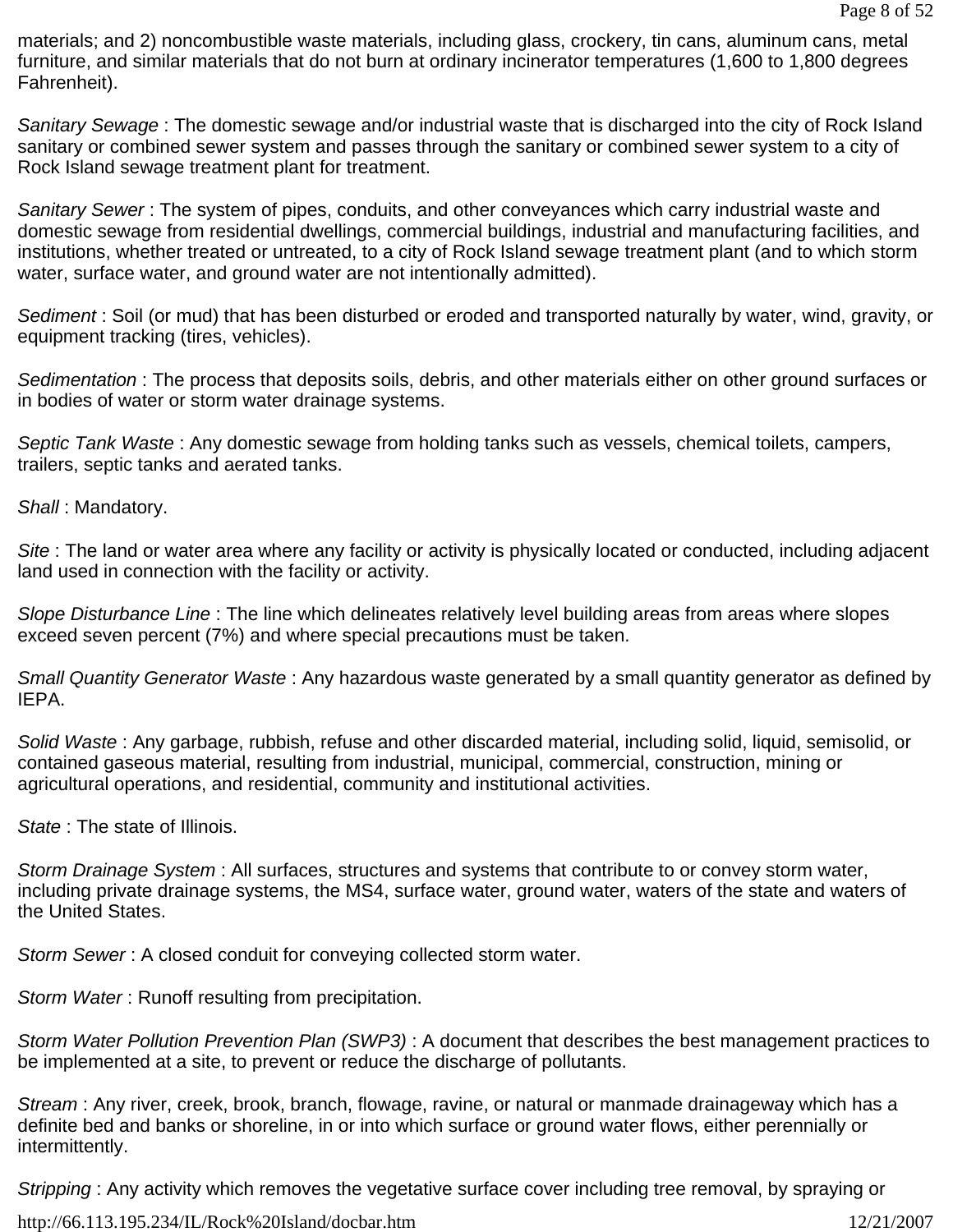clearing, and storage or removal of topsoil.

*Subdivision Development* : Includes activities associated with the platting of any parcel of land into two (2) or more lots and includes all construction activity taking place thereon.

*Surface Water* : Water bodies and any water temporarily residing on the surface of the ground, including oceans, lakes, reservoirs, rivers, ponds, streams, puddles, channelized flow and runoff.

*10-Year Event* : A runoff, rainfall, or flood event having a ten percent (10%) probability of being equaled or exceeded in any given year. A 24-hour storm duration is assumed unless otherwise noted.

*Time Of Concentration* : The elapsed time for storm water to flow from the most hydraulically remote point in a drainage basin to a particular point of interest in that watershed.

*Tributary Watershed* : All of the land surface area that contributes runoff to a given point.

*2-Year Event* : A runoff, rainfall, or flood event having two percent (2%) probability of being equaled or exceeded in any given year. A 24-hour storm duration is assumed unless otherwise noted.

*Uncontaminated* : Not containing harmful quantities of pollutants.

*Used Oil (Or Used Motor Oil)* : Any oil that as a result of use, storage, or handling, has become unsuitable for its original purpose because of impurities or the loss of original properties.

*Utility Agency* : Private utility companies, the city of Rock Island or contractors working for private utility companies or the city of Rock Island, engaged in the construction or maintenance of utility distribution lines and services, including water, sanitary sewer, storm sewer, electric, gas, telephone, television and communication services.

*Vacant* : Land on which there are no structures or only structures which are secondary to the use or maintenance of the land itself.

*Wastewater* : Any water or other liquid, other than uncontaminated storm water, discharged from a facility.

*Water Of The State (Or Water)* : Any ground water, percolating or otherwise, lakes, bays, ponds, impounding reservoirs, springs, rivers, streams, creeks, estuaries, marshes, inlets, canals, inside the territorial limits of the state, and all other bodies of surface water, natural or artificial, navigable or nonnavigable, and including the beds and banks of all watercourses and bodies of surface water, that are wholly or partially inside or bordering the state or inside the jurisdiction of the state.

*Water Quality Standard* : The designation of a body or segment of surface water in the state for desirable uses and the narrative and numerical criteria deemed by state or federal regulatory standards to be necessary to protect those uses.

*Waters Of The United States* : All waters which are currently used, were used in the past, or may be susceptible to use in interstate or foreign commerce, including all waters which are subject to the ebb and the flow of the tide; all interstate waters, including interstate wetlands; all other waters the use, degradation, or destruction of which would affect or could affect interstate or foreign commerce; all impoundments of waters otherwise defined as waters of the United States under this definition; all tributaries of waters identified in this definition; all wetlands adjacent to waters identified in this definition; and any waters within the federal definition of "Waters of the United States" at 40 CFR section 122.2; but not including any waste treatment systems, treatment ponds, or lagoons designed to meet the requirements of the federal clean water act.

*Watershed* : All land area drained by, or contributing water to, the same channel, lake, marsh, storm water facility, ground water or depressional area.

http://66.113.195.234/IL/Rock%20Island/docbar.htm 12/21/2007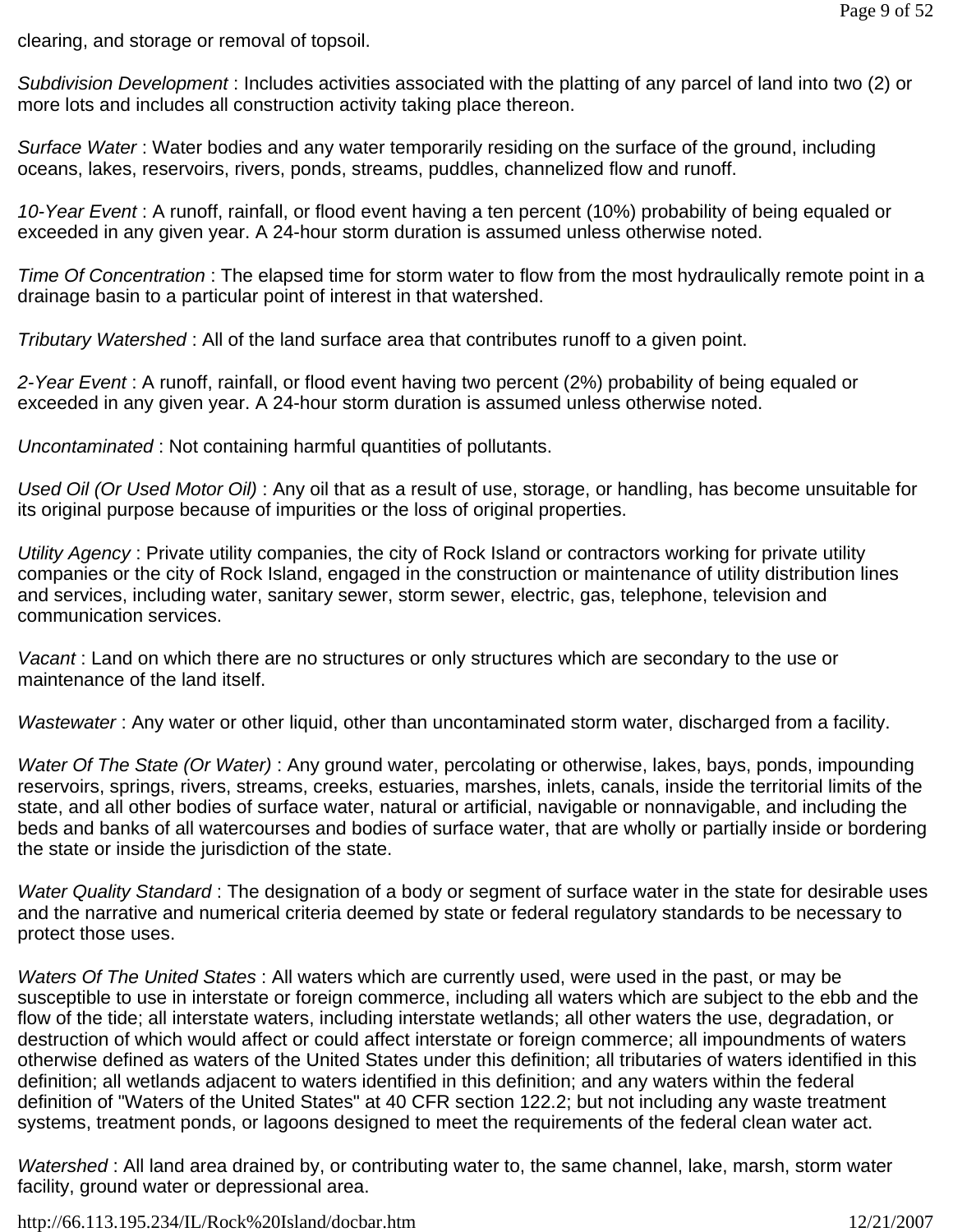*Wet Basin* : A detention basin designed to maintain a permanent pool of water after the temporary storage of storm water runoff.

*Wetlands* : Defined by regulation as "those areas that are inundated or saturated by surface or ground water at a frequency and duration sufficient to support, and under normal circumstances do support, a prevalence of vegetation typically adapted for life in saturated soil conditions". Wetlands generally include swamps, marshes, bogs, and similar areas. For general, but not inclusive, locations of designated wetlands refer to mapping prepared jointly by the U.S. department of interior, fish and wildlife service and the Illinois department of natural resources, office of resource conservation; national wetlands inventory mapping, 1987. More specific wetland information is published in the Rock River wetlands special area management plan, by the bistate regional commission in cooperation with the natural resources conservation service (NRCS), the U.S. fish and wildlife service and the U.S. army corps of engineers. The applicant may be required to provide a field investigation by a qualified wetland delineator.

*Yard Waste* : Leaves, grass clippings, tree limbs, brush, soil, rocks or debris that result from landscaping, gardening, yard maintenance or land clearing operations. (Ord. 33-2004, § 1, 3-22-2004)

# **DIVISION 2. PROHIBITED ACTIONS**

# **Sec. 1-5. Surface Water:**

Surface water shall be allowed to travel its natural or preregulated course unless changes are allowed by means of a grading and drainage permit or grading and drainage plans approved by the public works director. It shall be unlawful for any person to force surface water off that person's property and onto a neighboring property or to prevent surface water which would have entered that person's property from doing so without approval granted by a grading and drainage permit. (Ord. 33-2004, § 1, 3-22-2004)

### **Sec. 1-6. Easements:**

No buildings or permanent structures, including impervious surfaces, may be placed wholly or in part within an easement that has been granted for access to drainage facilities of any type, including agricultural drainage conduit, without the written approval of the public works director; provided, however, streets, sidewalks and driveways may be allowed to cross easements by the shortest possible route, provided that other requirements are met. (Ord. 33-2004, § 1, 3-22-2004)

### **Sec. 1-7. Obstruction Of Watercourse:**

It shall be unlawful for any person to cause or maintain any obstruction within a watercourse or drainage facility of any type, except as may be specifically authorized by this appendix. (Ord. 33-2004, § 1, 3-22-2004)

### **Sec. 1-8. Discharge:**

No person shall release or cause to be released into the storm drainage system any discharge that is not composed entirely of uncontaminated storm water, except as allowed in listed exemptions of this appendix. Common storm water contaminants include trash, yard waste, stones, earth, concrete, wood, lawn chemicals, pet waste, wastewater, oil, petroleum products, cleaning products, paint products, hazardous waste and sediment. (Ord. 33-2004, § 1, 3-22-2004)

### **Sec. 1-9. Exempted Discharges:**

The following discharges are exempt from the regulations in this appendix:

(1) Water line and fire hydrant flushing.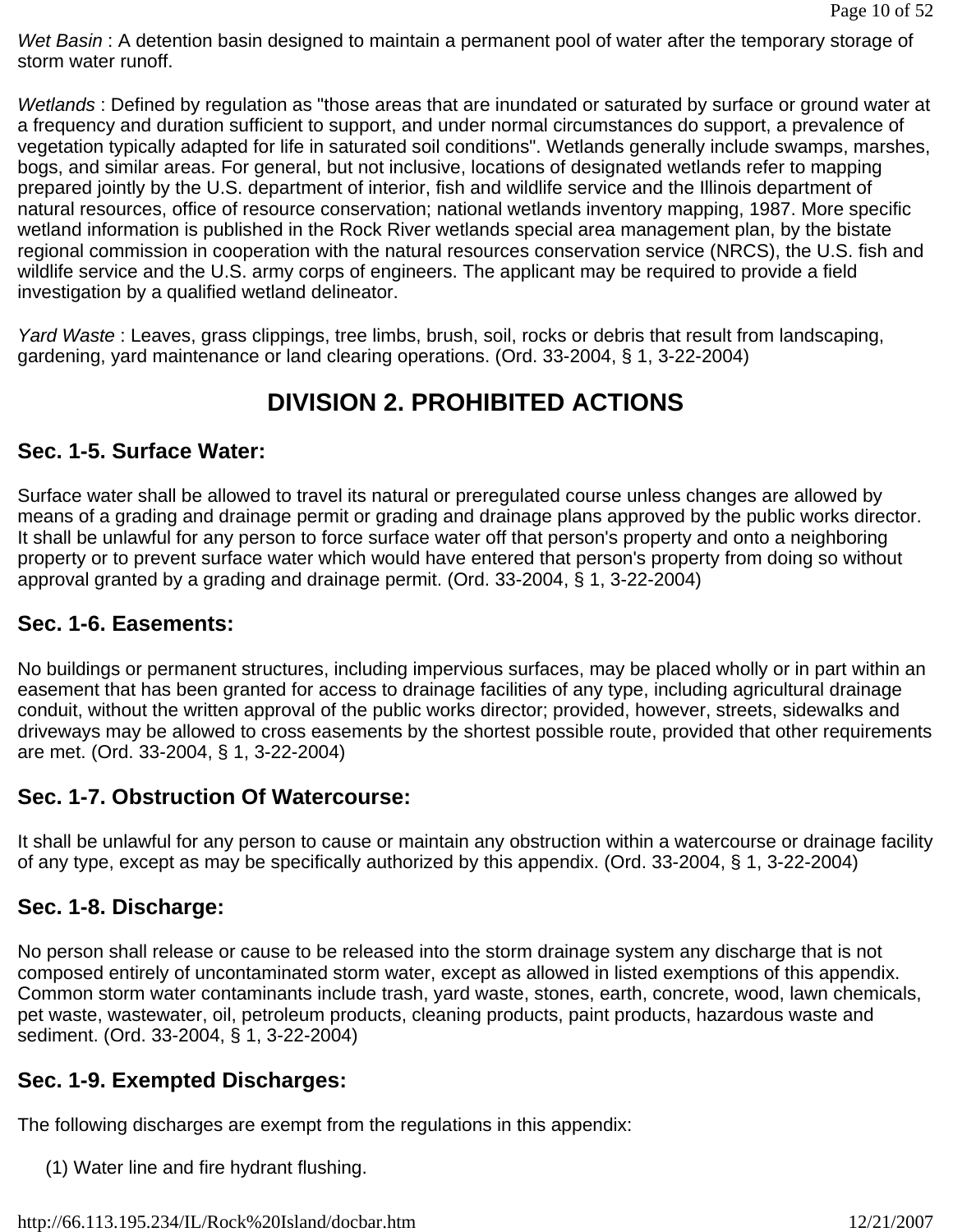- (2) Landscape irrigation.
- (3) Rising ground waters.
- (4) Uncontaminated ground water infiltration.
- (5) Uncontaminated pumped ground water.
- (6) Discharges from potable water sources.
- (7) Foundation drains.
- (8) Air conditioning condensate.
- (9) Irrigation water (except for wastewater irrigation).
- (10) Springs.
- (11) Water from crawl space pumps.
- (12) Footing drains.
- (13) Storm sewer cleaning.
- (14) Water from individual car washing on properties residential zoned.
- (15) Routine external building wash-down which does not use detergents.
- (16) Flows from riparian habitats and wetlands.
- (17) Dechlorinated pH neutral swimming pool discharges.
- (18) Residual street wash water.
- (19) Discharges or flows from firefighting activities.
- (20) Dechlorinated water reservoir discharges.
- (21) Pavement wash waters where spills or leaks of toxic or hazardous materials have not occurred (unless all spilled material has been removed). (Ord. 33-2004, § 1, 3-22-2004)

# **Sec. 1-10. Pollutant Discharge:**

Notwithstanding the listed exemptions of this division, any discharge shall be prohibited by this appendix if the discharge in question has been determined by the public works director to be a source of pollutants to the storm drainage system.

The construction, use, maintenance or continued existence of illicit connections to the storm drainage system are prohibited. This prohibition expressly includes, without limitation, illicit connections made in the past, regardless of whether the connection was permissible under law or practices applicable or prevailing at the time of connection. (Ord. 33-2004, § 1, 3-22-2004)

# **Sec. 1-11. Line Connect:**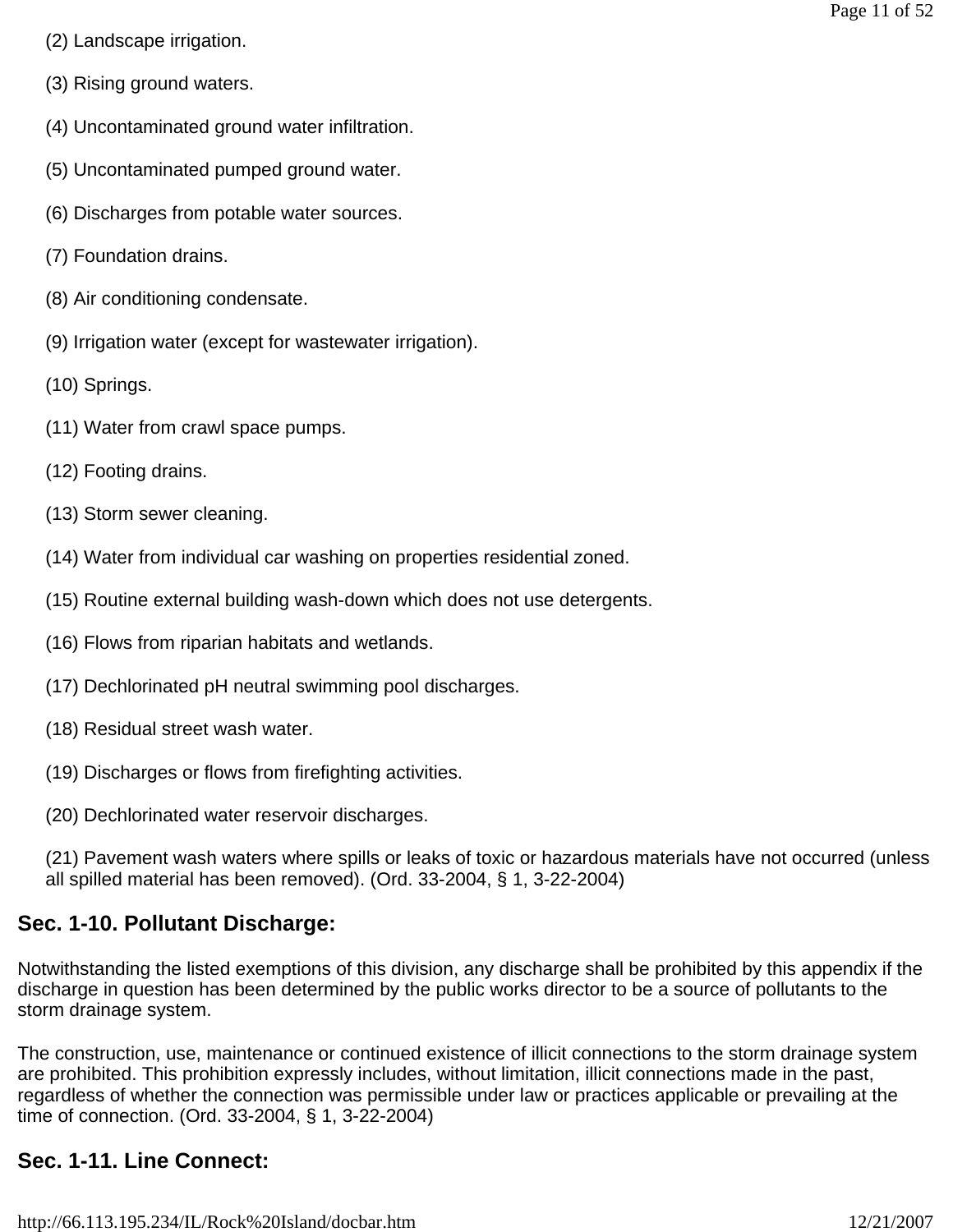No person shall connect a line conveying sanitary sewage, domestic sewage or industrial waste, to the storm drainage system, or allow such a connection to continue. (Ord. 33-2004, § 1, 3-22-2004)

#### **Sec. 1-12. Interference:**

No person shall interfere with best management practices (BMPs) implemented pursuant to this appendix. (Ord. 33-2004, § 1, 3-22-2004)

# **DIVISION 3. REQUIREMENTS FOR CERTAIN DISCHARGERS**

#### **Sec. 1-13. Private Drainage System Maintenance:**

The owner of any private drainage system shall maintain the system to prevent or reduce the discharge of pollutants. This maintenance shall include, but is not limited to, sediment removal, bank erosion repairs, maintenance of vegetative cover, and removal of debris from pipes and structures. (Ord. 33-2004, § 1, 3-22- 2004)

### **Sec. 1-14. Minimization Of Irrigation Runoff:**

Irrigation systems shall be managed to reduce the discharge of water from a site. (Ord. 33-2004, § 1, 3-22- 2004)

# **Sec. 1-15. Cleaning Of Paved Surfaces Required:**

The owner of any paved parking lot, street or drive shall clean the pavement as required to prevent the buildup and discharge of pollutants. The visible buildup of mechanical fluid, waste materials, sediment or debris is a violation of this appendix. Paved surfaces shall be cleaned by dry sweeping, wet vacuum sweeping, collection and treatment of wash water or other methods in compliance with this appendix. This section does not apply to pollutants discharged from construction activities, which are otherwise specified. (Ord. 33-2004, § 1, 3-22- 2004)

### **Sec. 1-16. Mobile Commercial Cosmetic Cleaning Operations:**

Mobile commercial cosmetic cleaning operations shall not discharge to the storm drainage system in violation of this appendix. (Ord. 33-2004, § 1, 3-22-2004)

### **Sec. 1-17. Maintenance Of Equipment:**

Any leak or spill related to equipment maintenance in an outdoor, uncovered area shall be contained to prevent the potential release of pollutants. Vehicles, machinery and equipment must be maintained to reduce leaking fluids. (Ord. 33-2004, § 1, 3-22-2004)

### **Sec. 1-18. Materials Storage:**

In addition to other requirements of this appendix, materials shall be stored to prevent the potential release of pollutants. The uncovered, outdoor storage of unsealed containers of hazardous substances is prohibited. (Ord. 33-2004, § 1, 3-22-2004)

#### **Sec. 1-19. Pet Waste:**

Pet waste shall be disposed of as solid waste or sanitary sewage in a timely manner, to prevent discharge to the storm drainage system. (Ord. 33-2004, § 1, 3-22-2004)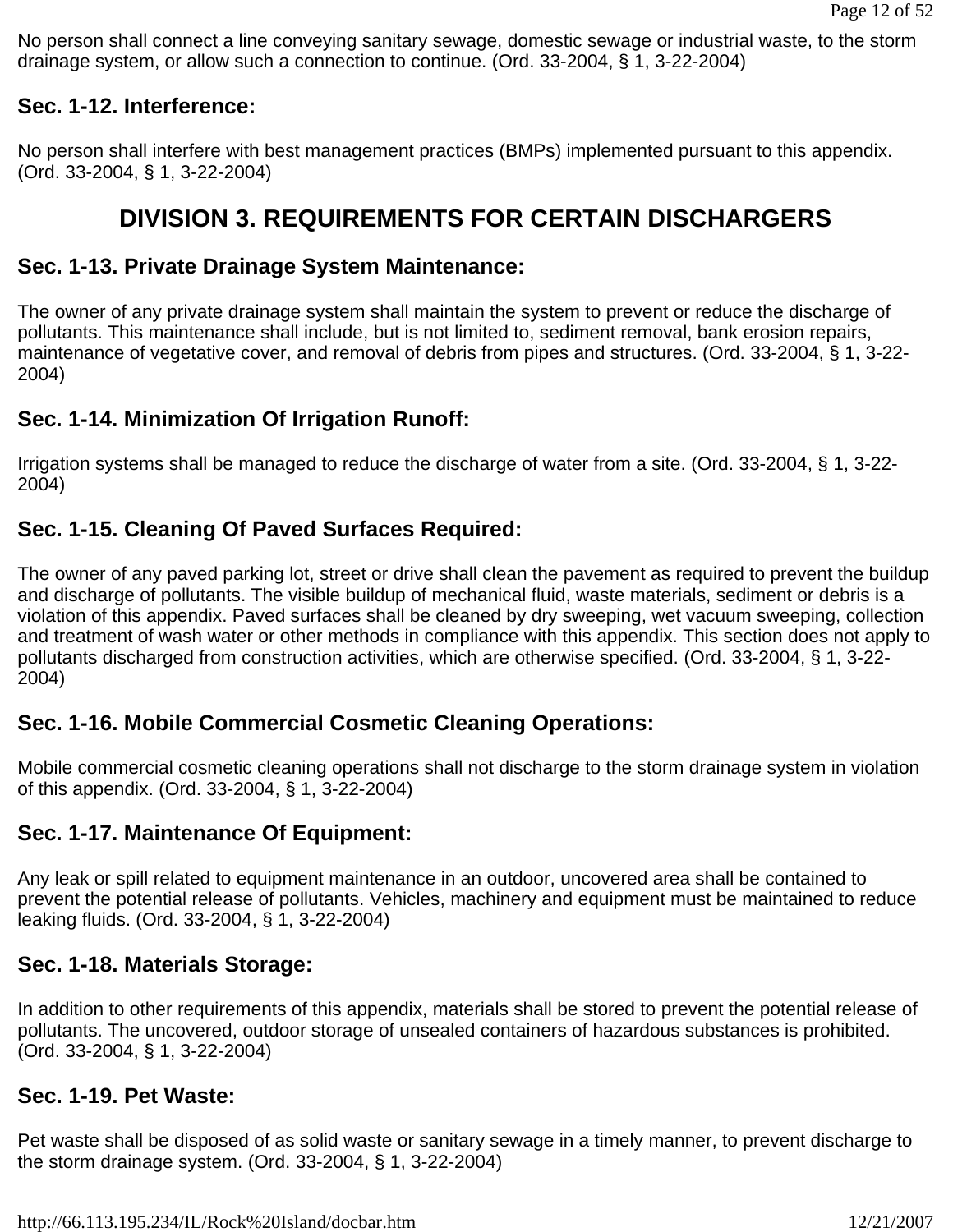## **Sec. 1-20. Pesticides, Herbicides And Fertilizers:**

Pesticides, herbicides and fertilizers shall be applied in accordance with manufacturer recommendations and applicable laws. Excessive application shall be avoided. (Ord. 33-2004, § 1, 3-22-2004)

# **Sec. 1-21. Prohibition On Use Of Pesticides And Fungicides Banned From Manufacture:**

Use of any pesticide, herbicide or fungicide, the manufacture of which has been either voluntarily discontinued or prohibited by the U.S. environmental protection agency, or any federal, state or local jurisdiction. (Ord. 33- 2004, § 1, 3-22-2004)

## **Sec. 1-22. Open Drainage Channel Maintenance:**

Every person owning or occupying property through which an open drainage channel passes shall keep and maintain that part of the drainage channel within the property free of trash, debris, excessive vegetation, and other obstacles that would pollute, contaminate, or retard the flow of water through the drainage channel. In addition, the owner or occupant shall maintain existing privately owned structures adjacent to a drainage channel, so that such structures will not become a hazard to the use, function, or physical integrity of the drainage channel. (Ord. 33-2004, § 1, 3-22-2004)

# **Sec. 1-23. Release Reporting And Cleanup:**

Any person responsible for a known or suspected release of materials which are resulting in or may result in illegal discharges to the storm drainage system shall take all necessary steps to ensure the discovery, containment, abatement and cleanup of such release. In the event of such a release of a hazardous material, said person shall comply with all state, federal, and local laws requiring reporting, cleanup, containment, and any other appropriate remedial action in response to the release. In the event of such a release of nonhazardous materials, said person shall notify the public works director no later than the close of the next business day. (Ord. 33-2004, § 1, 3-22-2004)

### **Sec. 1-24. Authorization To Adopt And Impose Best Management Practices:**

The city of Rock Island may adopt and impose requirements identifying best management practices (BMPs) for any activity, operation, or facility, which may cause a discharge of pollutants to the storm drainage system. Where specific BMPs are required, every person undertaking such activity or operation, or owning or operating such facility shall implement and maintain these BMPs at their own expense. (Ord. 33-2004, § 1, 3-22-2004)

# **DIVISION 4. INSPECTIONS AND PLAN MODIFICATIONS**

#### **Sec. 1-25. Inspections:**

The city of Rock Island shall make inspections as required and shall notify the grading and drainage permit holder in the event that the work fails to comply with the requirements of this appendix. The notification of any deficiencies in the work or violations of this appendix shall be posted at the site and mailed to the owner of the site by ordinary mail.

The owner of the site shall notify the public works director:

(1) Two (2) working days prior to the start of any land disturbing activities,

(2) Upon completion of installation of sediment and runoff control measures (including perimeter controls and diversions), and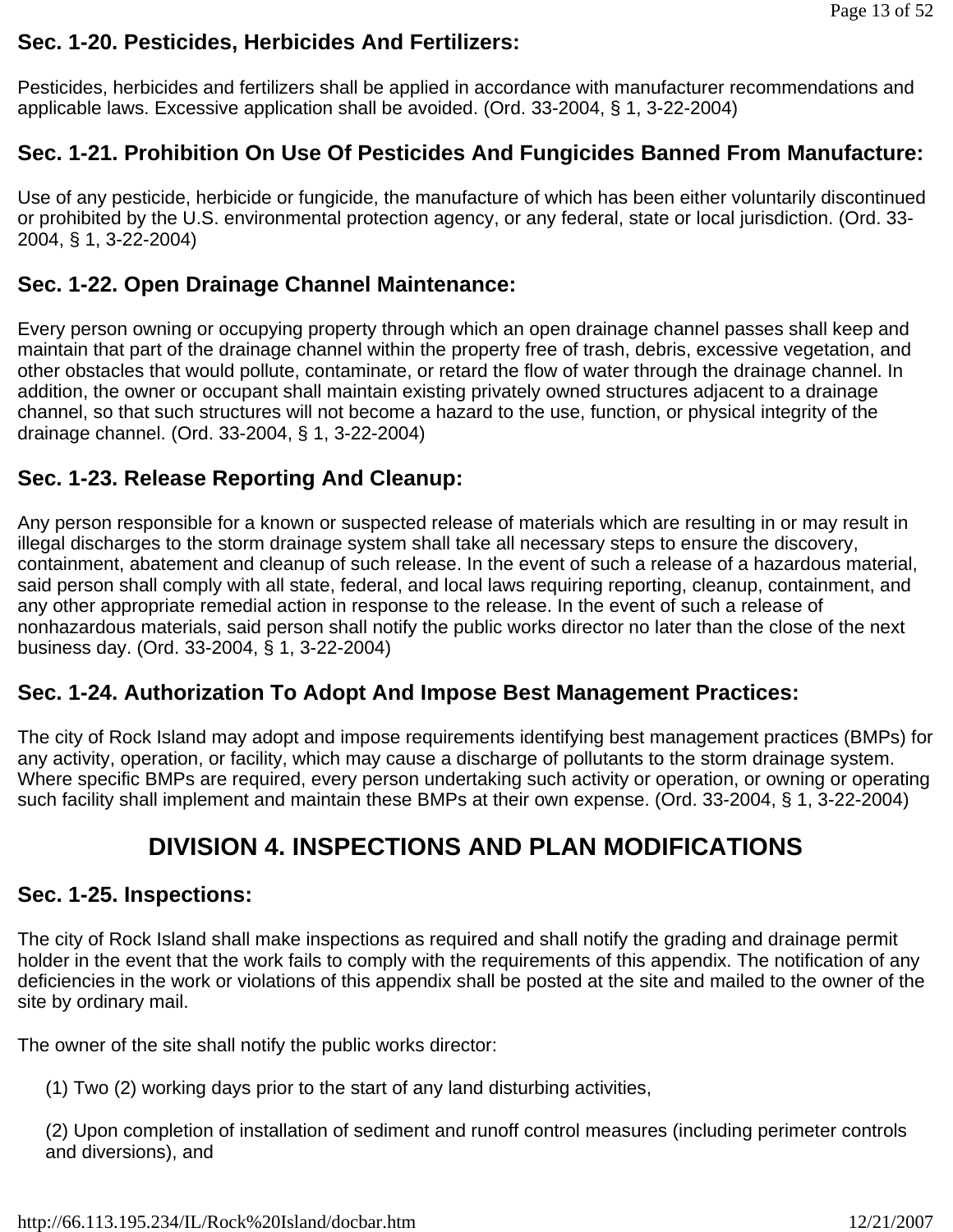(3) After final stabilization and landscaping and prior to removal of temporary sediment controls. (Ord. 33- 2004, § 1, 3-22-2004)

## **Sec. 1-26. Special Precautions:**

If at any stage of the grading of any development site the city of Rock Island determines by inspection that the nature of the site is such that further work authorized by an existing permit is likely to imperil any property, public way, stream, lake, wetland, or drainage structure, the city of Rock Island shall require, as a condition of allowing the work to be done, that such reasonable special precautions to be taken as is considered advisable to avoid the likelihood of such peril. "Special precautions" may include, but shall not be limited to, a more level exposed slope, construction of additional drainage facilities, berms, terracing, compaction, cribbing, installation of plant materials for erosion control, and recommendations of a certified professional in erosion and sediment control or a professional engineer, which may be made requirements for further work.

Where it appears that storm damage may result because the grading on any development site is not complete, work shall be stopped and the grading and drainage permit holder required to install temporary structures or take such other measures as may be required to protect adjoining property or the public safety. On large developments or where unusual site conditions prevail, the public works director shall specify the time of starting grading and time of completion or may require that the operations be conducted in specific stages so as to ensure completion of protective measures or devices prior to the advent of seasonal rains. (Ord. 33- 2004, § 1, 3-22-2004)

# **Sec. 1-27. Amendment Of Plans:**

Major amendments to storm water drainage and detention or grading and drainage plans shall be submitted to the public works director and shall be processed and approved or disapproved in the same manner as the original plans. Field modification of a minor nature may be authorized and documented by the public works director. (Ord. 33-2004, § 1, 3-22-2004)

# **DIVISION 5. RESPONSIBILITY**

### **Sec. 1-28. Applicant:**

The applicant for a grading and drainage permit shall not be relieved of responsibility for damage to persons or property otherwise imposed by law. (Ord. 33-2004, § 1, 3-22-2004)

### **Sec. 1-29. Jurisdiction:**

The city of Rock Island or its officers or agents, will not be made liable for such damage, by: 1) the issuance of a grading and drainage permit under this appendix, 2) compliance with the provisions of that grading and drainage permit or conditions attached to it by the public works director, 3) failure of the city of Rock Island to observe or recognize hazardous or unsightly conditions, 4) failure of the city of Rock Island officials to recommend denial or to deny a grading and drainage permit, or 5) exemptions from grading and drainage permit requirements of this appendix. (Ord. 33-2004, § 1, 3-22-2004)

# **DIVISION 6. MAINTENANCE OF DRAINAGE FACILITIES**

### **Sec. 1-30. Responsibility For Maintenance:**

The city of Rock Island will maintain those drainage facilities that are on public land and have been dedicated and accepted for maintenance or stipulated by agreement for maintenance by the city of Rock Island. All other drainage facilities, when located on other than public property, shall be the responsibility of the owner of the property on which they exist or the owner of the drainage facility, regardless of whether or not dedicated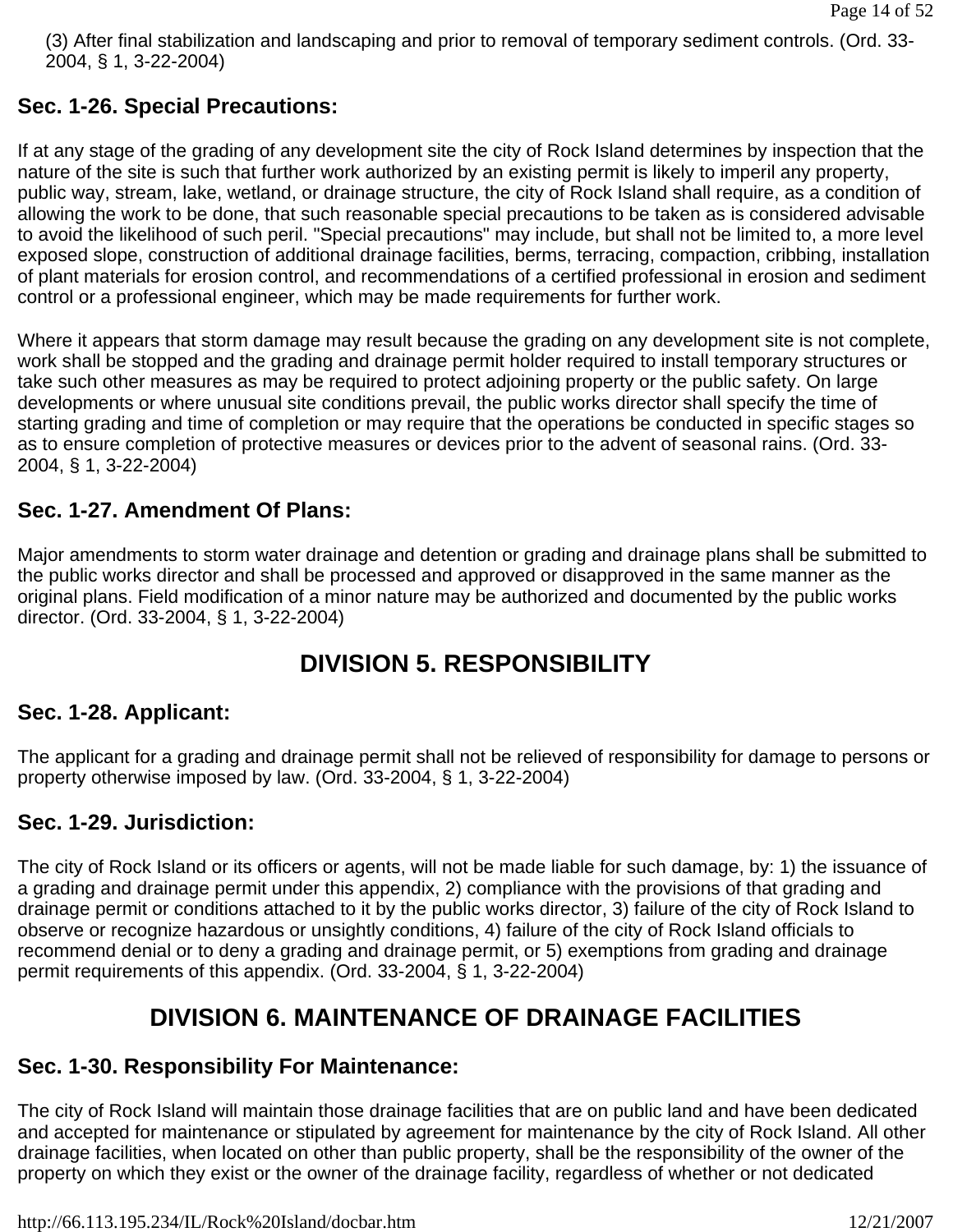easements exist over said facilities.

The responsible party shall at all times properly operate and maintain all facilities and systems of treatment and control (and related appurtenances) which are installed to achieve compliance with conditions of this permit. Proper operation and maintenance includes effective performance, adequate funding, adequate operator staffing and training, and appropriate quality assurance procedures. Abandonment and alteration, either structural or operational, of all facilities and systems shall occur only following application and issuance of a permit. (Ord. 33-2004, § 1, 3-22-2004)

# **DIVISION 7. ENFORCEMENT**

# **Sec. 1-31. Right Of Entry And Sampling:**

- (a) Whenever the appropriate official has cause to believe that there exists, or potentially exists, in or upon any premises any condition which constitutes a violation of this appendix, the appropriate official shall have the right to enter the premises at any reasonable time to determine if the discharger is complying with all requirements of this article. In the event that the owner or occupant refuses entry after a request to enter has been made, the city attorney of the city of Rock Island is hereby empowered to seek assistance from a court of competent jurisdiction in obtaining such entry.
- (b) The appropriate official shall have the right to set up on the property of any discharger to the storm drainage system such devices that are necessary to conduct sampling of discharges. (Ord. 33-2004, § 1, 3- 22-2004)

### **Sec. 1-32. Notice Of Violation:**

Whenever an authorized enforcement person determines that a person has violated or failed to meet a requirement of this appendix, the enforcement person will order compliance by written notice of violation to the responsible person. Posting the written notice on the property will constitute written notice. Whenever possible, a copy of the notice of violation will be mailed by ordinary mail or e-mail when an address has been provided through appropriate permitting procedures.

The notice of violation shall include:

- (1) The name of the responsible person or property owner.
- (2) The date and location of the violation.
- (3) A description of the violation.
- (4) Actions that must be taken by the responsible person to remedy the violation.
- (5) The deadline within which the required actions must be completed.
- (6) Enforcement actions that may be taken by the city attorney of the city of Rock Island.
- (7) Notice date.

(8) Any person receiving a notice of violation may file a written appeal to the public works director within fifteen (15) days of the notice date. The public works director will affirm, modify or rescind the notice in writing, within fifteen (15) days of the date of the appeal. If the recipient of a notice of violation is dissatisfied with the outcome of the appeal to the public works director, the appeal process outlined in division 9 of this article will be followed. (Ord. 33-2004, § 1, 3-22-2004)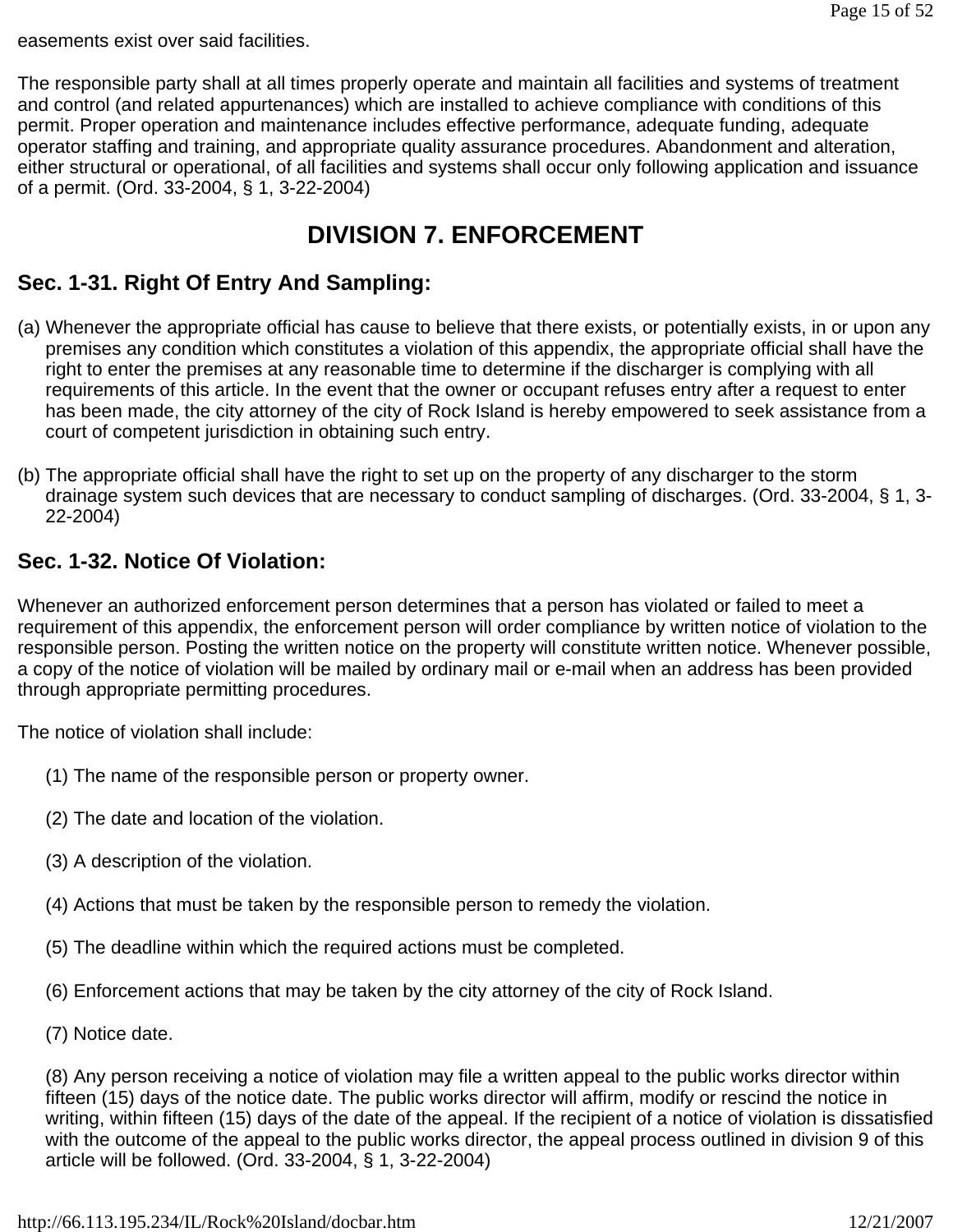### **Sec. 1-33. Action Without Prior Notice:**

Any person who violates or fails to meet a requirement of this appendix will be subject, without prior notice, to one or more of the enforcement actions identified in this appendix when attempts to contact the person have failed and the enforcement actions are necessary to stop an actual or threatened discharge which presents or may present imminent danger to the environment or to the health or welfare of persons or to the storm drainage system. (Ord. 33-2004, § 1, 3-22-2004)

## **Sec. 1-34. Enforcement Actions:**

Any person who fails to comply with or appeal a notice of violation, or fails to comply with an appeal decision of the public works director, will be subject to one or more of the following enforcement actions:

(1) *Stop Work Order* : The public works director may issue a stop work order to the owner and contractors on a construction site, by posting the order at the construction site and distributing the order to all city of Rock Island departments whose decisions may affect any activity at the site. Unless express written exception is made, the stop work order shall prohibit any further construction activity at the site and shall bar any further inspection or approval necessary to commence or continue construction or to assume occupancy at the site. A notice of violation shall accompany the stop work order, and shall define the compliance requirements.

(2) *Abatement Of An Illicit Connection* : The public works director may terminate an illicit connection. Any expense related to such abatement shall be fully reimbursed by the property owner.

(3) *Abatement Of A Violation On Private Property* : When a property owner is not available, not able or not willing to correct a violation, the public works director may enter private property to take any and all measures necessary to abate the violation. It shall be unlawful for any person, owner, agent or person in possession of any premises to refuse to allow the public works director to enter upon the premises for these purposes. Any expense related to such abatement shall be fully reimbursed by the property owner.

(4) *Recovery Of Costs* : Within thirty (30) days after abatement by the public works director, the public works director shall notify the property owner of the costs of abatement, including administrative costs, and the deadline for payment. The property owner may appeal the recovery costs as outlined in division 9 of this article.

(5) *Termination Of Utility Services* : After lawful notice to the customer and property owner concerning the proposed disconnection, the public works director shall have the authority to order the disconnection of city of Rock Island water, sanitary sewer and/or sanitation services, upon a finding by the public works director that the disconnection of utility services will remove a violation of this appendix that poses a public health hazard or environmental hazard.

(6) *Criminal Prosecution* : Any person who violates or continues to violate a prohibition or requirement of this appendix shall be liable to criminal prosecution to the fullest extent of the law, and shall be subject to criminal penalties. (Ord. 33-2004, § 1, 3-22-2004)

### **Sec. 1-35. Criminal Penalties:**

Any person violating this appendix shall, upon an adjudication of guilt or a plea of no contest, be fined a minimum of two hundred fifty dollars (\$250.00) to a maximum of one thousand five hundred dollars (\$1,500.00). Each separate day on which a violation is committed or continues shall constitute a separate offense. (Ord. 33-2004, § 1, 3-22-2004)

# **Sec. 1-36. Other Legal Action:**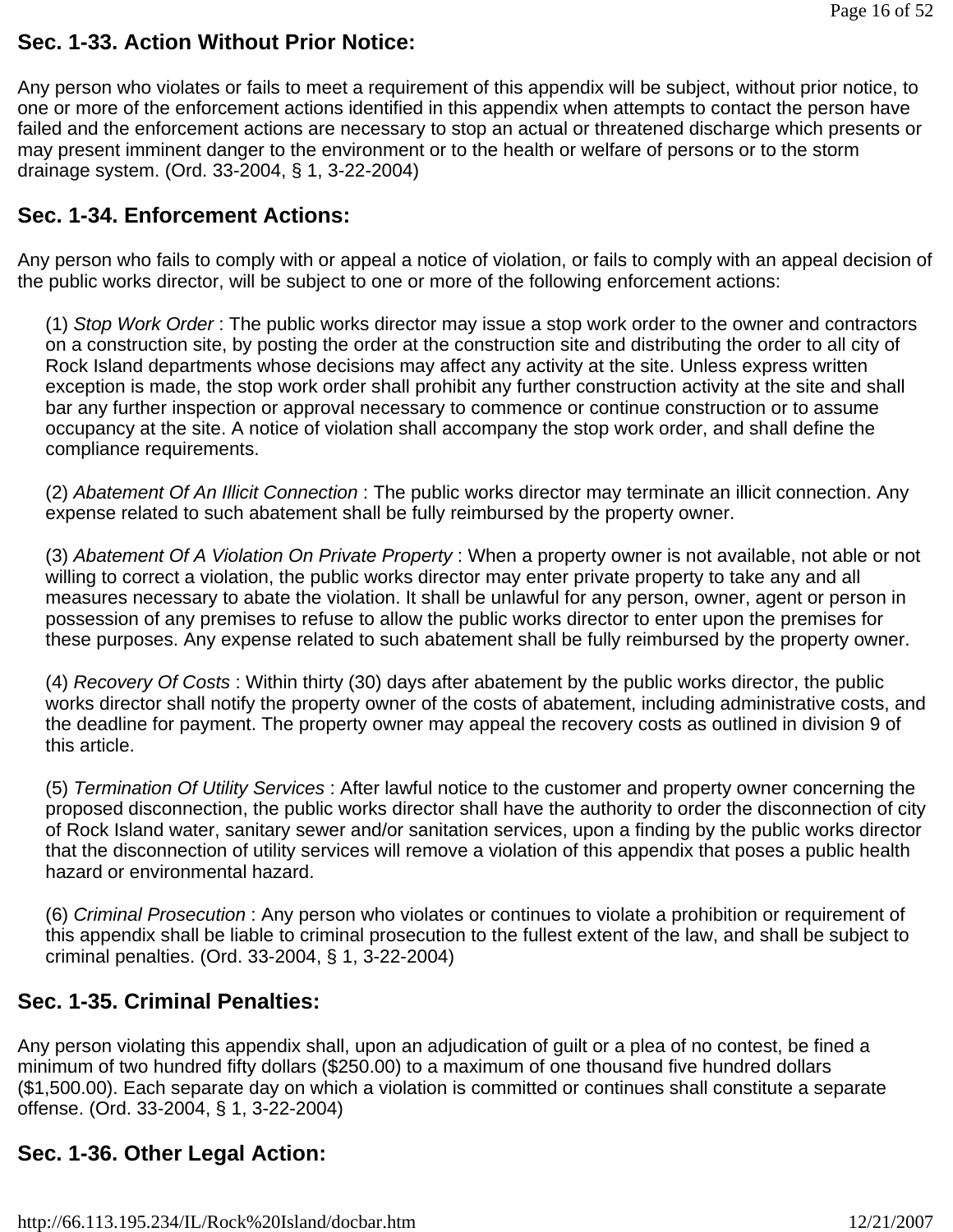Notwithstanding any other remedies or procedures available to the city of Rock Island, if any person violates this appendix, the city attorney of the city of Rock Island may commence an action for appropriate legal and equitable relief including damages and court costs. The city attorney of the city of Rock Island may seek a preliminary or permanent injunction or both which restrains or compels the activities on the part of the discharger. (Ord. 33-2004, § 1, 3-22-2004)

# **Sec. 1-37. Abrogation And Greater Restrictions:**

This appendix is not intended to repeal, abrogate or impair any existing easements, covenants, or deed restrictions. Where this appendix and other ordinance, easements, covenants, or deed restrictions conflict or overlap, whichever imposes the more stringent restrictions shall prevail. (Ord. 33-2004, § 1, 3-22-2004)

## **Sec. 1-38. Separability:**

The provisions and sections of this appendix shall be deemed separable and the invalidity of any portion of this appendix shall not affect the validity of the remainder. (Ord. 33-2004, § 1, 3-22-2004)

# **DIVISION 8. IMPLEMENTATION**

This appendix is effective upon passage with the following exceptions:

### **Sec. 1-39. Subdivision Improvements:**

The requirements for obtaining a grading and drainage permit are waived for a period of five (5) years after the passage date hereof if the preliminary plat of a subdivision was approved by the city council prior to the passage date hereof. All other requirements of this appendix shall remain in effect. (Ord. 33-2004, § 1, 3-22- 2004; Ord. 092-2005, § 1, 11-7-2005)

### **Sec. 1-40. Nonsubdivision Improvements Requiring A Building Permit:**

The requirements for obtaining a grading and drainage permit for nonsubdivision related improvements requiring a building permit are waived for the duration of the building permit if the building permit was issued prior to the passage date hereof. All other requirements of this appendix shall remain in effect. (Ord. 33-2004, § 1, 3-22-2004)

# **Sec. 1-41. Improvements That Previously Did Not Require A Permit:**

The requirements for obtaining a grading and drainage permit for construction that did not require a permit prior to the passage date hereof are waived for a period of one year if the construction commenced prior to the passage date hereof. All other requirements of this appendix shall remain in effect. (Ord. 33-2004, § 1, 3-22- 2004)

# **DIVISION 9. VARIANCES AND APPEALS**

### **Sec. 1-42. General Procedures:**

The storm water board of appeals, after a public hearing, may: 1) determine and vary the requirements and regulations of this appendix in harmony with their general purpose and intent, where the storm water board of appeals make written findings of fact in accordance with the standards herein after prescribed and further, find that there are practical difficulties or particular hardships in the way of carrying out the strict letter of requirements and regulations of this appendix, and 2) uphold, modify or overrule the decision of the public works director.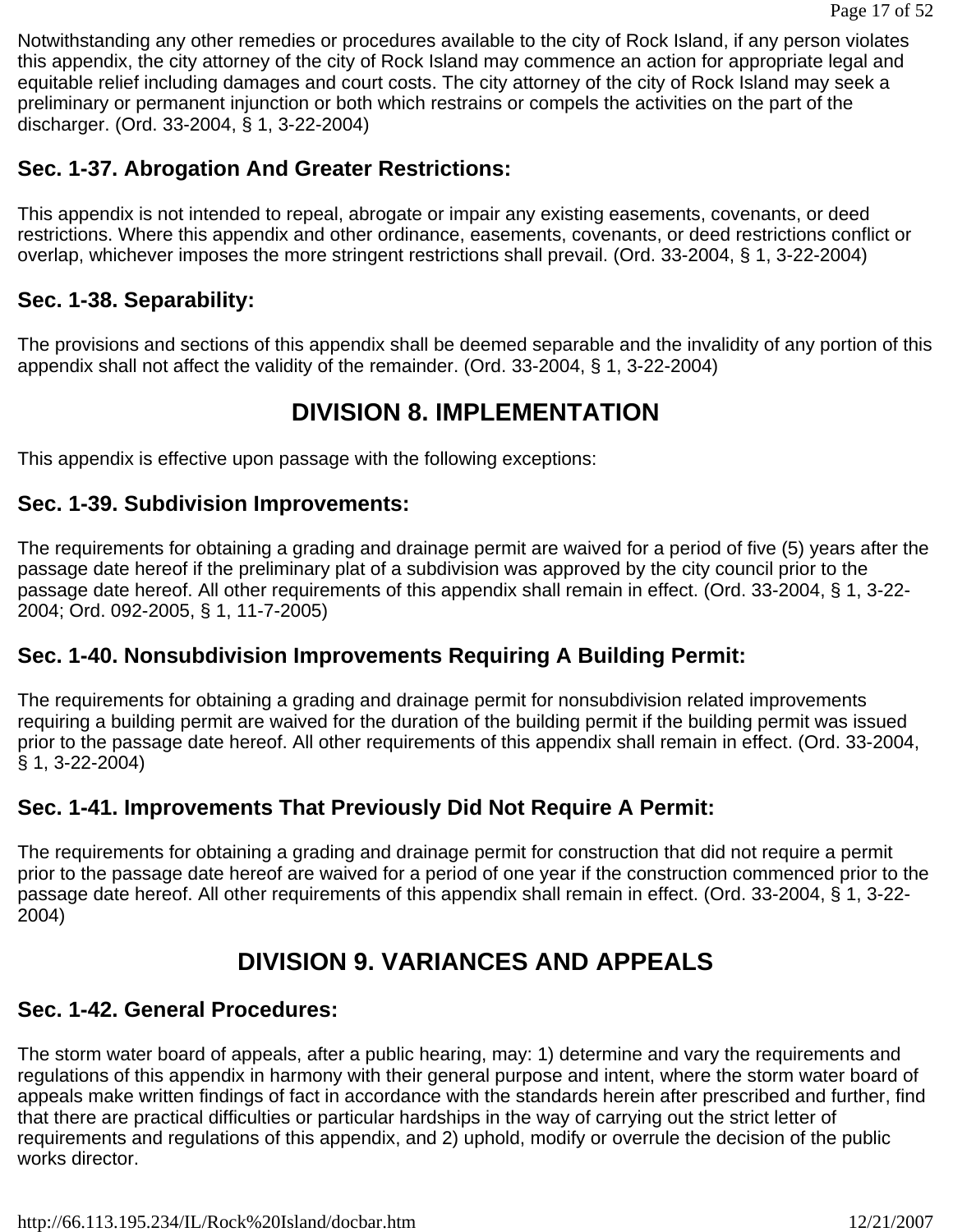A written application for a variance from the requirements of this appendix or an appeal of a decision by the public works director shall be filed within thirty (30) days of the time that the applicant became aware of the need for the variance or the decision. The application shall fully state the grounds of the request and the facts relied upon by the applicant. Each application shall be filed with the public works director. And said application shall be accompanied by a fee in the amount of eighty dollars (\$80.00) toward the costs of processing the application. Should the application be withdrawn prior to publication of legal notice thereon, such fee will be returned upon the written request of the applicant.

The storm water board of appeals shall give at least fifteen (15) days' notice of the time and place of such hearing by insertion in a daily newspaper published in the city of Rock Island and shall also give notice delivered personally or by mail at least five (5) days before the time fixed for such hearing to the applicant or appellant and to the public works director and to the respective owners of record of property adjoining or adjacent to the premises in question. Any party may appear at such hearing in person or by agent, or by attorney.

The refiling of denied requests for variance or appeals denied by the storm water board of appeals, that are not substantially or materially different from the previously filed request or appeal, shall not be accepted from the same or different person for the following periods of time:

- (1) For a six (6) month period from the date of the first decision by the storm water board of appeals.
- (2) For a one year period from the date of subsequent decisions by the storm water board of appeals.

The public works director shall determine whether a request is substantially or materially different and submittable, although the storm water board of appeals may, by majority vote, reverse a decision of the public works director to not accept a request following a denied request or appeal.

The public works director will review and transmit recommendations to the storm water board of appeals, which shall review such recommendations prior to granting or denying the variance. (Ord. 33-2004, § 1, 3-22-2004)

### **Sec. 1-43. Variances:**

The storm water board of appeals shall not vary the requirements and regulations of this appendix unless evidence is presented that proves that the following three (3) situations exist:

(1) The land in question is of such shape or size or is affected by such physical conditions or is subject to such title limitations or record, that it is impossible or impractical for the applicant to comply with all of the requirements of this appendix; and

(2) The variance is necessary for the preservation and enjoyment of a substantial property right of the applicant; and

(3) The granting of the variance will not be detrimental to the public welfare, environment or injurious to other property in the vicinity of the subject's property.

The storm water board of appeals shall hold a public hearing on each application for variance within sixty (60) days after the application for a variance is received by the public works director. Within sixty (60) days after the public hearing, the storm water board of appeals shall approve the variance with the conditions it deems necessary, disapprove the variance or take other such action as appropriate. (Ord. 33-2004, § 1, 3-22-2004)

# **Sec. 1-44. Appeals:**

The storm water board of appeals shall consider each application for modification to the decision of the public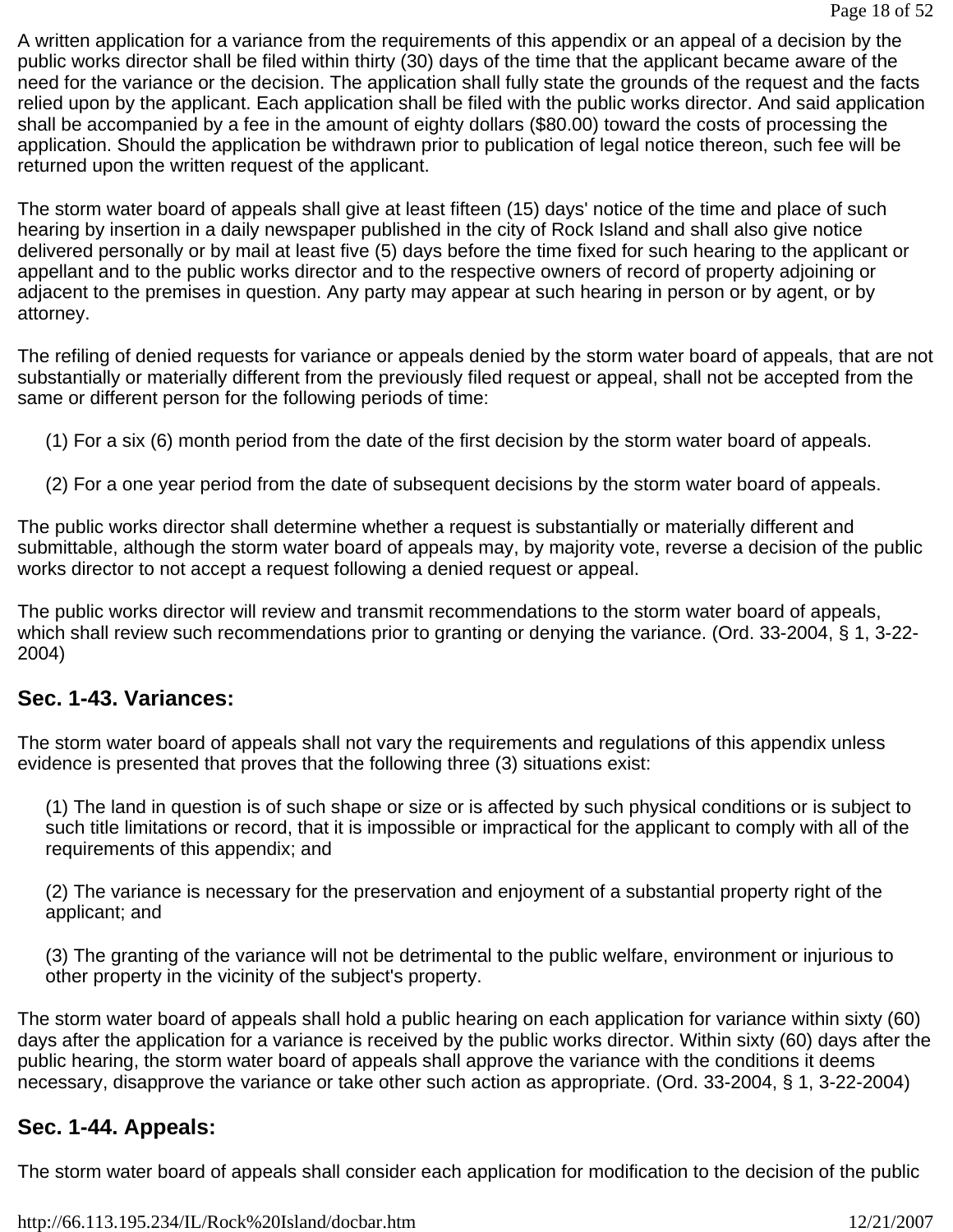works director at a public meeting within sixty (60) days after the appeal application is received by the public works director. Within sixty (60) days after the public meeting, the appropriate entity shall uphold, modify or overrule the decision of the public works director. (Ord. 33-2004, § 1, 3-22-2004)

## **Sec. 1-45. Storm Water Board Of Appeals:**

(a) *Creation, Membership And Procedure* : A storm water board of appeals consisting of five (5) members shall be appointed by the mayor and approved by city council. Members shall be appointed for a term of two (2) years except that the city council may remove any member of the board for cause prior to the expiration of his/her term.

(1) The board shall elect its own chair and vice chair and have the power to adopt rules and regulations for its own government, not inconsistent with law or with the provisions of this or any other ordinance of the city of Rock Island. Meetings shall be held at the call of the chair and at such other times as the board may determine. The chair, or in his absence, the vice chair, may administer oaths and compel attendance of the witnesses.

(2) Meetings of the board shall be open to the public, minutes shall be kept of proceedings, showing the action of the board and the vote of each member upon each question, or if absent, or failing to vote, indicating that fact and records shall be made of the board's examinations and other official actions, all of which shall be filed immediately in the office of the city clerk.

(3) Three (3) members of the board shall constitute a quorum. The board shall act by resolution, and the concurring vote of three (3) members shall be necessary to reverse any order, requirement, decision or determination of the public works director, or to decide in favor of an applicant any matter upon which it is required to pass under this appendix, or to effect any variation in the requirements of this appendix.

(4) The board may call on the city's departments for assistance in the performance of its duties, and it shall be the duty of such departments to render such assistance to the board as may reasonably be required.

(b) *Judicial Review* : All final administrative decisions of the storm water board of appeals shall be subject to judicial review, pursuant to the provisions of the "administrative review act", approved May 8, 1945, and all amendments and modifications thereof, and the rules adopted pursuant thereto. (Ord. 33-2004, § 1, 3-22- 2004)

# **ARTICLE II. CONSTRUCTION SITE RUNOFF CONTROL**

# **DIVISION 1. GENERAL REQUIREMENTS FOR ALL CONSTRUCTION SITES**

### **Sec. 2-1. Responsible Entity:**

The owner of a site of construction activity and the contractors working on the construction site shall be responsible for compliance with the requirements of this appendix. (Ord. 33-2004, § 1, 3-22-2004; Ord. 094- 2006, § 1, 12-18-2006)

# **Sec. 2-2. Waste Disposal:**

Solid waste, industrial waste, yard waste and any other pollutants or waste on any construction site shall be controlled through the use of BMPs. Waste or recycling containers shall be provided and maintained by the owner or contractor on construction sites where there is the potential for release of waste. Uncontained waste that may blow, wash or otherwise be released from the site is prohibited. (Ord. 33-2004, § 1, 3-22-2004)

# **Sec. 2-3. Ready Mixed Concrete:**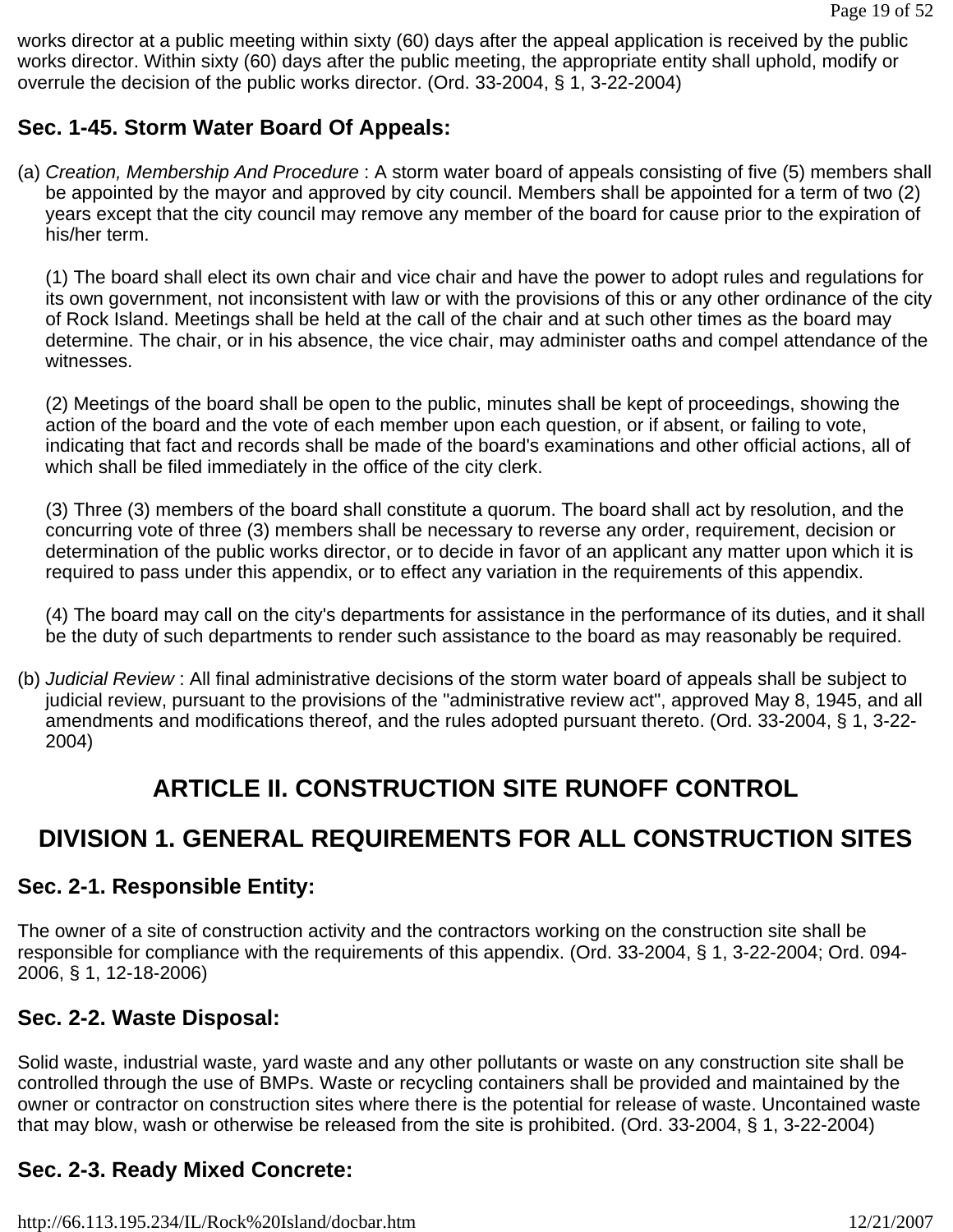Ready mixed concrete, or any materials resulting from the cleaning of vehicles or equipment containing or used in transporting or applying ready mixed concrete, shall be contained on construction sites for proper disposal. Release of these materials is prohibited. (Ord. 33-2004, § 1, 3-22-2004)

# **Sec. 2-4. Erosion And Sediment Control:**

BMPs shall be implemented to prevent the release of sediment from construction sites. Disturbed areas shall be minimized, disturbed soil shall be managed and construction site entrances shall be managed to prevent sediment tracking. Excessive sediment tracked onto public streets shall be removed immediately. (Ord. 33- 2004, § 1, 3-22-2004)

## **Sec. 2-5. Continued Compliance:**

Upon completion of permitted construction activity on any site, the property owner and subsequent property owners will be responsible for continued compliance with the requirements of this appendix, in the course of maintenance, reconstruction or any other construction activity on the site. (Ord. 33-2004, § 1, 3-22-2004)

# **DIVISION 2. GRADING AND DRAINAGE PERMIT REQUIREMENTS**

### **Sec. 2-6. Permit Exceptions:**

Except as exempted below, no person shall commence construction prior to obtaining the appropriate grading and drainage permit as defined below. The public works director will issue grading and drainage permits.

In order to preclude inappropriate phasing of developments to circumvent the intent of this appendix, when a proposed development activity will occur on a lot or parcel of land that has contiguous lots or parcels of lands owned by the same property owner, then the criteria as defined in this division will be applied to the total land area compiled from aggregate ownership parcels.

A grading and drainage permit shall not be required for the following:

(1) Any construction activity below the minimum thresholds for a class 1 grading and drainage permit.

(2) The agricultural use of land, including the implementation of conservation measures included in a farm conservation plan approved by the natural resources conservation service, and including the construction of agricultural structures.

(3) The maintenance of any existing storm water control facility including dredging, levee restoration, tree removal or other function that maintains the original design capacities of the facility.

(4) The construction of, improvements to, or the maintenance of any street, road, highway or interstate highway or other public infrastructure performed by the city of Rock Island. However the requirements of this appendix will be honored by the city of Rock Island for such improvements. (Ord. 33-2004, § 1, 3-22- 2004)

# **Sec. 2-7. Class 1 Grading And Drainage Permit:**

Any construction that will include the addition of an impervious surface area (i.e., streets, roof, patio or parking area or any combination thereof) greater than five hundred (500) square feet and less than ten thousand (10,000) square feet requires a class 1 grading and drainage permit.

The issuance of a grading and drainage permit shall constitute an authorization to do only that work which is described on the approved sketch. A class 1 grading and drainage permit shall be valid for one year after the date of issuance. (Ord. 33-2004, § 1, 3-22-2004)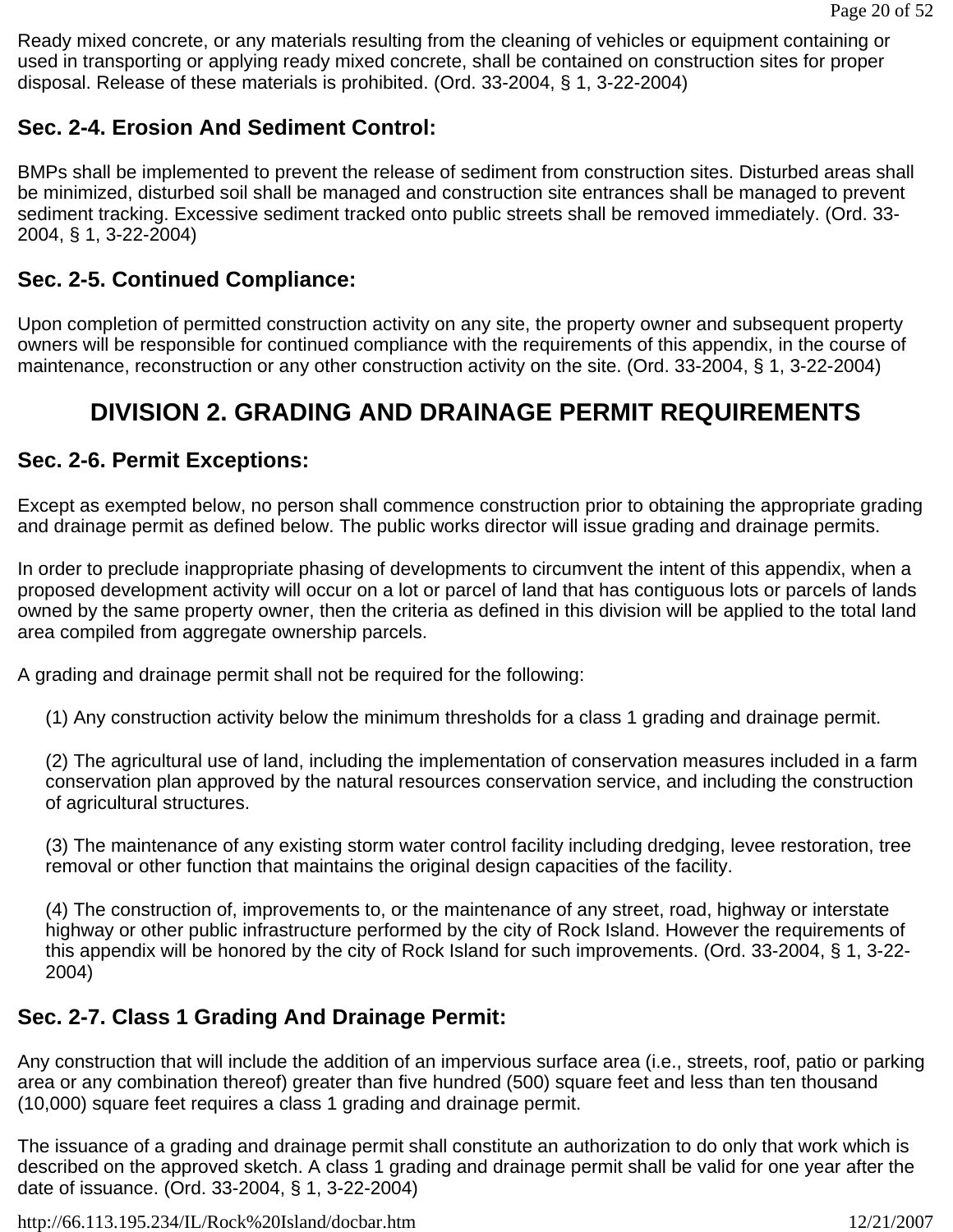## **Sec. 2-8. Class 2 Grading And Drainage Permit:**

The drainage system for a parcel containing the proposed construction site shall be designed to restrict the peak rate of discharge from the total parcel (1-hour storm within 1 year) to preproject levels. The public works director will estimate the peak discharge rates. If the estimated postdevelopment peak discharge rate must be reduced, the public works director will recommend appropriate storm water control options. If a mutually acceptable option cannot be developed, the appeal process outlined in article I, division 9 of this appendix will be followed.

The issuance of a grading and drainage permit shall constitute an authorization to do only that work which is described on the approved sketch. A class 2 grading and drainage permit shall be valid for one year after the date of issuance.

Any construction that meets one of the following thresholds shall require a class 2 grading and drainage permit:

(1) Any construction that will include the addition of an impervious surface area (i.e., streets, roof, patio or parking area or any combination thereof) greater than or equal to ten thousand (10,000) square feet and less than one acre (43,560 square feet).

(2) Any land disturbing activity (i.e., clearing, grading, stripping, excavation, fill, or any combination thereof) that will affect an area greater than or equal to ten thousand (10,000) square feet and less than one acre (43,560 square feet).

(3) Any land disturbing activity that will exceed one hundred (100) cubic yards, but does not otherwise require a class 3 grading and drainage permit.

(4) Any land disturbing activity on the sloping side of the slope disturbance line, but does not otherwise require a class 3 grading and drainage permit.

(5) Construction of one or more single-family dwellings that is/are constructed as part of a subdivision development with an approved storm water pollution prevention plan. Those that are part of development for which there is a class 3 grading and drainage permit will not be required to calculate preproject and postproject discharge rates. (Ord. 33-2004, § 1, 3-22-2004)

# **Sec. 2-9. Class 1 And Class 2 Grading And Drainage Permit And Application Forms:**

- (a) Name(s), address(es) and telephone numbers of the owner and developer of the site, the contractor(s) and of any consulting firm retained by the applicant identifying the principal contractor.
- (b) Certification that all construction covered by the grading and drainage permit will be undertaken in compliance with division 1, "General Requirements For All Construction Sites", of this article.
- (c) A sketch acceptable to the public works director showing the amount of impervious area being created.
- (d) An application fee as set forth in article V of this appendix. (Ord. 33-2004, § 1, 3-22-2004)

# **Sec. 2-10. Class 3 Grading And Drainage Permit:**

(a) Any construction that meets one of the following thresholds shall require a class 3 grading and drainage permit:

(1) Any construction that will include the addition of an impervious surface area (i.e., streets, roof, patio or parking area or any combination thereof) greater than one acre (43,560 square feet).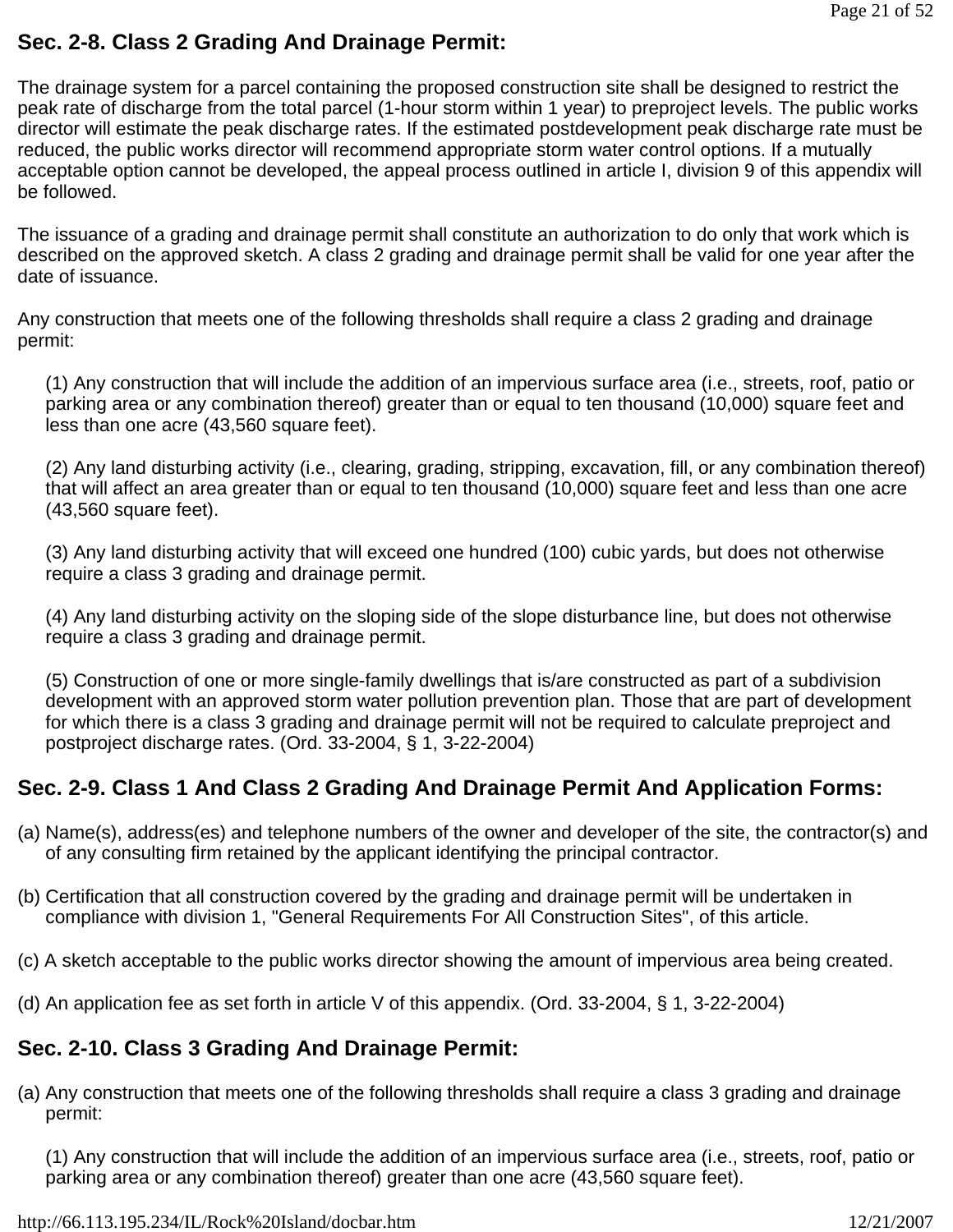(2) Any land disturbing activity (i.e., clearing, grading, stripping, excavation, fill, or any combination thereof) that will affect an area greater than one acre (43,560 square feet).

(b) A completed application form shall include:

(1) Name(s), address(es) and telephone numbers of the owner and developer of the site, the contractor(s) and of any consulting firm retained by the applicant identifying the principal contractor.

(2) Certification that any land clearing, construction, or development involving the movement of earth shall be in accordance with the plans approved upon issuance of the permit.

(3) An application fee as set forth in article V of this appendix.

(4) A faithful performance bond or bonds, letter of credit, or other improvement security satisfactory to the city attorney of the city of Rock Island in an amount deemed sufficient by the public works director to cover all costs of improvements, landscaping, maintenance of improvements and landscaping, and soil erosion and sediment control measures for such period as specified by the public works department and engineering and inspection costs to cover the cost of failure or repair of improvements installed on the site on a form acceptable to the public works director. (See sample in article VI of this appendix.) Upon satisfactory completion of the improvements, the documented security would be void.

(5) The following information shall be submitted for both existing and proposed property conditions for all applicable developments: a topographic survey of the property at two foot (2') contours (or 1 foot contours for relatively flat areas where additional detail will be required to see drainage designs) unless otherwise specified or approved by the public works director keyed to a consistent datum specified by the public works director; and an existing drainage and proposed drainage plan for the property and one hundred feet (100') surrounding the property at a scale of not more than one hundred feet (100') to one inch (1"), and including the following (unless otherwise specified by the public works director):

- a. Property boundary, dimensions, and approximate acreage.
- b. Building setback lines.
- c. All existing and proposed structures and sizes.
- d. Square feet of existing and proposed impervious surface.
- e. All existing, or proposed easements.
- f. All existing, abandoned, or proposed water or monitoring wellhead locations.
- g. All existing, abandoned, or proposed water mains.
- h. All sanitary or combined sewer lines and septic systems.
- i. The banks and centerline of streams and channels.
- j. Shoreline of lakes, ponds, and detention basins with normal water level elevation.
- k. Farm drains and tiles.
- l. Location, size and slope of storm water conduits and drainage swales.
- m. Detention facilities.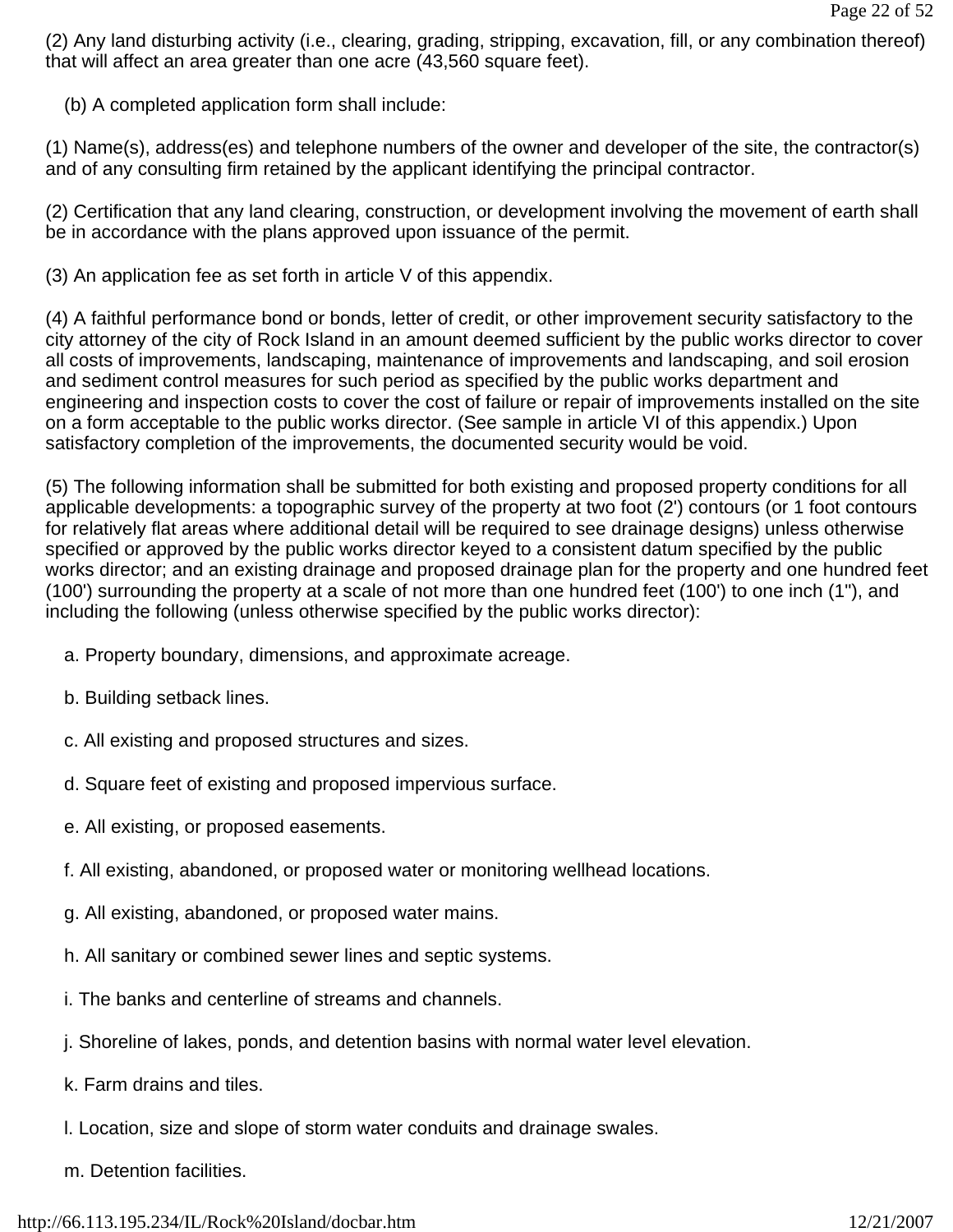- n. Roads, streets and associated storm water inlets including finished grades.
- o. Base flood elevation, flood fringe, and regulatory floodway.

p. A vicinity map showing the relationship of the site to its general surroundings at a scale of not less than two thousand feet (2,000') to one inch (1").

q. Title, scale, north arrow, legend, seal of licensed professional engineer, date, and name of person preparing plans.

r. Subwatershed boundaries within the property.

s. Abandoned mines.

t. Soil classifications.

- (6) The following certifications and design statements shall be provided:
	- a. Basis of design for the final drainage system components.

b. A statement giving any applicable engineering assumptions and calculations.

c. A statement by the design engineer of the drainage system's provision for handling events greater than the 100-year, 24-hour runoff.

d. Design calculations and other submittals as required by this appendix.

e. A statement of certification of all drainage plans, calculations, and supporting data by a licensed professional engineer.

(7) A depiction of environmental features of the property and immediate vicinity including the following:

- a. The limits of designated regulatory and nonregulatory wetland areas.
- b. The location of trees greater than eight inches (8") in diameter in areas to be disturbed.
- c. Any designated natural areas or prime farmland.
- d. Any proposed environmental mitigation features.

(8) Any and all local, state or federal maps marked to reflect any proposed change in the floodway delineation, base flood, or 100-year frequency flood elevation will change due to the proposed project.

(9) Conditional approval by FEMA or other regulatory agencies of the proposed changes in the floodway map that have been made if the floodway delineation, base flood, or 100-year frequency flood elevation will change due to the proposed project.

(10) Engineering calculations and data supporting all proposed plans. Hydrologic design shall be completed in accordance with article III, division 2 hydrologic design criteria of this appendix. Detention system design shall be completed in accordance with article III, division 3, "Detention System Design Criteria", of this appendix.

(11) If the project involves channel modification, the following information shall be submitted: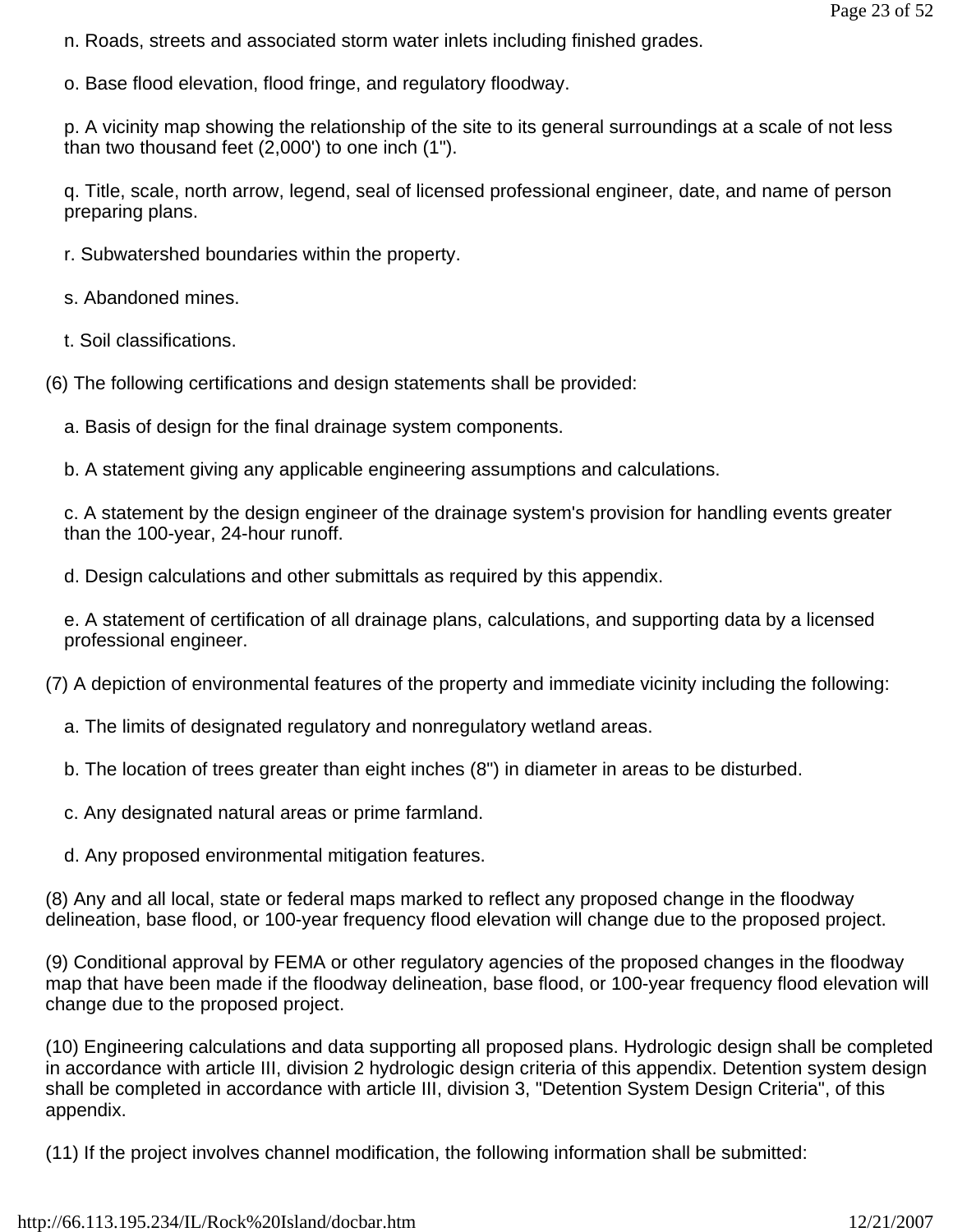a. A discussion of the purpose and need for the proposed work.

b. Discussion of the practicability of using alternative locations or methods to accomplish the purpose of the proposed work.

c. Analysis of the impacts of the proposed project, considering cumulative effects on the physical and biological conditions of the body of water affected.

d. Additional information as required by this appendix.

(12) Storm water pollution prevention plan (SWP3) prepared in accordance with article IV of this appendix. (Ord. 33-2004, § 1, 3-22-2004)

# **Sec. 2-11. Submittal, Review, And Approval:**

If a building permit is also required for the development, the grading and drainage permit application shall be submitted to the building official at the time application is made for a building permit. Departments of the city of Rock Island shall coordinate their activities to prevent additional, unnecessary delays.

(1) Each application for an approved grading and drainage permit shall be reviewed and acted upon according to the following procedures. The public works director shall:

a. Provide a written evaluation to the applicant regarding the adequacy and effectiveness of the proposal to address the provisions of this appendix. The public works director may retain the services of an independent professional to perform this evaluation. The city of Rock Island may assess a fee for this evaluation service as set forth in article V of this appendix.

b. Attend a preconstruction meeting with the applicant or designated agent to review implementation of grading and drainage permit.

c. Conduct on site inspections during the active construction phases of and development projects to determine whether site development is in compliance with the approved grading and drainage plans, and determine adjustments needed to the approved plans. After construction has been completed, determine whether permanent site stabilization has been achieved and identify operation and maintenance needs.

d. Prepare correspondence as needed regarding the effectiveness (or corrective measures needed) or adequacy of soil erosion and sediment control measures.

e. Consult with land developers, consultants, and contractors concerning the design criteria, installation and maintenance procedures and other information regarding best management practices recommended under the provisions of this appendix.

f. After review of the application and required submissions if it is found to be in conformance with the provisions of this appendix.

1. Approve the grading and drainage permit.

2. Approve the grading and drainage permit subject to such reasonable conditions as may be necessary to secure substantially the objectives of this appendix, and issue the approval subject to these conditions.

3. Disapprove the grading and drainage permit, indicating the deficiencies and the procedure for submitting a revised application and/or submission.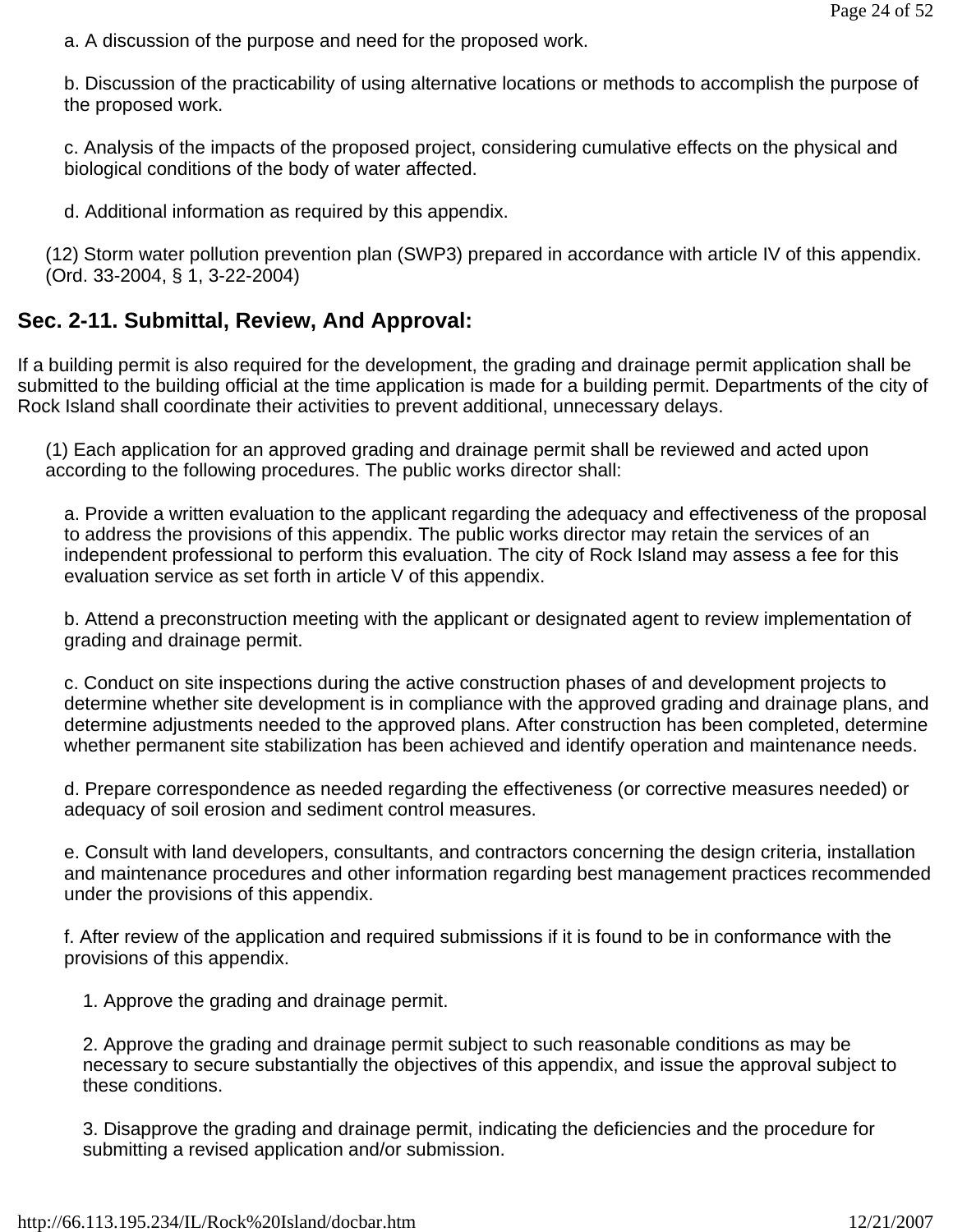(2) No approval for a grading and drainage permit shall be issued for an intended development site unless one or more of the following have been obtained as applicable:

a. Land use regulations that apply to the development have been approved by the city of Rock Island where applicable.

b. Such permit is accompanied by or combined with a valid building permit issued by the building official.

c. The proposed earth moving is coordinated with any overall development program previously approved by the public works director for the area in which the site is situated.

- d. All relevant federal, state, and local permits.
- e. Applicant is successful in the appeals process.

(3) Failure of the public works director to act on an original or revised application within sixty (60) days of receipt shall authorize the applicant to proceed in accordance with the plans as filed and in compliance with the regulations contained herein, unless such time is extended by agreement between the public works director and the applicant. Pending preparation and approval of a revised plan, development activities may be allowed to proceed in accordance with conditions established by the public works director. (Ord. 33- 2004, § 1, 3-22-2004)

# **Sec. 2-12. Other Agency Permits:**

- (a) The public works director shall not issue a grading and drainage permit unless all required federal, state and drainage district permits have been obtained by the applicant and copies thereof reviewed by the public works director. The acquisition of these permits shall be the sole responsibility of the applicant. The granting of a grading and drainage permit under these regulations shall in no way affect the owner's responsibility to obtain the approval required by any other statute, ordinance or code, or to meet the requirements of other city of Rock Island ordinances and regulations, including, but not limited to: building permits; section 404 of the clean water act; section 106 of the national historic preservation act; section 10 of the rivers and harbors act; or permitting required by the Illinois department of natural resources, office of water resources in accordance with the rivers, lakes and streams act, 615 Illinois Compiled Statutes; the soil and water conservation districts act, 70 Illinois Compiled Statutes; the farmland preservation act, 505 Illinois Compiled Statutes; the Illinois groundwater protection act, 415 Illinois Compiled Statutes; and the national pollutant discharge elimination system permit (NPDES) and section 401 of the clean water act through the Illinois environmental protection agency, division of water pollution control; and the threatened and endangered species act, 16 USC 1531 et seq.
- (b) Any work involving the construction, modification or removal of a "dam" as defined herein, per 92 Illinois administrative code 702 (rules for construction of dams), shall require an IDNR/OWR dam safety permit prior to permit being issued by the city of Rock Island. Any development involving work in waters of the United States, including wetlands and streams as identified and regulated by the U.S. army corps of engineers, shall require permits or sign-offs from the corps prior to the issuance of a city of Rock Island permit. (Ord. 33-2004, § 1, 3-22-2004)

# **Sec. 2-13. Permit Limitations:**

- (a) The issuance of a grading and drainage permit shall constitute an authorization to do only that work which is described or illustrated on the application for the permit or on the plans and specifications approved by the public works director.
- (b) The issuance of a permit or the approval of drawings and specifications shall not be construed to be a permit for, nor an approval of, any violation of or deviation from the provision of these regulations or any other ordinance, law, rule, or regulation.

http://66.113.195.234/IL/Rock%20Island/docbar.htm 12/21/2007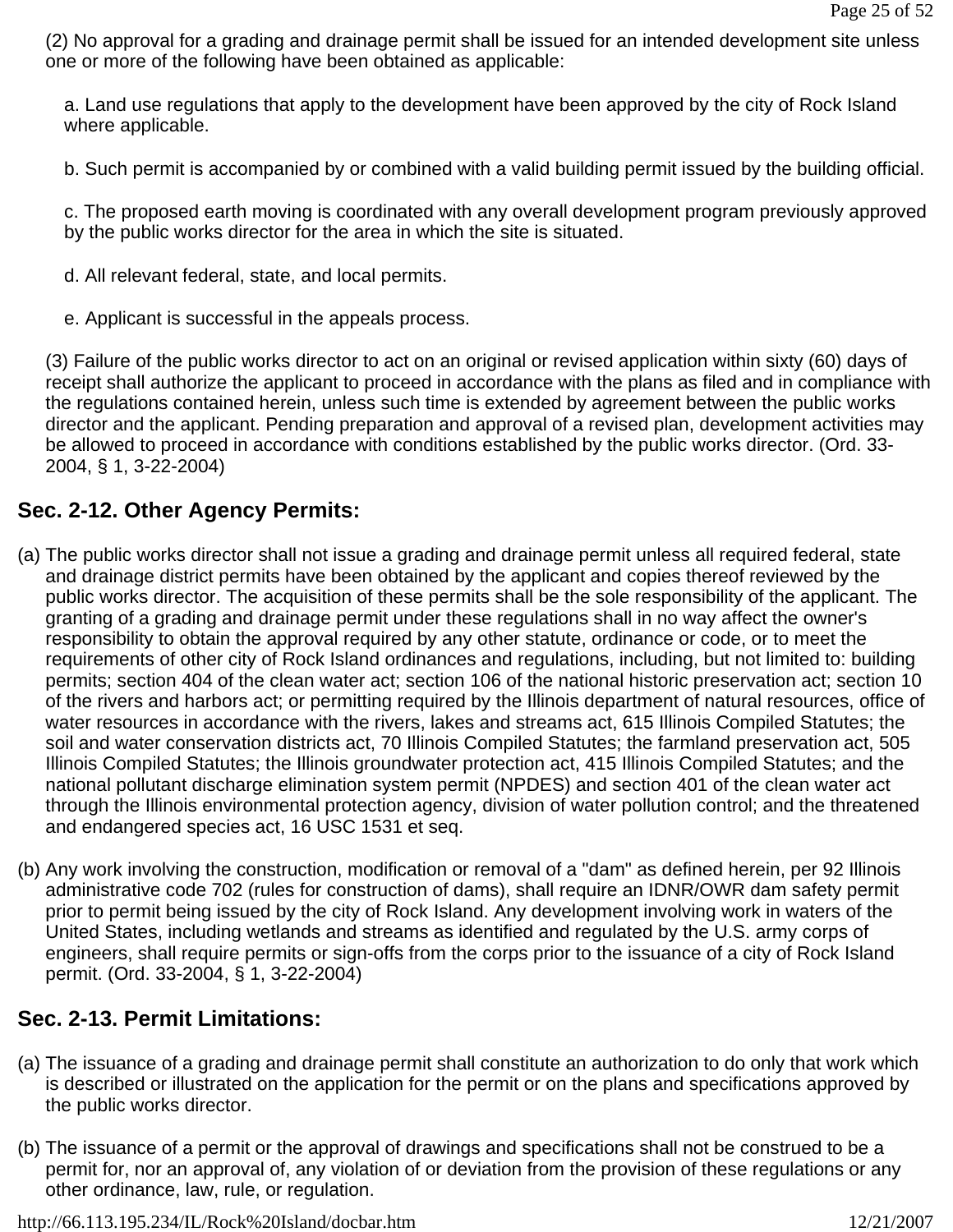- (c) The issuance of a permit, based upon drawings and specifications, shall not prevent the public works director from thereafter requiring the correction of errors in said drawings and specifications or from stopping unlawful construction operations being carried on thereunder.
- (d) The grading and drainage permit shall be valid until the completion date noted in the permit. The public works director may grant an extension if relevant design and construction standards have not changed and if in the public works director's opinion, the work approved under the permit does not unduly adversely affect the health, safety and general welfare of the public. Otherwise, a new permit shall be acquired before work is started or continued. The public works director may require modification of the SWP3 to prevent any increase in erosion or off site sediment runoff resulting from any extension. (Ord. 33-2004, § 1, 3-22- 2004)

# **Sec. 2-14. Revocation Of Permits:**

(a) The public works director may revoke a permit:

(1) Where there has been any false or inaccurate statement or misrepresentation as to a material fact in the application or plans on which the permit was based.

(2) When work is performed contrary to the provisions of the application or plans on which the permit is based.

- (b) When a permit is revoked, the public works director shall inform the permittee, in writing, of the specific steps the permittee must take in order to have the permit reissued.
- (c) It shall be unlawful to continue any work authorized by a permit after revocation of that permit until that permit is reissued or until a new permit is issued.
- (d) In cases where the permittee wishes to appeal the decision of the public works director, the appeal process outlined in article I, division 9 of this appendix will be followed. An appeal shall stay all proceedings in furtherance of the action appealed from unless the public works director certifies to the storm water board of appeals, after the notice of the appeal has been filed with him, that by reason of facts stated in the certificate a stay would, in his opinion, cause imminent peril to life or property. (Ord. 33-2004, § 1, 3-22- 2004)

# **Sec. 2-15. Retention Of Plans:**

Plans, specifications, and reports for all site developments shall be retained as required by Illinois statute by the public works director. (Ord. 33-2004, § 1, 3-22-2004)

# **ARTICLE III. POST CONSTRUCTION RUNOFF CONTROL**

# **DIVISION 1. BEST MANAGEMENT PRACTICES HIERARCHY**

# **Sec. 3-1. Use Of BMPs:**

Use of BMPs identified by this appendix, or the use of any other BMPs submitted for approval by the permittee as a substitute, will be a requirement of this appendix in obtaining approval for subdivisions, building permits, and grading and drainage permits. Their use will also present an opportunity (in some cases, when allowed by ordinance) for the permittee to receive credits against their storm water utility fees. This list of definitions is not exclusive and developers are encouraged to submit alternative BMPs for approval by the public works director. (Ord. 33-2004, § 1, 3-22-2004)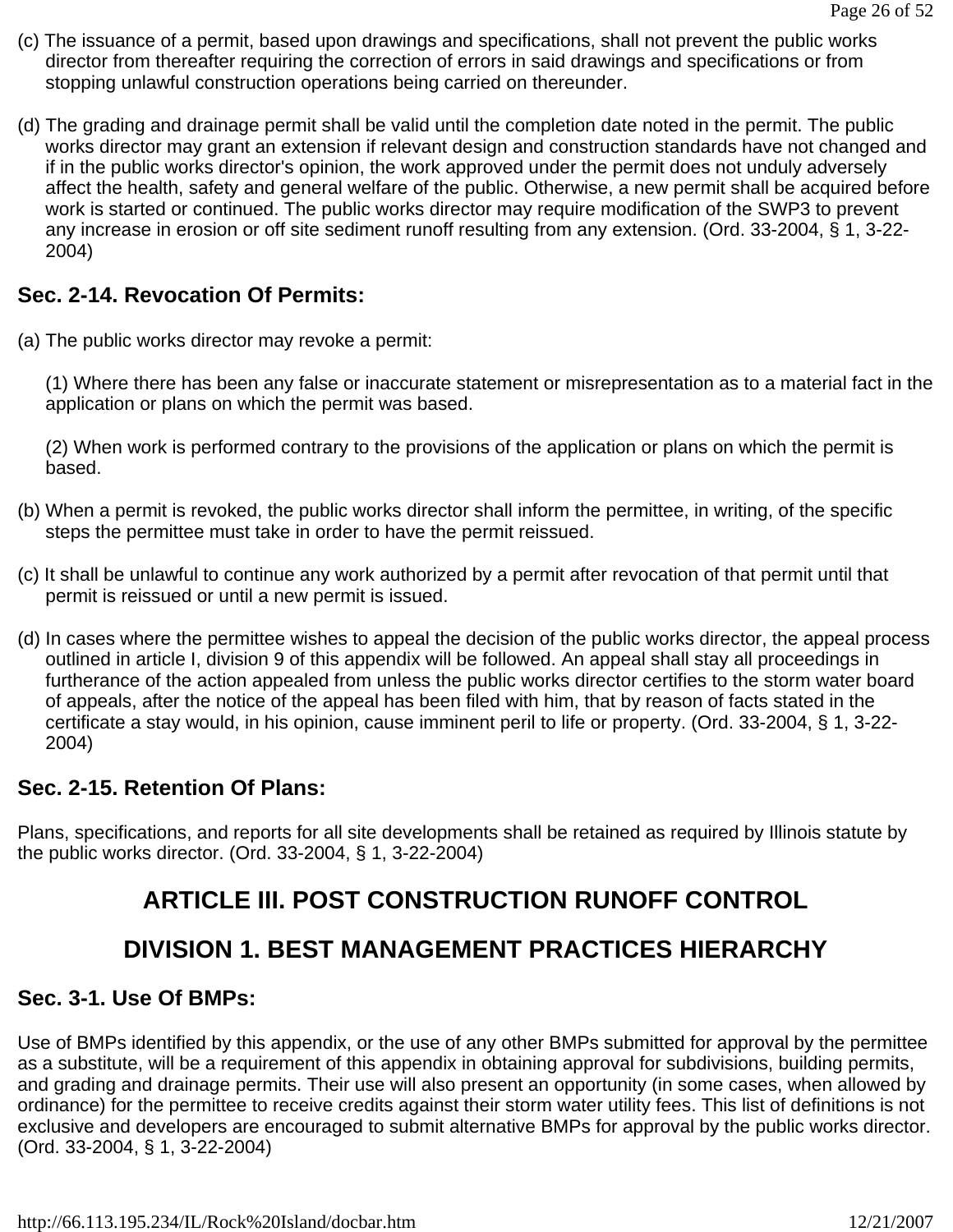# **Sec. 3-2. Preserving Regulatory Floodplains, Flood Prone And Wetland Areas:**

- (a) *Buffer Zones* : An area along a shoreline, wetland, or stream where development is restricted or prohibited. The primary function of aquatic buffers is to physically protect and separate a stream, lake, or wetland from future disturbance or encroachment. The three (3) types of buffers are water pollution hazard setbacks, vegetated buffers, and engineered buffers.
- (b) *Conservation Easements* : Voluntary agreements that allow an individual or group to set aside private property to limit the type or amount of development on their property. The conservation easement can cover all or a portion of a property and can either be permanent or last for a specified time. The easement is typically described in terms of the resource it is designed to protect (e.g., agricultural, forest, historic, or open space easements) and explains and mandates the restrictions on the uses of the particular property. (Ord. 33-2004, § 1, 3-22-2004)

# **Sec. 3-3. Minimizing Impervious Surfaces On The Property:**

- (a) *Open Space Design, Conservation Development* : A better site design technique that concentrates dwelling units in a compact area in one portion of the development site in exchange for providing open space and natural areas elsewhere on the site. The minimum lot sizes, setbacks and frontage distances for the residential zone are relaxed in order to create the open space.
- (b) *Narrower Streets* : In many residential settings, streets can be as narrow as twenty two (22) to twenty six feet (26') wide without sacrificing emergency access, on street parking or vehicular and pedestrian safety. Even narrower access streets or shared driveways can be used when only a handful of homes need to be served. Use of narrower streets will only be allowed on public streets by requesting a variance from the city of Rock Island subdivision ordinance.
- (c) *Eliminating Curbs And Gutters* : Elimination of curbs and gutters involves the use of grass swales and ditches as an alternative to curbs and gutters along residential streets. Eliminating curbs and gutters from public streets will only be allowed by requesting a variance from the city of Rock Island subdivision ordinance.
- (d) *Alternative Turnarounds* : Alternative turnarounds are designs for end of street vehicle turnaround that replace cul-de-sacs and reduce the amount of impervious cover created in residential neighborhoods. Numerous alternatives create less impervious cover than the traditional forty foot (40') cul-de-sac. These alternatives include reducing cul-de-sacs to a thirty foot (30') radius and creating hammerheads, loop roads, and pervious islands in the cul-de-sac center by requesting a variance from the city of Rock Island subdivision ordinance.
- (e) *Alternative Pavers* : Alternative pavers are permeable surfaces that can replace asphalt and concrete and can be used for driveways, parking lots, and walkways. Commercially available pavers are used which contain void spaces for grass or clean, washed stone or gravel. Gravel, cobble, or mulch parking lots are prohibited. (Ord. 33-2004, § 1, 3-22-2004)

# **Sec. 3-4. Storm Water Wetlands, Grassed Swales And Vegetated Filter Strips:**

- (a) *Storm Water Wetlands* : Storm water wetlands (a.k.a. constructed wetlands) are structural practices similar to wet ponds that incorporate wetland plants into the design. Storm water wetlands are designed specifically for the purpose of treating storm water runoff. A distinction should be made between using a constructed wetland for storm water management and diverting storm water into a natural wetland. The latter practice is not recommended because altering the hydrology of the existing wetland with additional storm water can degrade the resource and result in plant die off and the destruction of wildlife habitat.
- (b) *Grassed Swales* : The term swale (a.k.a. grassed channel, dry swale, wet swale, bio-filter) refers to a series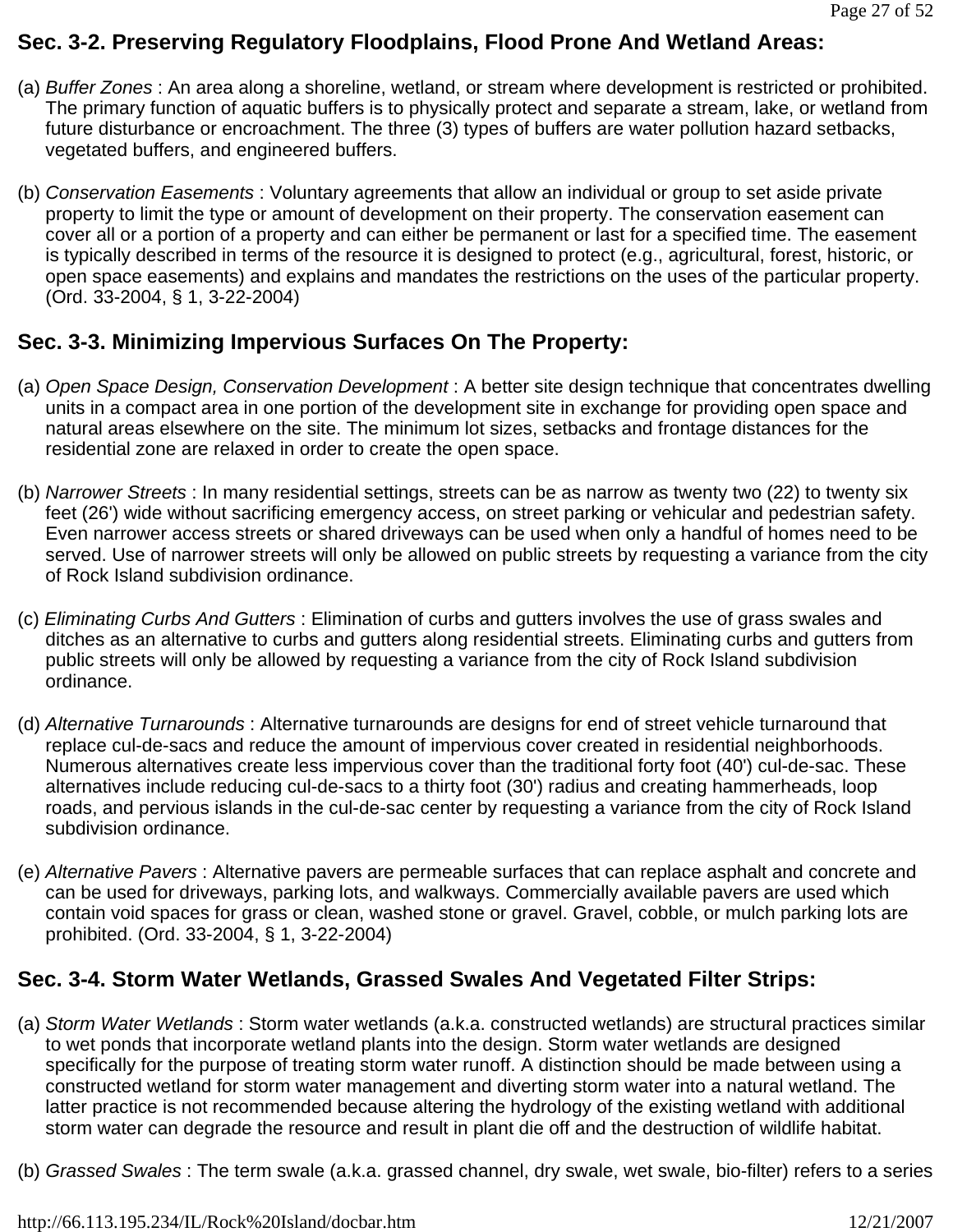- of vegetated, open channel management practices designed specifically to treat and attenuate storm water runoff for a specified water quality volume. As storm water runoff flows through these channels, it is treated through filtering by the vegetation in the channel, filtering through a subsoil matrix, and/or infiltration into the underlying soils.
- (c) *Vegetated Filter Strips* : Vegetated surfaces that are designed to treat sheet flow from adjacent surfaces. Filter strips function by slowing runoff velocities and filtering out sediment and other pollutants. (Ord. 33- 2004, § 1, 3-22-2004)

# **Sec. 3-5. Infiltrating Runoff On Site:**

- (a) *Sand And Organic Filters* : Sand filters are usually two (2) chambered storm water practices; the first is a settling chamber, and the second is a filter bed filled with sand or another filtering media. As storm water flows into the first chamber, large particles settle out, and then finer particles and other pollutants are removed as storm water flows through the filtering medium. There are several modifications of the basic sand filter design, including the surface sand filter, underground sand filter, perimeter sand filter, organic media filter, and multichamber treatment train.
- (b) *Infiltration Trenches* : An infiltration trench is a rock filled trench with no outlet that receives storm water runoff. Storm water runoff passes through some combination of pretreatment measures, such as a swale and detention basin, and into the trench. There, runoff is stored in the void space between the stones and infiltrates through the bottom and into the soil matrix.
- (c) *Infiltration Basins* : A shallow impoundment which is designed to infiltrate storm water into the ground water. Infiltration basins should only be used on small drainage areas (less than 10 acres), and where soils are highly permeable.
- (d) *Porous Pavements* : Porous pavement is a permeable pavement surface with an underlying stone reservoir to temporarily store surface runoff before it infiltrates into the subsoil. This porous surface replaces traditional pavement, allowing parking lot storm water to infiltrate directly and receive water quality treatment. There are a few porous pavement options, including porous asphalt, pervious concrete, and grass pavers.
- (e) *Bioretention* : Bioretention areas are landscaping features adapted to provide on site treatment of storm water runoff. They are commonly located in parking lot islands or within small pockets of residential land uses. Surface runoff is directed into shallow, landscaped depressions. These depressions are designed to incorporate many of the pollutant removal mechanisms that operate in forested ecosystems. During storms, runoff ponds above the mulch and soil in the system. Runoff from larger storms is generally diverted past the facility to the storm drain system. The remaining runoff filters through the mulch and prepared soil mix. Typically, the filtered runoff is collected in a perforated underdrain and returned to the storm drain system. (Ord. 33-2004, § 1, 3-22-2004)

# **Sec. 3-6. Providing Storm Water Retention Structures:**

- (a) *On Lot Treatment* : A series of practices that are designed to collect runoff from individual residential or small commercial lots. The primary purpose of most on lot practices is to manage rooftop runoff and, to a lesser extent, driveway and sidewalk runoff. Although there are a wide variety of on lot treatment options, they can all be classified into one of three (3) categories: 1) practices that collect and infiltrate rooftop runoff; 2) practices that divert runoff or soil moisture to a pervious area; and 3) practices that store runoff for later use.
- (b) *Retention Basins* : Retention basins that are designed to collect and hold storm water runoff, with no outlet pipes or structures. They are not necessarily infiltration basins, and are best designed to rely mostly on evaporation. Retention basins are only feasible when special circumstances of land and soil type are available. (Ord. 33-2004, § 1, 3-22-2004)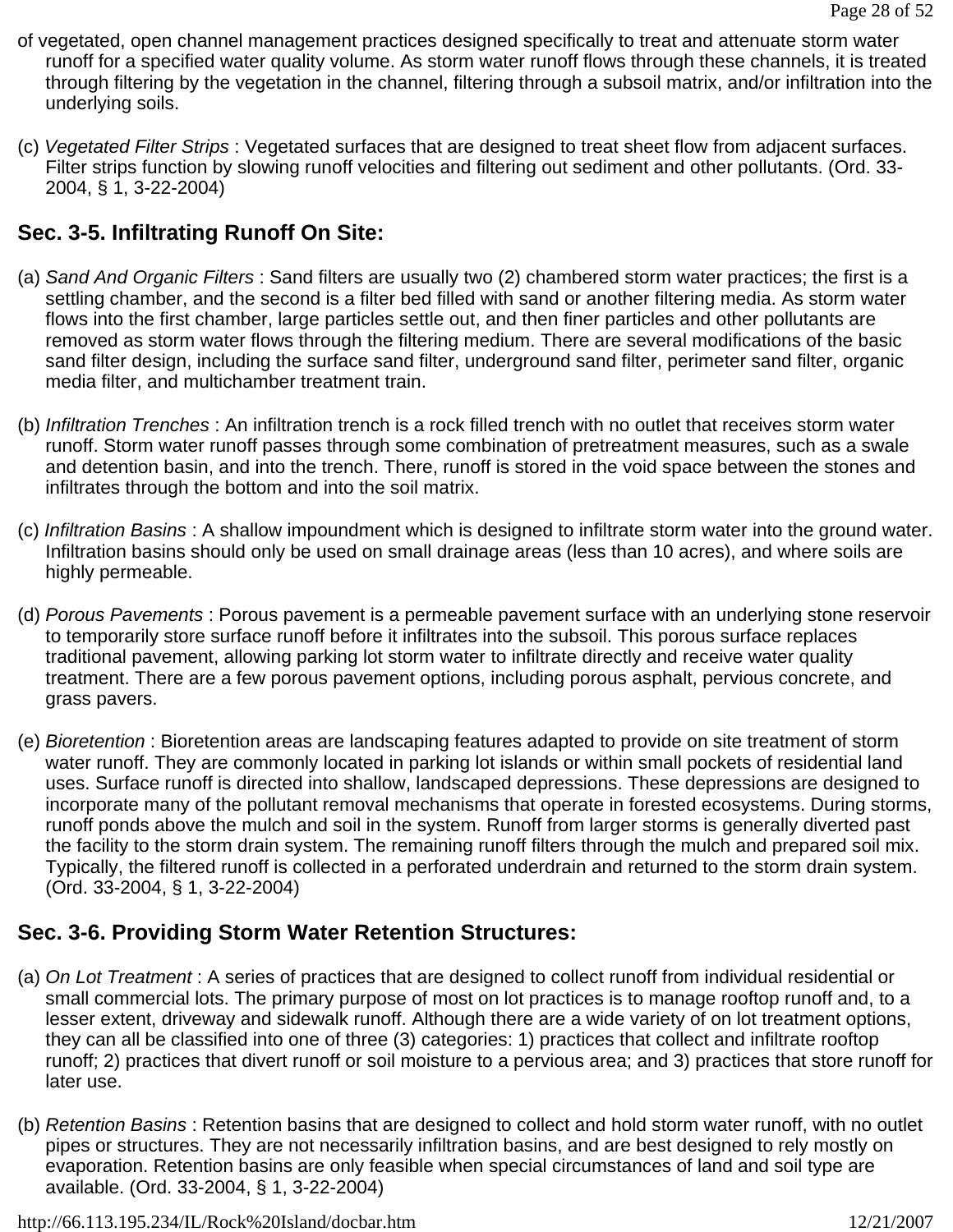## **Sec. 3-7. Providing Wet Or Wetland Detention Structures:**

Defined and controlled under division 3, "Detention System Design Criteria", of this article. (Ord. 33-2004, § 1, 3-22-2004)

# **Sec. 3-8. Providing Dry Detention Structures:**

Defined and controlled under division 3, "Detention System Design Criteria", of this article. Detention basins shall be designed to remove floatables from storm water runoff by providing trash grates or special outlet structures which separate floatables. (Ord. 33-2004, § 1, 3-22-2004)

# **Sec. 3-9. Constructing Storm Sewers:**

- (a) *Manufactured Products For Storm Water Inlets* : A variety of products for storm water inlets known as swirl separators, or hydrodynamic structures. Swirl separators are modifications of the traditional oil-grit separator and include an internal component that creates a swirling motion as storm water flows through a cylindrical chamber. The concept behind these designs is that sediments settle out as storm water moves in this swirling path. Additional compartments or chambers are sometimes present to trap oil and other floatables. There are several different types of proprietary separators, each of which incorporates slightly different design variations, such as off line application.
- (b) *Catch Basin Inserts* : Catch basin efficiency can be improved using commercially available inserts, which can be designed to remove oil and grease, trash, debris, and sediment. Some inserts are designed to drop directly into existing catch basins, while others may require being installed as part of the construction of the basin.
- (c) *In Line Storage Structures* : In line storage refers to a number of practices designed to use the storage within the storm drain system to detain flows. Storage is achieved by placing devices in the storm drain system to restrict the rate of flow. Devices can slow the rate of flow by backing up flow, as in the case of a dam or weir, or through the use of vortex valves, devices that reduce flow rates by creating a helical flow path in the structure. (Ord. 33-2004, § 1, 3-22-2004)

# **Sec. 3-10. Water Quality And Multiple Uses:**

The drainage system should be designed to minimize adverse surface and ground water quality impacts off site and on the property itself. Detention basins shall incorporate design features to capture storm water runoff pollutants. All flows from the development shall be routed through the basin (i.e., low flows shall not be bypassed). Detention of storm water shall be promoted throughout the property's drainage system to reduce the volume of storm water runoff and to reduce the quantity of runoff pollutants. The drainage system should incorporate multiple uses where practicable. Uses considered compatible with storm water management include open space, aesthetics, aquatic habitat, recreation (boating, fishing, trails, playing fields), wetlands and water quality mitigation. (Ord. 33-2004, § 1, 3-22-2004)

# **DIVISION 2. HYDROLOGIC DESIGN CRITERIA FOR CLASS 3 PROJECTS**

# **Sec. 3-11. Referenced Standards:**

Design standards for hydrologic design shall comply with these regulations and with the applicable provisions of the IDOT drainage and design manuals. Where the IDOT drainage and design manuals do not detail requirements, the "Illinois Urban Manual", latest edition, shall be used. Where this appendix imposes greater restrictions than those imposed by the IDOT drainage and design manuals or those required by other provisions of law or ordinance, the provisions of this appendix shall prevail. (Ord. 33-2004, § 1, 3-22-2004)

# **Sec. 3-12. Release Rates:**

http://66.113.195.234/IL/Rock%20Island/docbar.htm 12/21/2007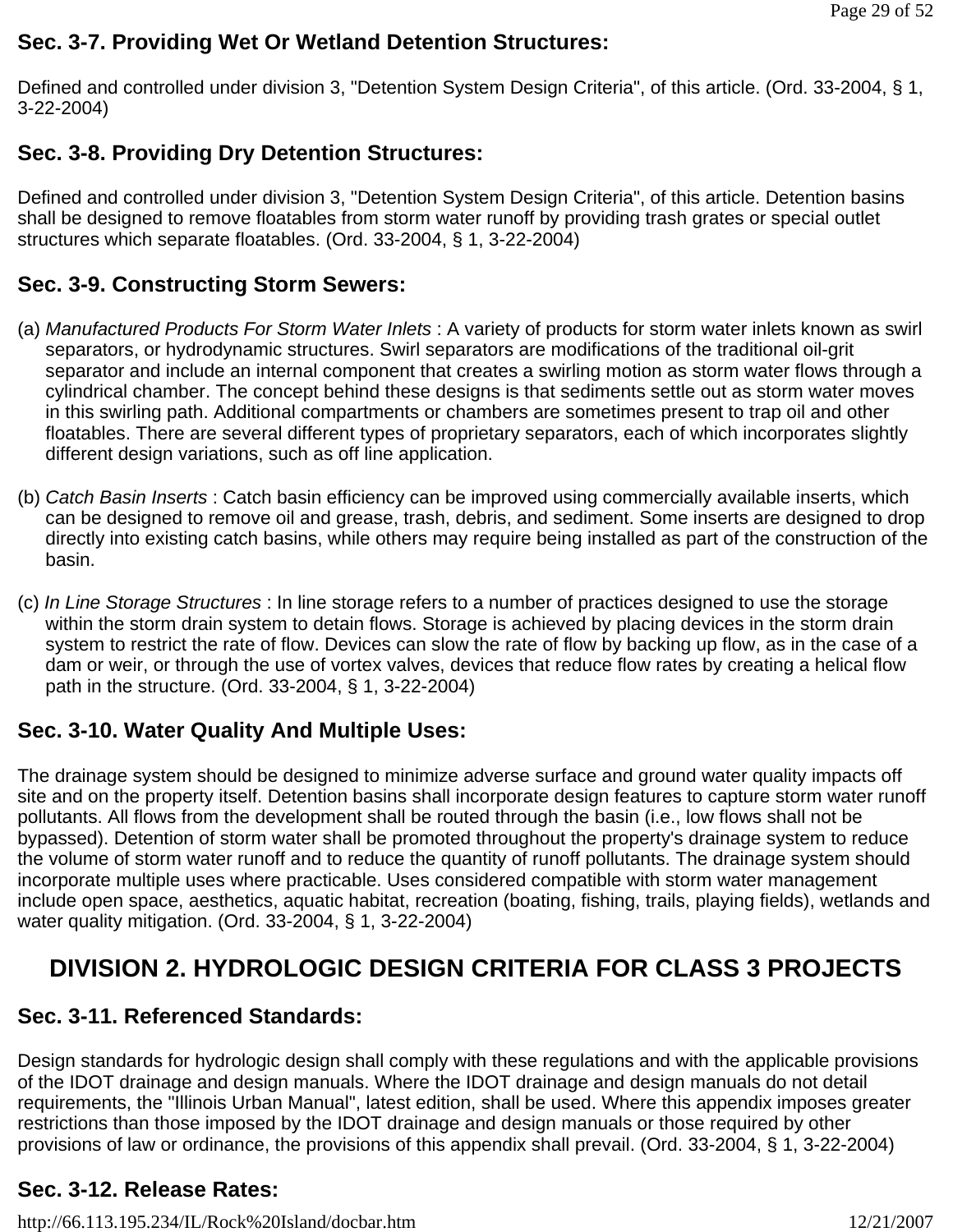The drainage system for new developments or redevelopments shall be designed to control the peak rate of discharge from the total property under development for the 2-year, 24-hour, 10-year, 24-hour and 100-year, 24-hour events (3 recurrence interval events to consider) to preproject levels which will not cause an increase in flooding or channel instability downstream when considered in aggregate with other developed properties and downstream drainage capacities. Where a detailed hydrologic or hydraulic model exists, release rates shall be established and incorporated as part of this appendix. (Ord. 33-2004, § 1, 3-22-2004)

# **Sec. 3-13. Drainage System Design And Evaluation:**

The following criteria should be used in evaluating and designing the drainage system. The design will provide capacity to pass the 10-year, 24-hour peak flow in the minor drainage system and an overload flow path (major drainage system) for flows in excess of the design capacity. Whenever practicable, the storm water systems shall not result in the interbasin transfer of drainage unless no other alternative exists.

The design rainfall recurrence interval shall be set by the design application as follows:

| <b>Detention</b>                      | 100-year    |
|---------------------------------------|-------------|
| <b>Emergency overflow routing</b>     | $100$ -year |
| <b>Bridges</b>                        | $100$ -year |
| Roadway underpasses                   | 50-year     |
| Swales, ditches, and culverts 25-year |             |
| <b>Storm sewers</b>                   | 10-year     |

(Ord. 33-2004, § 1, 3-22-2004)

# **Sec. 3-14. Design Methodologies:**

An applicable hydrologic design method may be selected from the "IDOT Drainage Manual" with the following modifications and clarifications. Minor conveyance systems for areas up to one hundred (100) acres, and major conveyance systems up to ten (10) acres may be designed using the rational formula. Design runoff rates may be calculated using a continuous simulation model or by event hydrographic methods. If event hydrographic methods are used they must be HEC-HMS, HEC-1, SCS TR20, or SCS TR55. Event methods must incorporate the following assumptions:

(1) Antecedent moisture condition 2 (normal moisture).

(2) Huff or SCS type 2 distribution.

For design events the Illinois state water survey bulletin 70 (northwest) rainfall data must be used. Storage volumes for detention must be 24-hour events. Storm water conveyance capacities must be designed for the critical duration creating the highest peak. The following table lists data from bulletin 70:

FREQUENCY DISTRIBUTIONS (IN INCHES) FOR ZONE 1

# ILLINOIS STATE WATER SURVEY, BULLETIN 70

|              | Duration Frequency                                                    |      |  |                          |      |       |
|--------------|-----------------------------------------------------------------------|------|--|--------------------------|------|-------|
|              | 2-month 6-month 1-year 2-year 5-year 10-year 25-year 50-year 100-year |      |  |                          |      |       |
|              | 48 hour 1.47  2.24  2.80  3.42  4.28  4.96  6.07  7.02                |      |  |                          |      | -8.07 |
| 24 hour 1.40 |                                                                       | 2.08 |  | 2.57 3.11 3.95 4.63 5.60 | 6.53 | 7.36  |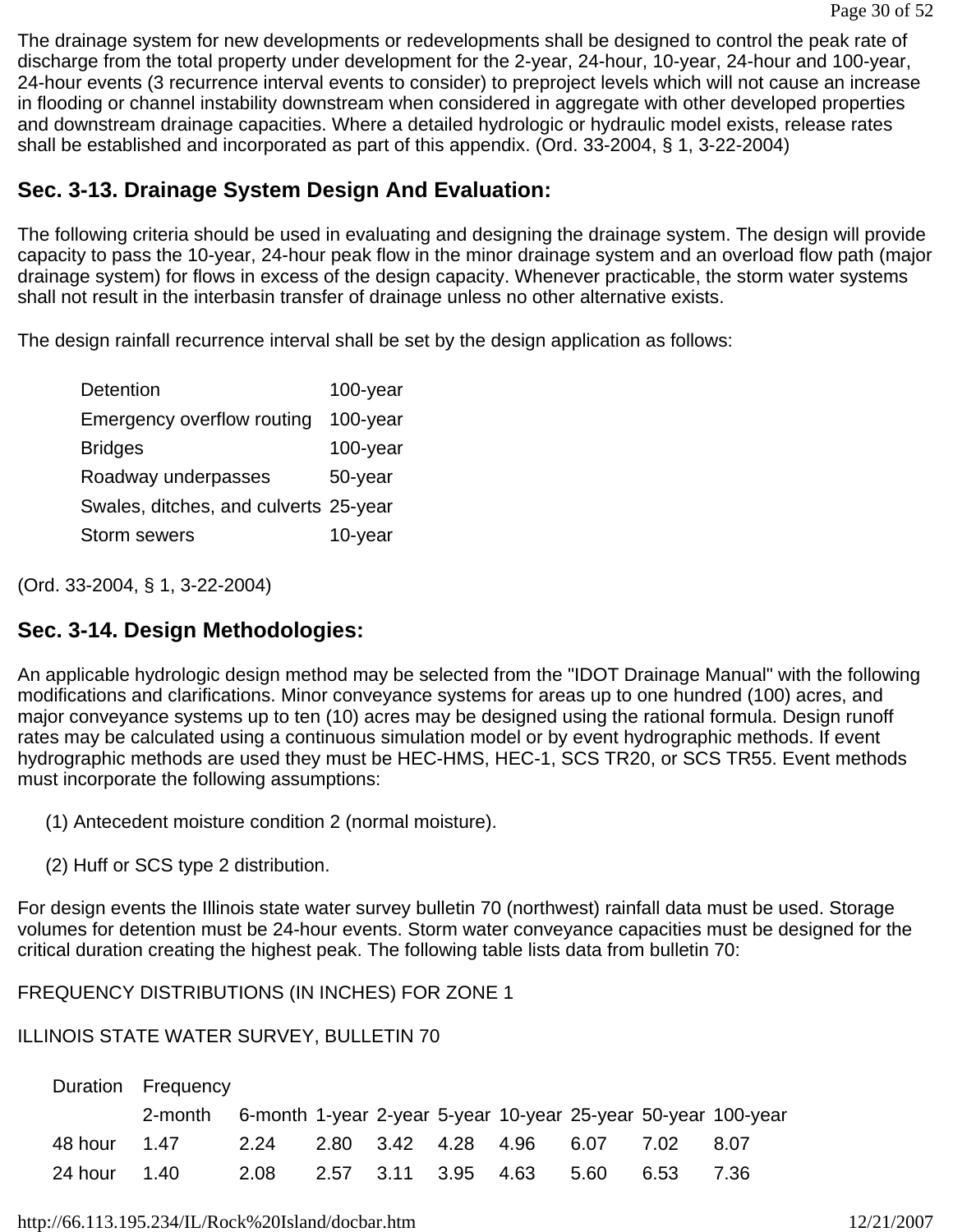| 18 hour        | 1.30 | 1.92 | 2.37 | 2.86 | 3.63 | 4.26 | 5.15 | 6.01 | 6.92 |
|----------------|------|------|------|------|------|------|------|------|------|
| 12 hour        | 1.23 | 1.81 | 2.24 | 2.71 | 3.43 | 4.03 | 4.88 | 5.66 | 6.51 |
| 6 hour         | 1.06 | 1.56 | 1.93 | 2.33 | 2.96 | 3.48 | 4.20 | 4.90 | 5.69 |
| 2 hour         | 0.84 | 1.23 | 1.52 | 1.83 | 2.33 | 2.74 | 3.31 | 3.86 | 4.47 |
| 1 hour         | 0.67 | 0.98 | 1.21 | 1.46 | 1.86 | 2.18 | 2.63 | 3.07 | 3.51 |
| 30 minute 0.52 |      | 0.77 | 0.95 | 1.15 | 1.46 | 1.71 | 2.07 | 2.42 | 2.77 |
| 15 minute 0.38 |      | 0.57 | 0.70 | 0.84 | 1.07 | 1.25 | 1.51 | 1.76 | 1.99 |
| 5 minute       | 0.17 | 0.25 | 0.31 | 0.37 | 0.47 | 0.56 | 0.67 | 0.78 | 0.89 |
|                |      |      |      |      |      |      |      |      |      |

(Ord. 33-2004, § 1, 3-22-2004)

# **Sec. 3-15. Positive Drainage:**

All developments must be provided an overland flow path that will pass the 100-year, 24-hour flow within designated drainage easements or the public right of way with a freeboard of at least one foot (1'). Overland flow paths shall be provided drainage easements unless the flow is contained in the public right of way. (Ord. 33-2004, § 1, 3-22-2004)

# **Sec. 3-16. Culvert, Road And Driveway Crossings:**

Sizing of culvert crossings shall consider entrance and exit losses as well as tailwater conditions on the culvert. (Ord. 33-2004, § 1, 3-22-2004)

# **Sec. 3-17. Vegetated Filter Strips And Swales:**

To effectively filter storm water pollutants and promote infiltration of runoff, sites should be designed to maximize the use of vegetated filter strips and swales, shall be designed to follow criteria in the "Illinois Urban Manual". Whenever practicable, runoff from impervious surfaces should be directed onto filter strips and swales comprised of native grasses and forbs before being routed to a storm sewer or detention basin. (Ord. 33-2004, § 1, 3-22-2004)

# **Sec. 3-18. Maintenance Considerations:**

The storm water drainage system shall be designed to minimize and facilitate maintenance. Use of native vegetation is strongly encouraged to reduce maintenance, increase wildlife habitat, and to provide other benefits. Where nonnative vegetation is used, turfed side slopes shall be designed to allow lawn mowing equipment to easily negotiate them. Wet basins shall be provided with alternate outflows, which can be used to completely drain the pool for sediment removal. Pumping may be considered if drainage by gravity is not feasible. Presedimentation basins shall be included, where feasible, for localizing sediment deposition and removal. Site access for heavy equipment shall be provided. A maintenance plan for the ongoing maintenance of all storm water management system components including wetlands is required prior to plan approval. The plan shall include:

- (1) Maintenance tasks.
- (2) The party responsible for performing the maintenance tasks.

(3) A description of all permanent public or private access maintenance easements and overland flow paths, and compensatory storage areas.

(4) A description of dedicated sources of funding for the required maintenance. (Ord. 33-2004, § 1, 3-22-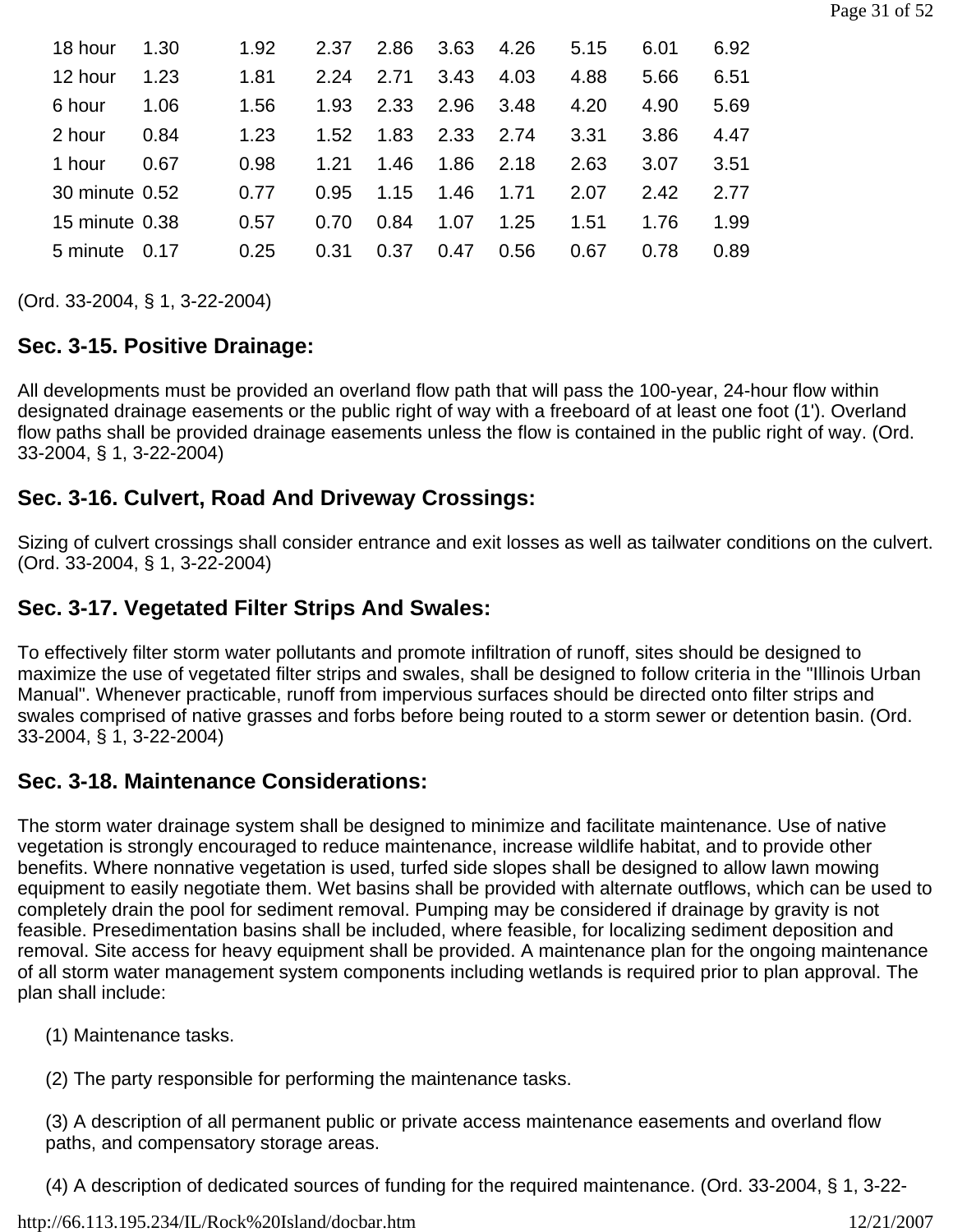2004)

# **Sec. 3-19. Provisions For Agricultural Drainage:**

- (a) Existing easements for any agricultural drainage systems located underneath areas that will be developed shall be preserved. If no such easement exists, an easement shall be dedicated for access and maintenance as provided for in this appendix.
- (b) All agricultural drainage systems that serve upstream areas outside of the development and that are located underneath areas that will be developed shall be replaced with nonperforated conduit to prevent root blockage, provided, however, that the existing drainage district system may remain in place with the approval of the appropriate entity.
- (c) Agricultural drainage systems that, due to development, will be located underneath streets, driveways, and other paved areas as allowed by this appendix, shall be replaced with conduits meeting the city of Rock Island standard specifications, as needed to prevent the collapse of the agricultural drainage conduit.
- (d) Agricultural drainage systems may be relocated within the development area upon the approval of the public works director. Such relocation shall maintain sufficient slope and capacity to prevent sedimentation and to prevent an increase in scouring or structural damage to the conduit. Such relocation shall only be with the consent and approval of the appropriate entity responsible for the system. If the system is not under the authority of a drainage district, the public works director shall consider the interests of those landowners who are served by the system. (Ord. 33-2004, § 1, 3-22-2004)

# **Sec. 3-20. Channel Modifications:**

Channel modification is acceptable if the purpose is to restore natural conditions and improve water quality. If the proposed development activity involves a channel modification, it must be demonstrated that:

(1) Water quality and other natural functions would be significantly improved by the modification or the impacts are offset by the replacement of an equivalent degree of natural resource values.

(2) The activity has been planned and designed and will be constructed in a way which will minimize its adverse impacts on the natural conditions of the stream or body of water affected. (Ord. 33-2004, § 1, 3-22- 2004)

# **DIVISION 3. DETENTION SYSTEM DESIGN CRITERIA**

### **Sec. 3-21. Referenced Standards:**

Design standards for detention basin design and construction shall comply with the provisions of the following, unless otherwise stated by this appendix:

- (1) "IL Urban Manual", latest edition.
- (2) "IDOT Standard Specifications", latest edition.
- (3) "IDOT Drainage Manual", latest edition.
- (4) IL department of natural resources dam safety regulations.
- (5) Clean water act (discharges regulated by the United States EPA through NPDES permits).
- (6) City of Rock Island standard details and specifications.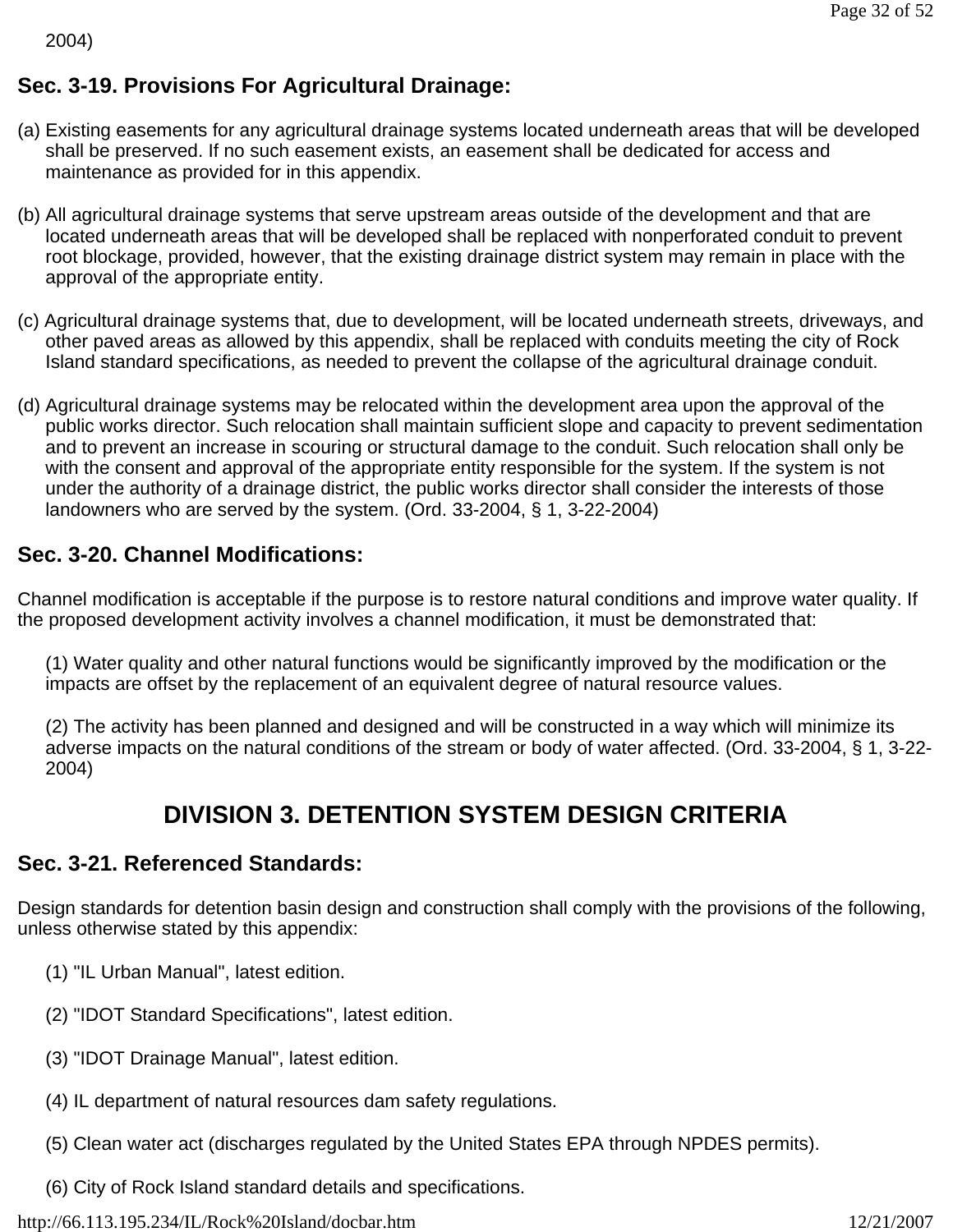(7) The city of Rock Island subdivision, zoning or floodplain ordinances. (Ord. 33-2004, § 1, 3-22-2004)

#### **Sec. 3-22. Detention Storage Requirements:**

The design storage to be provided in the detention basin shall be based on the runoff from the runoff difference before and after development from the 100-year, 24-hour event. All detention basin storage shall be computed using hydrograph methods utilizing reservoir routing (also called modified puls or level pool) or equivalent method as described by this appendix. (Ord. 33-2004, § 1, 3-22-2004)

#### **Sec. 3-23. Waiver Of Requirements:**

(a) The requirement for storm water detention and release rate does not apply when:

(1) The development is in accord with the approved site plan and is on a lot in a new subdivision for which detention is otherwise provided.

(2) The development is on a lot or parcel in a subdivision for which detention was provided and approved prior to the effective date of these regulations.

(b) The requirement for storm water detention and release rate shall be waived by the public works director when he/she determines it is in the best interest of the city of Rock Island to require a fee in lieu of detention as described in section  $3-35$  of this division. (Ord. 33-2004, § 1, 3-22-2004)

#### **Sec. 3-24. Ownership:**

Detention basins are owned by the property owner (often a homeowners' association) unless otherwise described by this appendix or indicated by the public works director. Property developers shall contact the public works director to inquire about the ownership and maintenance responsibility of existing regional detention basins which may affect the development. (Ord. 33-2004, § 1, 3-22-2004)

### **Sec. 3-25. Maintenance And Repair Responsibilities:**

- (a) Detention ponds and associated inflow and outflow systems are maintained by the property owner absent any specific legal agreement to the contrary.
- (b) Maintenance agreements may be required at the option of the public works director to define parties responsible for the maintenance of commercial detention basins.
- (c) The detention basin owner shall be responsible for the following items:

(1) An annual report on the detention basin condition, using the attached checklist, shall be submitted to the public works director.

(2) At five (5) year intervals, the basin shall be inspected by a professional engineer registered in the state of Illinois. A report of this inspection shall be submitted to the public works director within sixty (60) days of the inspection. The inspection shall include an evaluation of the checklist items in the attached checklist. An annual report is not required the year when the five (5) year report is due.

(3) Detention basin owners shall notify subsequent owners of their maintenance responsibilities and transfer basin maintenance records to the party with active maintenance responsibility.

(4) These requirements shall be effective for all detention basins existing in the city of Rock Island on the adoption date hereof as well as detention basins constructed after the effective date. (Ord. 33-2004, § 1, 3- 22-2004)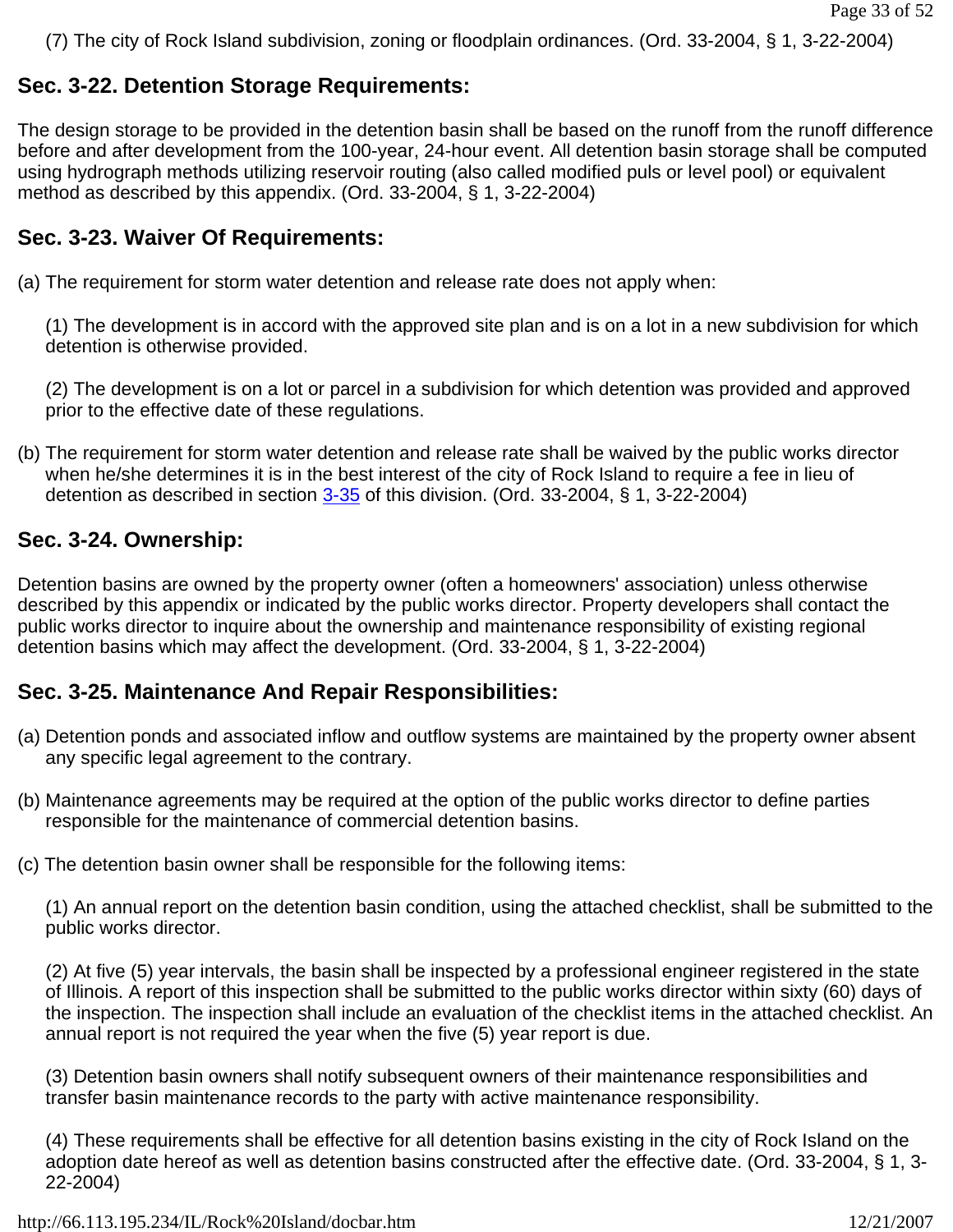## **Sec. 3-26. General Basin Design Requirements:**

- (a) *Erosion Control* : Temporary and permanent erosion control shall be required for all detention basins in accordance with this appendix.
- (b) *Verification And Final Approval* :
	- (1) Erosion protection shall be inspected throughout the project duration.

(2) Detention basin storage volume shall be verified to the satisfaction of the public works director through as built surveys or other means.

(3) Inflow, outflow and emergency overflow elevations shall be verified through as built surveys.

(4) Final vegetative cover and permanent erosion control shall be inspected for completeness of cover.

(5) The basin will receive final approval upon fulfillment of subsections (b)(2), (b)(3), and (b)(4) of this section, and the anniversary date of maintenance and repair reporting will be recorded as such.

(6) All basins must receive final approval within ninety (90) days of the substantial completion as determined by the public works director of any of the following:

a. The first phase (as shown on approved plans) of construction of public utilities and roadways in any approved subdivision project. Detention structures for the ultimate development area must be constructed during the first phase of the project, and approved at its completion. The detention structures must then be maintained and repaired in conformance with this appendix, during future construction phases.

b. Parking areas, floor slabs and/or other impervious areas (as shown on approved plans, and not including sidewalks) for work on an individual lot requiring an individual permit under this appendix. Phased construction will be treated as in the above case.

c. Mass earthwork or rough grading, if no other phased construction is scheduled to be started within one hundred eighty (180) days.

- (7) Failure to receive final approval as required will be considered a violation of this appendix.
- (c) *Infiltration Practices* : To effectively reduce runoff volumes, infiltration practices including basins, trenches, and porous pavement and shall follow criteria in the "Illinois Urban Manual" and other relevant permitting. An appropriate sediment control device shall be provided to remove coarse sediment from storm water flows before they reach infiltration basins or trenches. Storm water shall not be allowed to stand more than seventy two (72) hours over eighty percent (80%) of the dry basin's bottom area for the maximum design event to be exfiltrated. The bottom of infiltration basins or trenches shall be a minimum of three feet (3') above the seasonally high ground water and bedrock level if practicable. Engineering calculations demonstrating infiltration rates shall be included with the application.
- (d) *Side Slopes* : The side slopes of all detention basins at 100-year, 24-hour capacity should be as level as practicable to prevent accidental falls into the basin and for stability and ease of maintenance. Side slopes of detention basins and open channels shall not be steeper than three to one (3:1) horizontal to vertical certain types of basins have different requirements as defined by this appendix. Detention basin side slopes above normal pool shall be designed with permanent erosion protection consisting of grass, nongrass vegetation, or other permanent finish. At least six inches (6") of topsoil must be provided on side slopes above normal pool elevation whenever nonstructural, permanent erosion control is not being used. Permanent erosion protection shall be aesthetically suitable to the development or existing surrounding land use.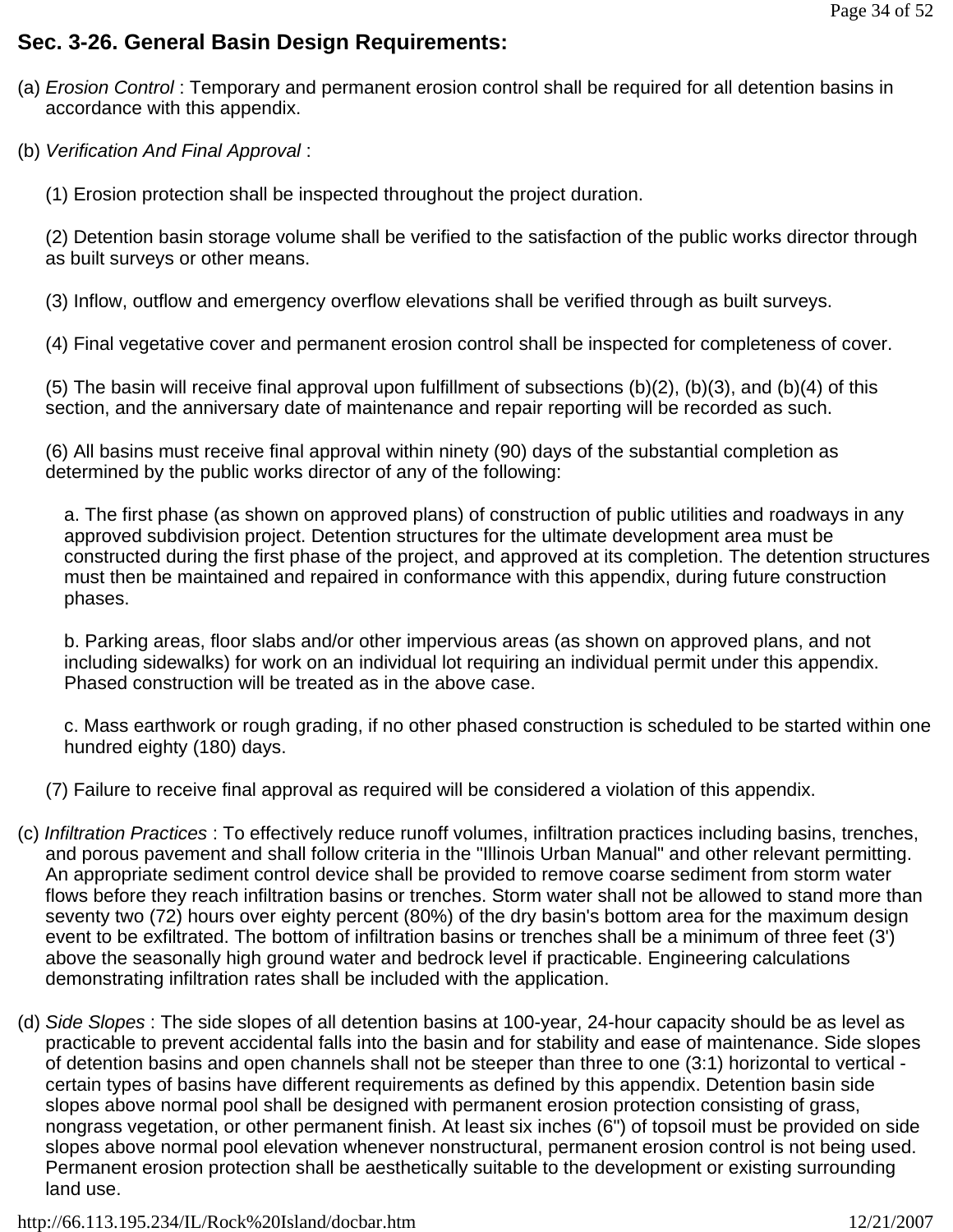- (e) *Overflow Structures* : All storm water detention basins shall be provided with an overflow structure capable of safely passing excess flows at a stage at least one foot (1') below the lowest foundation grade in the vicinity of the detention basin. The design flow rate of the overflow structure shall be equivalent to the 100 year, 24-hour inflow rate. Weirs, dams and specialized outflows shall be designed by a professional engineer registered in the state of Illinois.
- (f) *Detention Basin Outlet Design* :

(1) *Backwater* : Backwater on the outlet structure from the downstream drainage system shall be addressed when designing the outlet.

(2) *Minimum Detention Outlet Size* : Where a single pipe outlet or orifice plate is to be used to control discharge, it shall have a minimum diameter of twelve inches (12"). If design release rates call for smaller outlets, a design that minimizes the possibility of clogging shall be used.

- (g) *Other Design Requirements* :
	- (1) "Bubble up" outlets are prohibited.

(2) Pumped outlets and other active control structures are discouraged and must be preapproved on a case by case basis by the public works director.

(3) Temporary erosion techniques shall be used as required to ensure a full stand of cover vegetation in minimum time.

(h) *Location Requirements* :

(1) In subdivisions, detention basins and their 100-year design high water shall be contained within platted lots dedicated for drainage purposes. In redevelopments, detention basins and their 100-year design high water shall be contained within a drainage easement.

(2) Detention basin lots shall have a minimum of twenty feet (20') of frontage on a right of way for the purpose of providing unrestricted access for maintenance. Exceptions may be made for infill development.

(3) A twenty foot (20') minimum setback shall be required from all property lines to the normal pool elevation which is considered to be the elevation of the water level at the permanent depth of the wet basin pool rather than the temporary depth during drainage events.

(4) Detention basins shall be provided with a minimum of one foot (1') of freeboard above the 100-year design water elevation.

(5) There shall be at least two feet (2') of freeboard between the 100-year design water elevation and all boundaries of the parcel or easement containing the basin.

- (i) *Accommodating Flows From Upstream Tributary Areas* : Storm water runoff from areas tributary to the property shall be considered in the design of the property's drainage system. Flows from upstream areas that are not to be detained should be routed around the basin being provided for the site being developed.
- (j) *Upstream Areas Not Meeting Ordinance Requirements* : When there are areas not meeting the storage and release rates of this appendix, tributary to the applicant's property, the following steps shall be followed:

(1) The applicant shall compute the storage volume needed for his property using the release rates and procedures described in this appendix.

(2) Areas tributary to the applicant's property, not meeting the storage and release rate requirements of this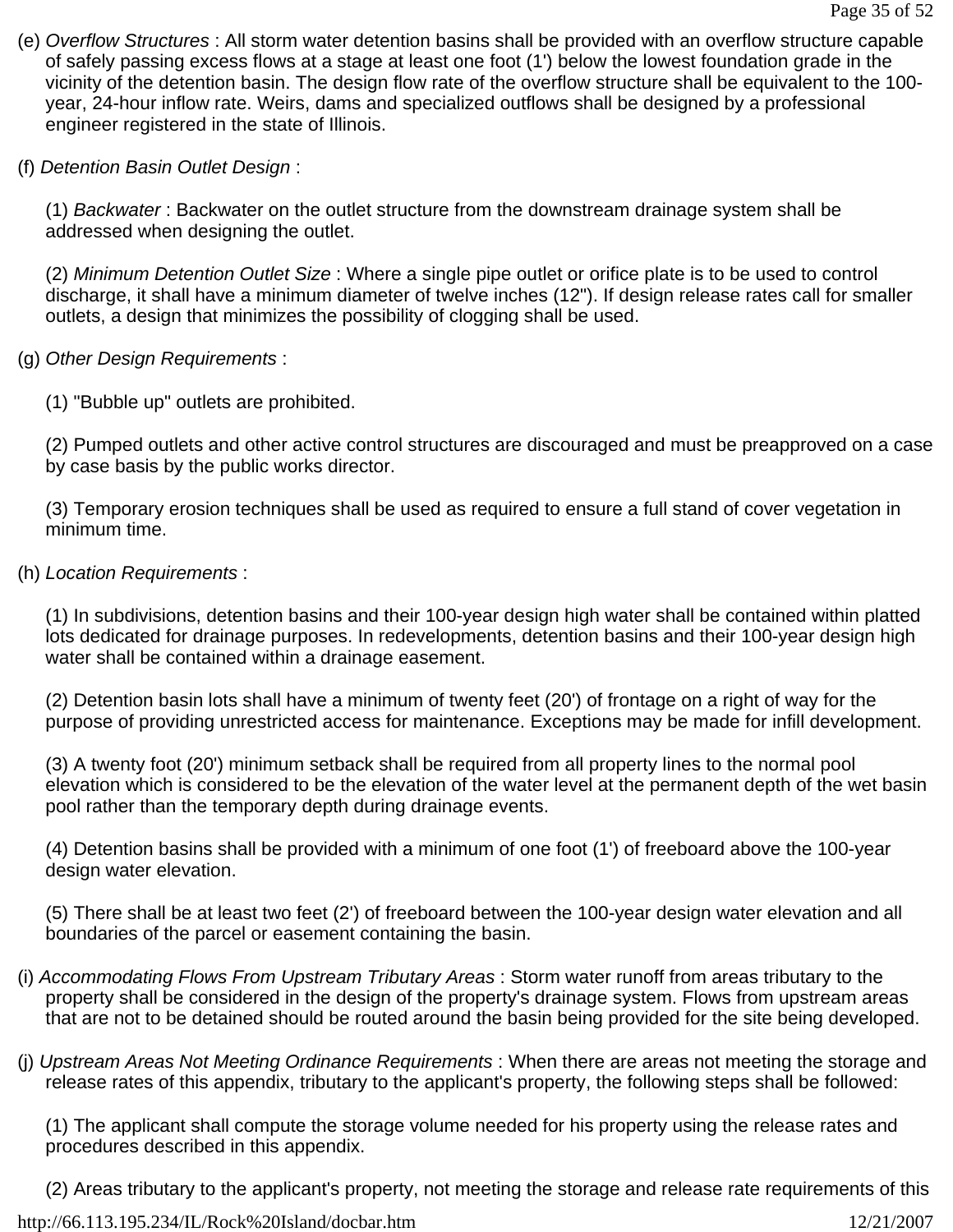appendix, shall be identified.

(3) Using the areas determined above plus the applicant's property area, total storage and release rates needed for the combined properties shall be computed using the release rates and procedures described in this appendix. If tributary areas are not developed, a reasonable fully developed land cover, based on local zoning, shall be used for the purposes of computing storage.

(4) Once the necessary combined storage is computed the city of Rock Island may choose to pay for oversizing the applicant's detention basin to accommodate the regional flows. The applicant's responsibility will be limited to the storage for his property as computed above. If regional storage is selected by the city of Rock Island, the public works director will work with the applicant to implement the requirements of this appendix. If regional storage is rejected by the city of Rock Island, the applicant shall bypass all tributary area flows around the applicant's basin whenever practicable as determined by the public works director. If the applicant must route upstream flows through his basin and the upstream areas exceed one square mile in size, the applicant must meet the provisions of subsection 3-30(3), "On Stream Detention", of this division.

- (k) *Upstream Areas Meeting Appendix Requirements* : When there are areas which meet the storage and release rate requirements of this appendix, tributary to the applicant's property, the upstream flows shall be bypassed around the applicant's detention basin if this is the only practicable alternative as determined by public works director. Storage needed for the applicant's property shall be computed as described in this appendix. However, if the city of Rock Island decides to route tributary area flows through an applicant's basin, the final design storm water releases shall be based on the combined total of the applicant's property plus tributary areas. It must be shown that at no time will the runoff rate from the applicant's property exceed the allowable release rate for his/her property alone.
- (l) *Early Completion Of Detention Facilities* : Where detention or retention are to be used as part of the drainage system for a property, they shall be constructed as the first element of the initial earthwork program. Any eroded sediment captured in these facilities shall be removed by the applicant on a regular basis and before project completion in order to maintain the design volume of the facilities. (Ord. 33-2004, § 1, 3-22-2004)

# **Sec. 3-27. Wet Detention Basin Design:**

Wet detention basins shall be designed to remove storm water pollutants, to be safe, to be aesthetically pleasing, and as much as feasible to be available for recreational use.

(1) *Wet Basin Depths* : Wet basins shall be at least three feet (3') deep, excluding near-shore banks and safety ledges. If fish habitat is to be provided they shall be at least ten feet (10') deep over twenty five percent (25%) of the bottom area to prevent winter kill.

(2) *Wet Basin Shoreline Slopes* : The side slopes of wet basins at the normal pool elevation shall not be steeper than five to one (5:1) horizontal to vertical. It is recommended that native aquatic vegetation be established around the perimeter to provide protection from shoreline erosion. Slopes below a depth of eight feet (8') are permitted to be two to one (2:1), in accordance with "IDOT Standard Specifications", section 204.

(3) *Permanent Pool Volume* : The permanent pool volume in a wet basin at normal depth shall be equal to the runoff volume from its watershed for the 2-year, 24-hour event as a minimum.

(4) *Wet Basin Inlet And Outlet Orientation* : The distance between detention inlets and outlets shall be maximized. Inlets and outlets shall be at opposite ends of the basin providing that the orientation does not create undue hardship based on topography or other natural constraints. Designers are encouraged to use baffles or berms in the basin bottom to prevent short circuiting. There shall be no low flow bypass between the inlet and outlet. The minimum flow length shall be ten feet (10') with a recommended minimum ratio of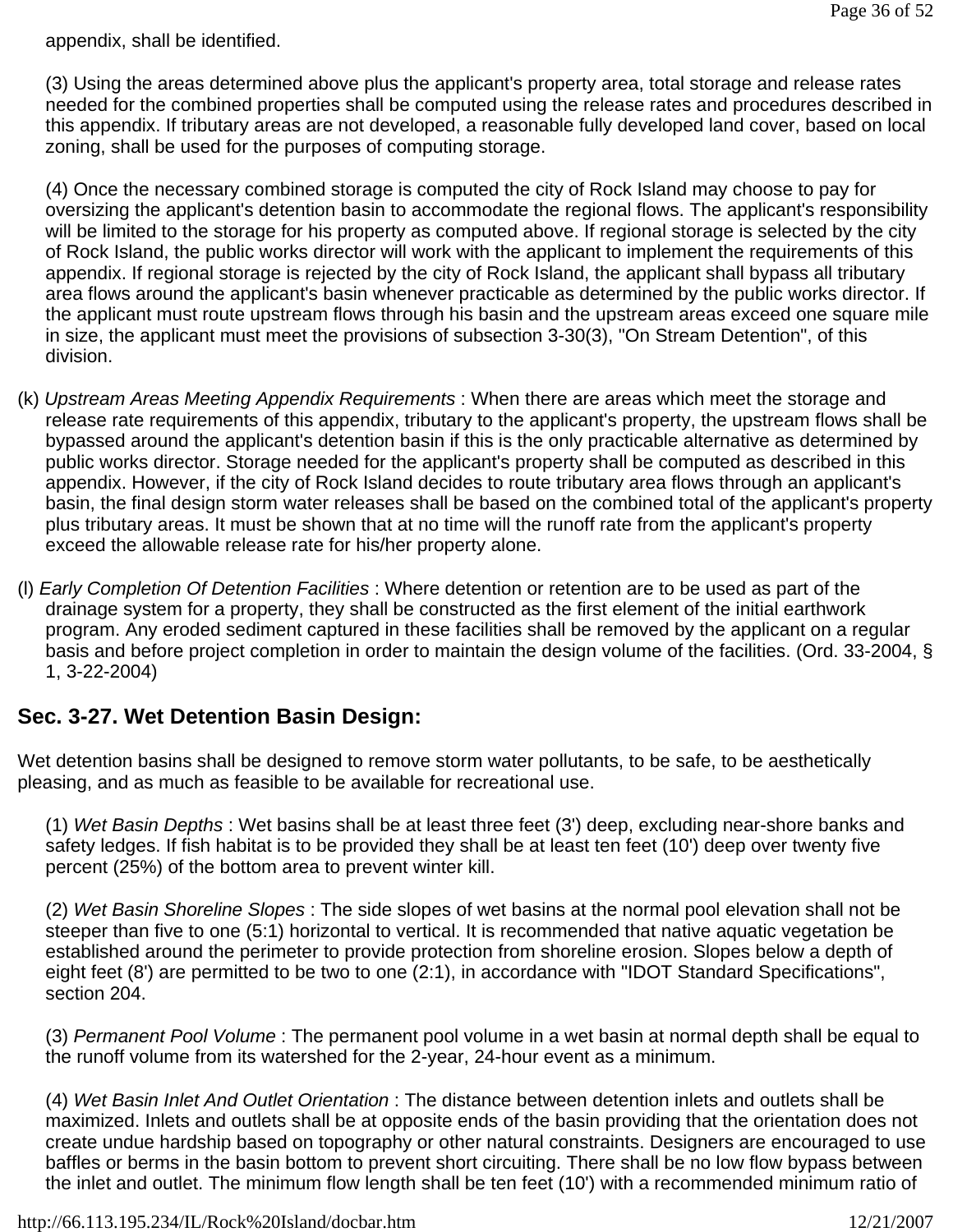two to one (2:1) for width.

(5) *Safety Ledge* : All wet detention basins shall have a level safety ledge at least four feet (4') in width two and one-half (2 1/2) to three feet (3') below the normal water depth.

(6) *Aeration* : Wet bottom basins shall have a natural or artificial means of aeration.

(7) *Dewatering* : An outlet structure shall be provided to allow dewatering of the pond for maintenance. Gravity dewatering is strongly preferred.

(8) *Soil Permeability* : Wet bottom basin design shall include an evaluation of soil permeability. A basin liner shall be included in the design if needed to ensure water retention to normal pool elevation.

(9) *Detention/Sedimentation* : It is encouraged that consideration of routing runoff from the development through a stilling basin be considered. (Ord. 33-2004, § 1, 3-22-2004)

# **Sec. 3-28. Dry Detention Basin Design:**

In addition to the other requirements of this appendix, dry basins shall be designed to remove storm water pollutants, to be safe, to be aesthetically pleasing and as much as feasible to be available for multiple uses.

(1) *Dry Basin Drainage* : Dry basins shall be designed so that eighty percent (80%) of their bottom area shall have standing water no longer than seventy two (72) hours for any runoff event less than the 100 year, 24-hour event. Grading plans shall clearly distinguish the wet portion of the basin bottom. Underdrains directed to the outlet may be used to accomplish this requirement.

(2) *Minimum Bottom Slope* : Dry bottom basins shall have two percent (2%) minimum bottom slopes or underdrain systems as approved by the city engineer.

(3) *Low Flow Channel* : Dry bottom basins may include a low flow channel with some form of erosion protection.

(4) *Velocity Dissipation* : Velocity dissipation measures shall be incorporated into dry basin designs to minimize erosion at inlets and outlets and to minimize resuspension of pollutants.

(5) *Dry Basin Inlet And Outlet Orientation* : Dry basin inlet and outlet orientation shall be the same as for wet basins.

(6) *Temporary Sediment Trap* : A sediment trap shall be constructed at each major inlet to a dry basin during construction. The temporary sediment trap should be designed in accordance with criteria in the "Illinois Urban Manual". (Ord. 33-2004, § 1, 3-22-2004)

# **Sec. 3-29. Detention On Prime Farmland:**

The placement of detention basins shall avoid the utilization of prime farmland. All detention basin construction shall examine potential impacts to adjacent agricultural land and shall address measures that will be implemented to eliminate such impacts and comply with other relevant permitting. (Ord. 33-2004, § 1, 3-22- 2004)

# **Sec. 3-30. Detention In Floodplains:**

The placement of detention basins within the floodplain is strongly discouraged because of questions about their reliable operation during flood events. However, the storm water detention requirements of this appendix may be fulfilled by providing detention storage within flood fringe areas on the project site, provided the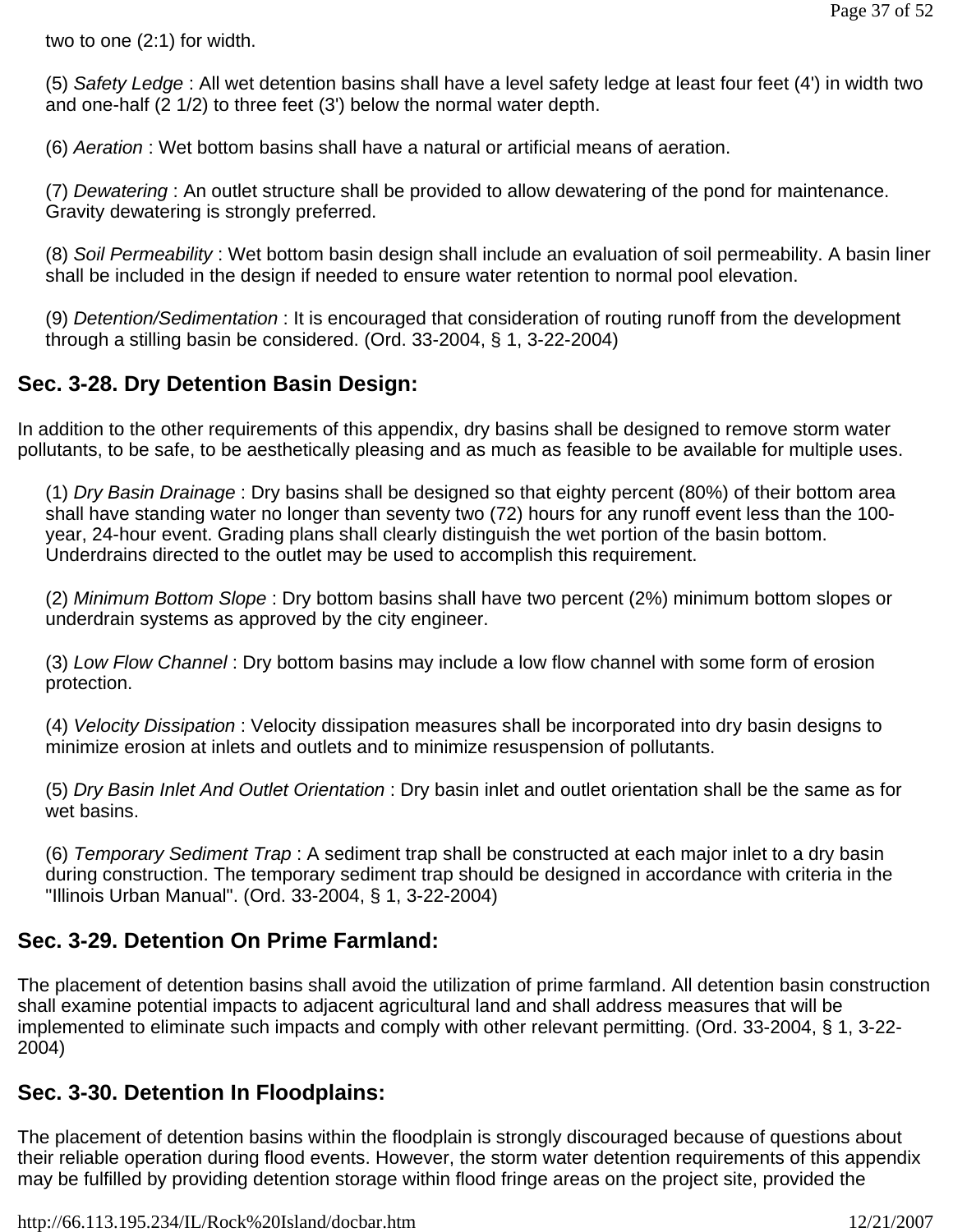following provisions are met as well as all required state, federal and local permits:

(1) *Detention In Flood Fringe Areas* : The placement of a detention basin in a flood fringe area shall require compensatory storage for 1.5 times the volume below the base flood elevation occupied by the detention basin, including any berms. The release from the detention storage provided shall still be controlled consistent with the requirements of this division. The applicant shall demonstrate its operation for all stream flow and floodplain backwater conditions. Excavations for compensatory storage along watercourses shall be opposite or adjacent to the area occupied by detention. All floodplain storage lost below the existing 10 year flood elevation shall be replaced below the existing 10-year elevation. All floodplain storage lost above the existing 10-year flood elevation shall be replaced above the existing 10-year flood elevation. All compensatory storage excavations shall be constructed to drain freely and openly to the watercourse.

(2) *Detention In Floodways* : Detention basins shall be placed in the floodway only in accordance with subsection (3) of this section.

(3) *On Stream Detention* : On stream detention basins are discouraged but allowable if they provide regional public benefits and if they meet the other provisions of this appendix with respect to water quality and control of the 5-year and 100-year, 24-hour events from the property. The volume of detention shall be provided in addition to the existing stream floodway storage. Further criteria are presented in section 3-31 of this division. If on stream detention is used in watersheds larger than one square mile, the applicant will use hydrographic modeling to demonstrate that the design will not increase the water level for any properties upstream or downstream of the property. Also, impoundment of the stream as part of on stream detention:

a. Shall not prevent the migration of indigenous fish species, which require access to upstream areas as part of their life cycle, such as for spawning;

b. Shall not cause or contribute to the degradation of water quality or stream aquatic habitat;

c. Shall include a design calling for gradual bank slopes, appropriate bank stabilization measures, and a presedimentation basin;

d. Shall not involve any stream channelization or the filling of wetlands;

e. Shall require the implementation of an effective nonpoint source management program throughout the upstream watershed which shall include as a minimum: Runoff reduction "best management practices" (BMPs) consistent with division 1 of this article;

f. Shall not occur downstream of a wastewater discharge;

g. Shall not contribute to the duration or flood frequency of any adjacent land. (Ord. 33-2004, § 1, 3-22- 2004)

# **Sec. 3-31. Drainage Into Wetlands, Rivers, Streams, Lakes, Ponds, And Areas:**

Wetlands, rivers, streams, lakes and ponds shall be protected from damaging modifications and adverse changes in runoff quality and quantity associated with land developments. In addition to the other requirements of this appendix, the following requirements shall be met for all developments whose drainage flows into wetlands, rivers, streams, lakes or ponds:

(1) *Detention In Wetlands, Rivers, Streams, Lakes Or Ponds* : Existing wetlands, rivers, streams, lakes, or ponds shall not be modified for the purposes of storm water detention unless it is demonstrated that the proposed modifications will maintain or improve its habitat and ability to perform beneficial functions and shall comply with other relevant permitting. Existing storage and release rate characteristics of wetlands, rivers, streams, lakes or ponds shall be maintained and the volume of detention storage provided to meet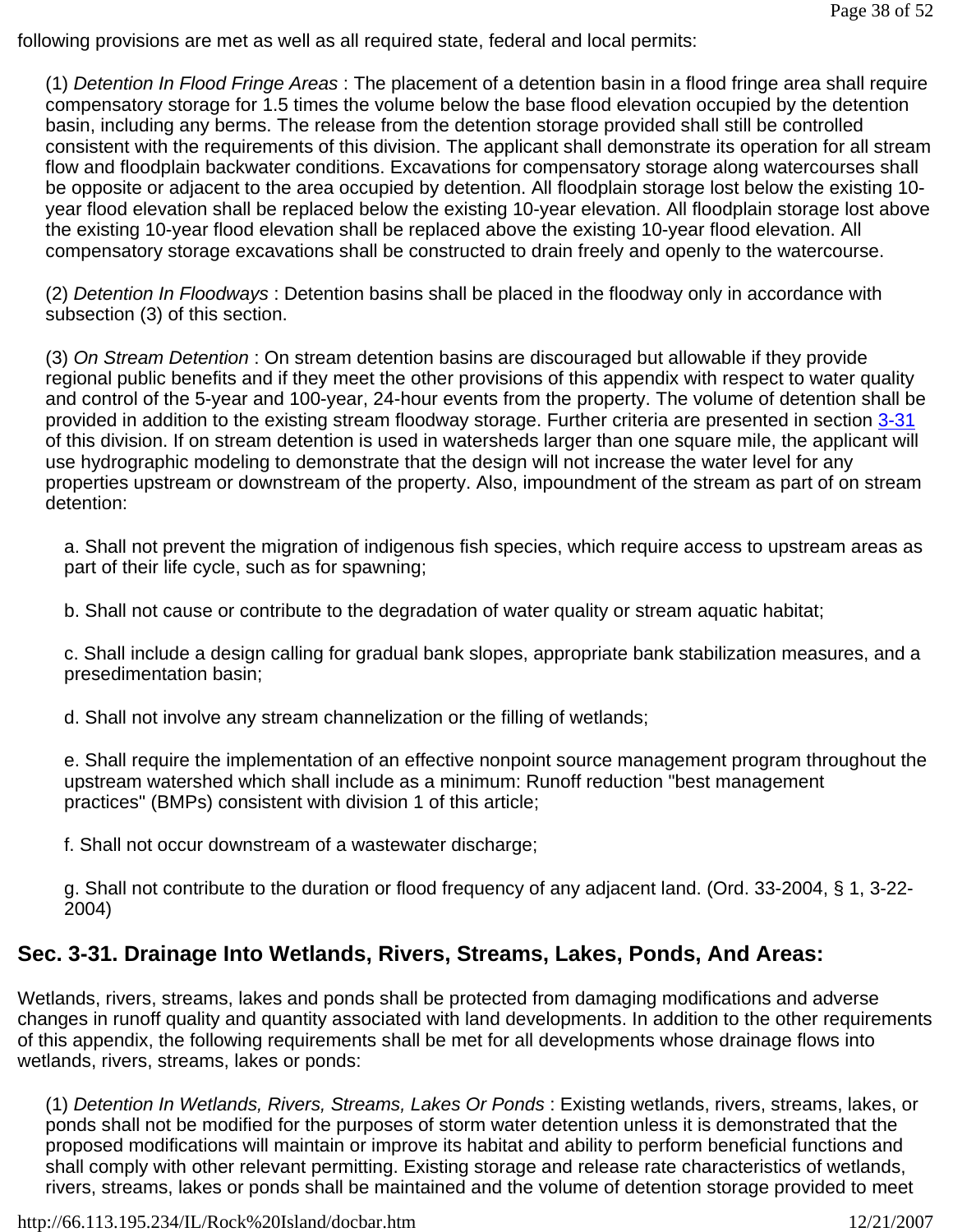the requirements of this division shall be in addition to this existing storage.

(2) *Sediment Control* : The existing wetlands, rivers, streams, lakes or ponds shall be protected during construction and as further regulated in division 1 of this article.

(3) *Alteration Of Drainage Patterns* : Site drainage patterns shall not be altered to substantially decrease or increase the existing area tributary to wetlands, rivers, streams, lakes or ponds. Drainage patterns shall not be altered by development to direct runoff off site to other than natural drainage outlets existing prior to development.

(4) *Detention/Sedimentation* : All runoff from the development shall be routed through a preliminary detention/sedimentation basin designed to capture the 2-year, 24-hour event and hold it for at least twenty four (24) hours, before being discharged to the basin. This basin shall be constructed before property grading begins and shall be maintained throughout the construction process. In addition, the BMP hierarchy defined in section 3-5 of this article should be followed to minimize runoff volumes and rates being discharged.

(5) *Vegetated Buffer Strip* : A buffer strip of at least twenty five feet (25') in width, preferably vegetated with native plant species, shall be maintained or restored around the periphery of a wetland, river, stream, lake or pond. (Ord. 33-2004, § 1, 3-22-2004)

## **Sec. 3-32. Street Detention:**

If streets are to be used as part of the minor or major drainage system, ponding depths shall follow the criteria below:

- (1) *Principal And Minor Arterials* :
	- a. Flow from a 10-year storm shall not inundate the center twenty feet (20') of the pavement.
	- b. Flow from a 50-year storm shall be carried without damage to any building.
- (2) *Collector Streets* :
	- a. Flow from a 10-year storm shall not inundate the center ten feet (10') of the pavement.
	- b. Flow from a 50-year storm shall be carried without damage to any building.
- (3) *Local Streets* :
	- a. Flow from a 10-year storm shall not top the curb.

b. Flow from a 50-year storm shall be carried without damage to any building. (Ord. 33-2004, § 1, 3-22- 2004)

# **Sec. 3-33. Parking Lot Detention:**

The maximum storm water ponding depth in any parking area shall not exceed six inches (6"). (Ord. 33-2004, § 1, 3-22-2004)

### **Sec. 3-34. Rooftop Detention:**

Rooftop storage of excess storm water shall be designed and constructed to meet with the city of Rock Island building code. (Ord. 33-2004, § 1, 3-22-2004)

http://66.113.195.234/IL/Rock%20Island/docbar.htm 12/21/2007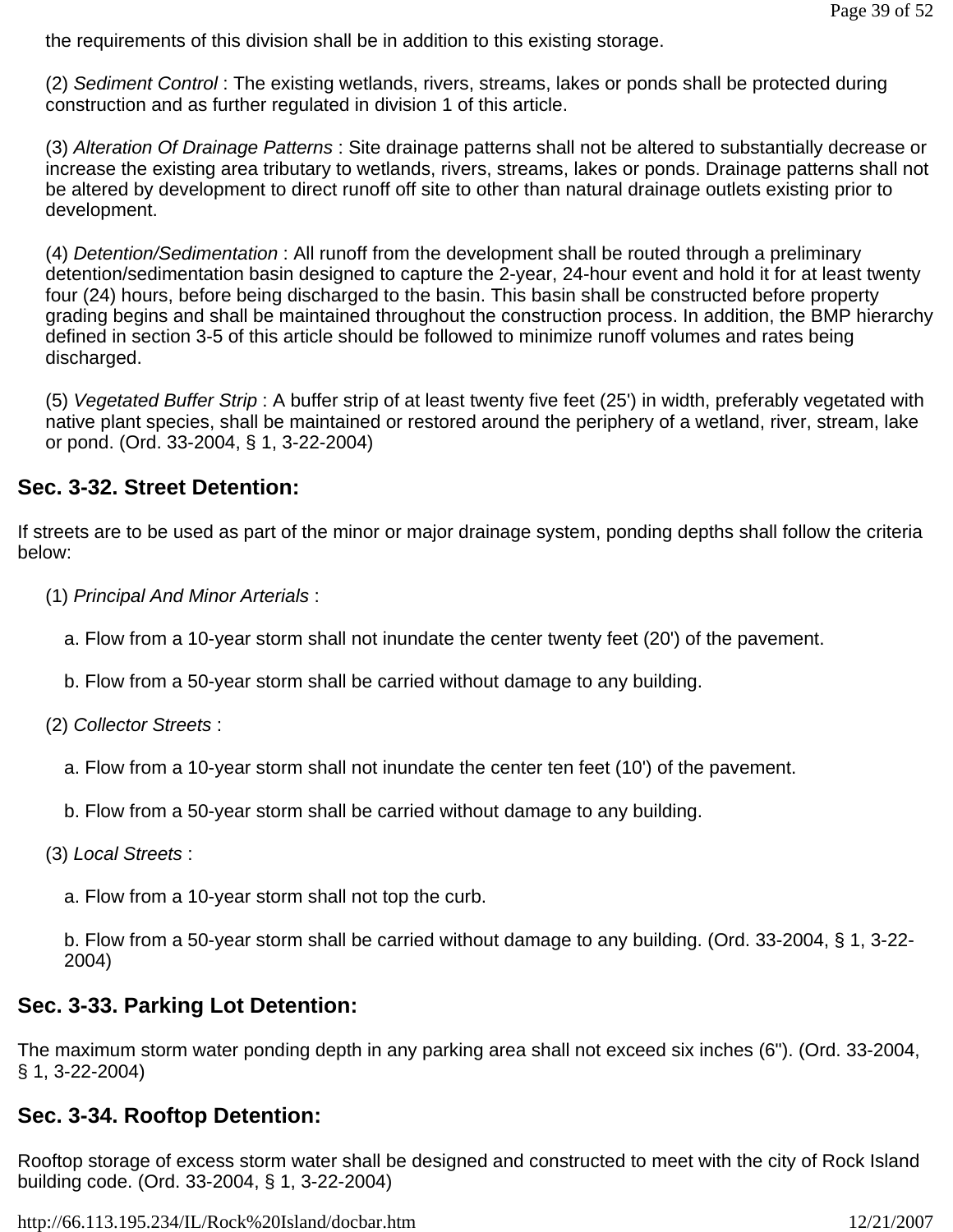# **Sec. 3-35. Fee In Lieu Of Detention:**

- (a) For the purpose of satisfying the requirements for storm water detention or compensatory storage for a development or redevelopment on a property for which detention or compensatory storage was not previously provided, a fee in lieu of detention or compensatory storage may be assessed against the development prior to the issuance of a permit. Fees shall be calculated to establish the property's fair share of costs to provide detention or compensatory storage for the watershed or drainage basin in which the property exists. The cost figures used for detention shall be actual costs for detention or compensatory storage being provided by contract or estimated costs for planned detention or compensatory storage facilities approved by the public works director. All revenues received through such fees shall be used for no purpose other than defraying public costs associated with providing detention or compensatory storage facilities.
- (b) The city of Rock Island also may require a fee for each acre/foot of detention needed in lieu of the applicant building a basin on site, provided the property will discharge storm water into existing or proposed detention facilities with added capacity for the additional runoff. (Ord. 33-2004, § 1, 3-22-2004)

# **Sec. 3-36. Cooperative Detention:**

The city of Rock Island will consider joint detention facilities developed through cooperative efforts that comply with all requirements of this appendix. (Ord. 33-2004, § 1, 3-22-2004)

# **ARTICLE IV. STORM WATER POLLUTION PREVENTION PLAN (SWP3)**

### **Sec. 4-1. General:**

- (a) The area disturbed shall be assumed to include the entire property area unless the applicable plans specifically exclude certain areas from disturbance.
- (b) The owner bears the responsibility for implementation of the SWP3 and notification of all contractors and utility agencies on the site.
- (c) SWP3s must be provided for all phases of development, including sanitary sewer construction, storm drainage system construction, waterline, street and sidewalk construction, general grading and the construction of individual homes. The class 3 grading and drainage permit holder will not be required to provide an SWP3 for the activities of utility agencies.
- (d) The regulations for construction or postconstruction management will be used for all regulated construction sites that are contained in the most recent edition of the "Illinois Urban Manual".
- (e) The city of Rock Island will use the Illinois department of transportation (IDOT) system of compliance that is outlined in the "Bureau Of Design And Environment (BDE) Design Manual".
- (f) The subsequent owners of individual lots in a subdivision with an approved SWP3 bears the responsibility for continued implementation of the approved SWP3s for all construction activity within or related to the individual lot, excluding construction managed by utility agencies. (Ord. 33-2004, § 1, 3-22-2004)

# **Sec. 4-2. Requirements For Utility Construction:**

- (a) Utility companies shall be responsible for compliance with the requirements of this appendix.
- (b) Utility companies shall develop and implement best management practices (BMPs) to prevent the discharge of pollutants on any site of utility construction within the city of Rock Island. Disturbed areas shall be minimized, disturbed soil shall be managed and construction site entrances shall be managed to prevent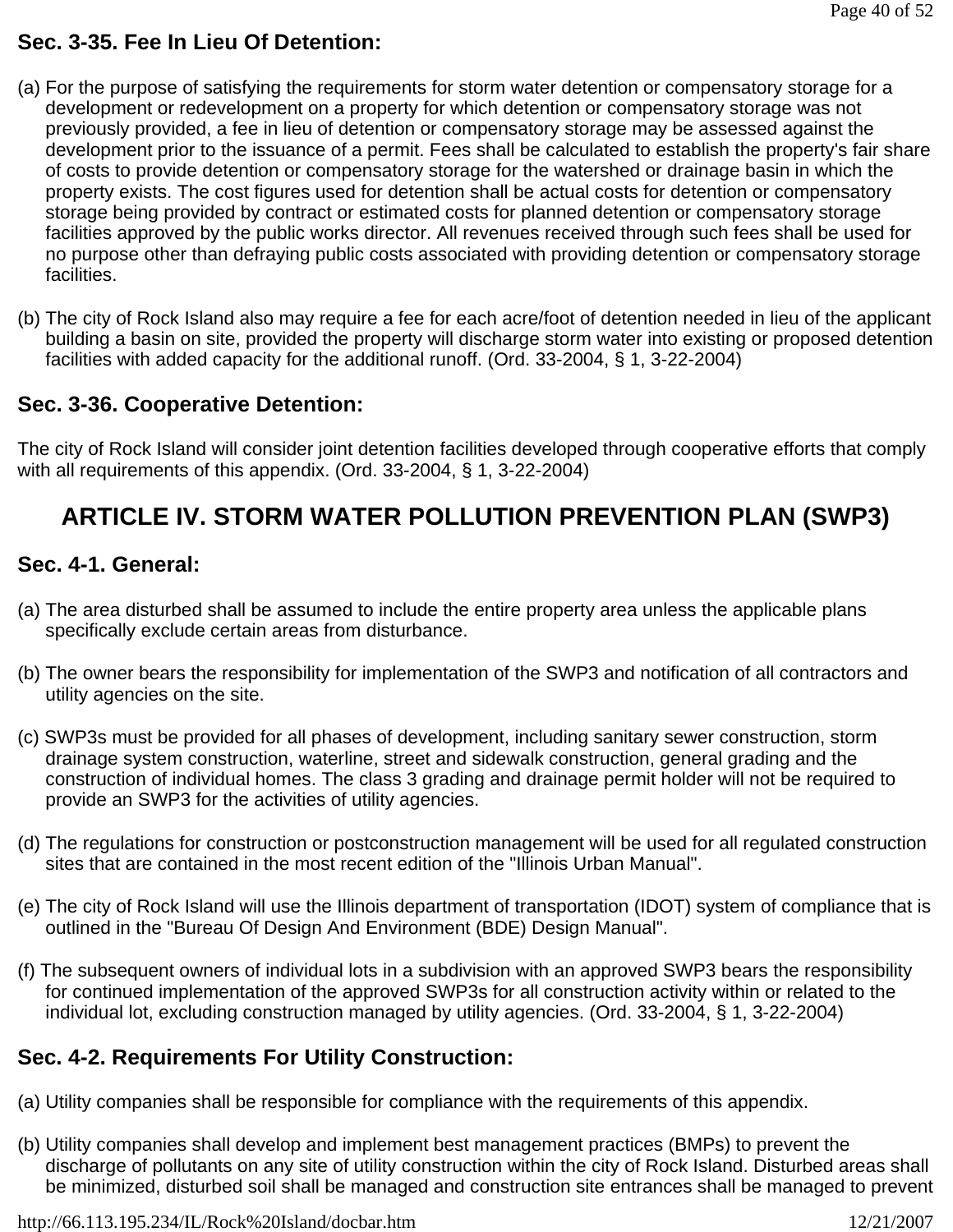sediment tracking. Sediment tracked onto public streets shall be removed immediately by the utility agency.

(c) Prior to entering a construction site, utility agencies shall obtain a copy of any SWP3s for the project from the owner. Any disturbance to BMPs resulting from utility construction shall be repaired immediately by the utility company in compliance with the SWP3. (Ord. 33-2004, § 1, 3-22-2004)

# **Sec. 4-3. Required Documentation:**

A class 3 grading and drainage permit requires the execution and record maintenance of the following forms and reports (see also the erosion control plan action matrix, NPDES action matrix - IDOT). The most current version of the standard forms from the Illinois department of transportation and the Illinois environmental protection agency (IEPA) shall be used. The approved project erosion control documents shall be kept on file at the construction site or at a nearby field office and must be made available to the general public upon request.

(1) A storm water pollution prevention plan (SWP3) using the IDOT SWP3 template (form BDE 2342).

(2) A contractor certification statement (CCS) prepared prior to the start of construction by the contractor responsible for erosion control using the IDOT CCS template (form BDE 2342a). The grading and drainage permit holder shall provide the contractor responsible for erosion control with a copy of the IEPA NPDES statewide permit ILR10.

(3) A notice of intent (NOI) shall be filed at least forty eight (48) hours prior to the start of construction and shall be prepared by the grading and drainage permit holder (the original sent by certified mail to the IEPA with transmittal copy to the public works director, and a copy kept in the project erosion control file). Use the IDOT NOI template (found in forms section of the "IDOT Construction Manual" WPC 623).

(4) An NPDES/erosion control inspection report (ECIR) shall be prepared by the grading and drainage permit holder on a weekly basis and after any one-half inch (1/2") rainfall (to be kept in project erosion control file). Use current IDOT ECIR template (BC 2259).

(5) An incidence of noncompliance (ION) and corrective action shall be filed by the grading and drainage permit holder within five (5) working days of the incident (the original sent by certified mail to the IEPA with transmittal copy to the public works director and a copy kept in the project erosion control file). Use current IDOT ION template (found in forms section of the "IDOT Construction Manual" WPC 624).

(6) A notice of termination (NOT) shall be filed upon final stabilization of erosion (minimum 70 percent viable vegetative growth) by the grading and drainage permit holder (the original sent by certified mail to the IEPA with transmittal copy to the public works director and a copy kept in the project erosion control file). Use current IDOT NOT template V (found in forms section of the "IDOT Construction Manual" WPC 621). (Ord. 33-2004, § 1, 3-22-2004)

# **Sec. 4-4. Applicability And Guidelines:**

- (a) It is the responsibility of the grading and drainage permit holder to prepare and maintain documentation to meet the NPDES permit requirements for private grading and construction projects.
- (b) The public works director shall be given immediate access to all required project NPDES documents.
- (c) All notices sent to the IEPA shall be copied to the public works director. (Ord. 33-2004, § 1, 3-22-2004)

# **Sec. 4-5. Referenced Standards:**

Design standards for erosion and sediment control shall comply with the most current provisions of the USEPA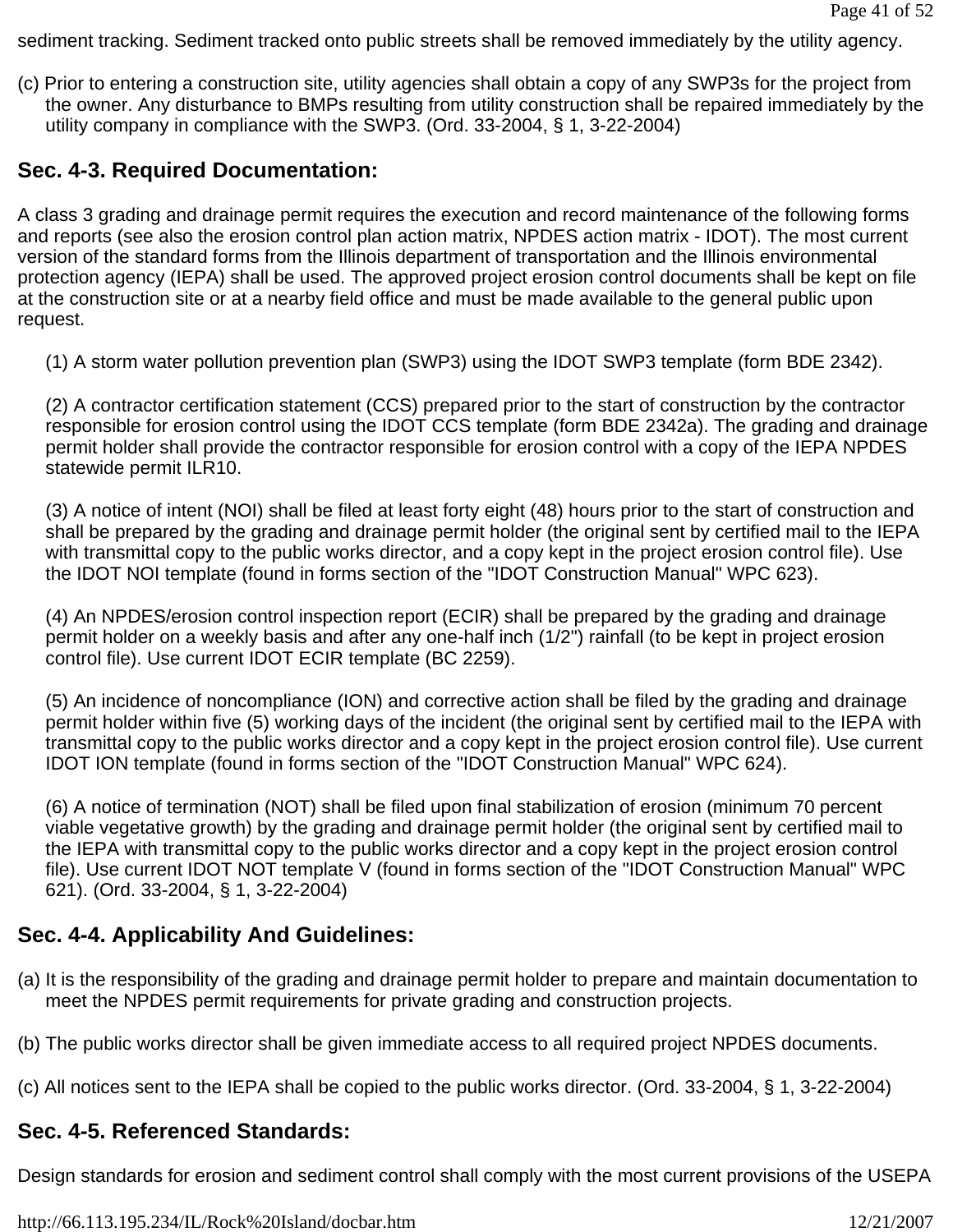regulations, IEPA regulations, IDOT erosion control/NPDES guidelines and per the "Illinois Urban Manual", prepared by the United States department of agriculture, natural resources conservation service unless otherwise stated by this appendix. (Ord. 33-2004, § 1, 3-22-2004)

# **Sec. 4-6. General Erosion And Sediment Control Design Features:**

The following principles shall apply to all construction undertaken under the authorization of a class 3 grading and drainage permit:

(1) New development or redevelopment shall be designed to create the least potential for erosion. The disturbance of slopes greater than seven percent (7%) should be avoided wherever possible. Natural contours should be followed as closely as possible.

(2) Natural vegetation shall be retained and protected wherever possible. Areas immediately adjacent to natural watercourses, lakes, ponds, and wetlands are to be left undisturbed wherever possible. Temporary crossings of watercourses, when permitted, must include appropriate stabilization measures.

(3) Special precautions shall be taken to prevent damages resultant from any necessary development activity within or adjacent to any stream, lake, pond or wetland. Preventive measures shall reflect the sensitivity of these areas to erosion and sedimentation.

(4) The smallest practical area of land should be exposed for the shortest practical time during development.

(5) Sediment basins or traps, filter barriers, diversions, and any other appropriate sediment or runoff control measures shall be installed prior to site clearing and grading and maintained to remove sediment from runoff waters from land undergoing development.

(6) In the design of erosion control facilities and practices, aesthetics and the requirements of continuing maintenance must be considered.

(7) Provisions shall be made to accommodate the increased runoff caused by changed soil and surface conditions during and after development. Drainageways should be designed so that their final gradients and the resultant velocities and rates of discharge will not create additional erosion on site or downstream.

(8) Permanent vegetation and structures shall be installed and functional as soon as practical during development. Disturbed areas shall be stabilized with approved permanent measures within seven (7) calendar days following the end of active disturbance or redisturbance.

(9) Those areas being converted from agricultural purposes to other land uses shall be vegetated with an appropriate protective cover prior to development.

(10) All waste generated as a result of site development activity shall be properly disposed of and shall be prevented from being carried off the site by either wind or water.

(11) All construction sites shall provide measures to prevent sediment from being tracked onto public or private roadways.

(12) All temporary soil erosion and sediment control practices shall be maintained to function as intended until the contributing drainage area has been permanently stabilized at which time they shall be removed within thirty (30) days after final site stabilization. (Ord. 33-2004, § 1, 3-22-2004)

# **Sec. 4-7. Materials And Construction Notes:**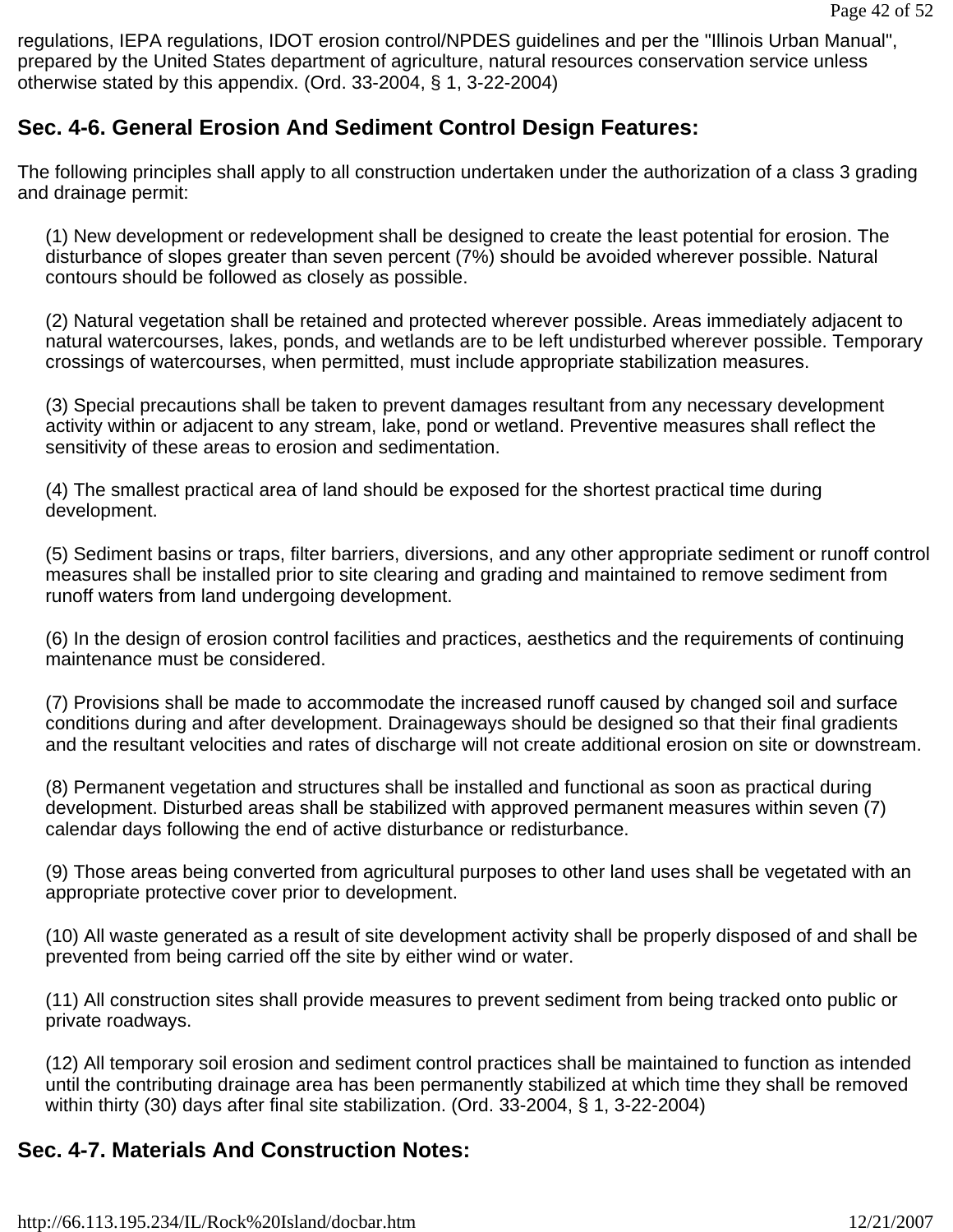- (a) Silt fence and coconut fiber shall be installed in accordance with the material and construction requirements of the "Illinois Urban Manual".
- (b) Erosion control blankets, bales, seeding and riprap shall be installed in accordance with material and construction requirements of the "Illinois Urban Manual", latest edition. (Ord. 33-2004, § 1, 3-22-2004)

# **Sec. 4-8. Testing And Inspection:**

Use the residents' weekly NPDES/erosion control inspection report BC 2259 from the "Illinois DOT Construction Manual". (Ord. 33-2004, § 1, 3-22-2004)

## **Sec. 4-9. Soil Grading And Drainage Plan Requirements:**

A soil grading and drainage plan shall be submitted showing all measures necessary to meet the objectives of this appendix throughout all phases of construction. The development of a soil grading and drainage plan shall follow the requirements of this appendix and the procedures in the latest edition of the "Illinois Procedures And Standards For Urban Soil Erosion And Sedimentation Control" which is hereby incorporated into this appendix by reference. Standards and specifications for BMPs shall follow the requirements of this appendix and the criteria in the latest edition of the "Illinois Urban Manual" which is hereby incorporated into this appendix by reference. The public works director may waive specific requirements for the content of submissions upon finding that the information submitted is sufficient to show that the work will comply with the objectives and principles of this appendix. Permanent soil erosion and sediment control features needed at the completion of any development site shall be included in the submittal.

The submitted soil grading and drainage plan shall include:

(1) *Mapping And Descriptions* : The existing and proposed erosion and sediment control features of the property and immediate vicinity including:

- a. Items as required for the grading and drainage plan submittal.
- b. Location of the slope disturbance line.

c. Location and description of the soil erosion and sediment control measures to be employed during construction.

d. For any structures proposed to be located on the slope side of the slope disturbance line, the map shall include the limits of disturbance including: tree removal, soil erosion and sediment control measures during construction, details of method(s) proposed for providing slope stability, permanent storm water control measures, and permanent erosion and sediment control measures all being certified by a registered professional engineer or a "certified professional erosion control specialist".

e. The predominant soil types on the site, their location, and their limitations for the proposed use as defined by the USDA natural resources conservation service (NRCS).

f. Location and description, including standard details, of all sediment control measures and specifics of sediment basins and traps, including outlet details.

g. Location and description (specification) of all soil stabilization and erosion control measures, including seeding mixtures and rates, types of sod, method of seedbed preparation (type and extent of tillage, weed control, planting equipment, etc.), expected seeding dates, type, method and rate of lime and fertilizer application (soil fertility testing required), kind and quantity of mulching for both temporary and permanent vegetative control measures, and types of nonvegetative stabilization measures.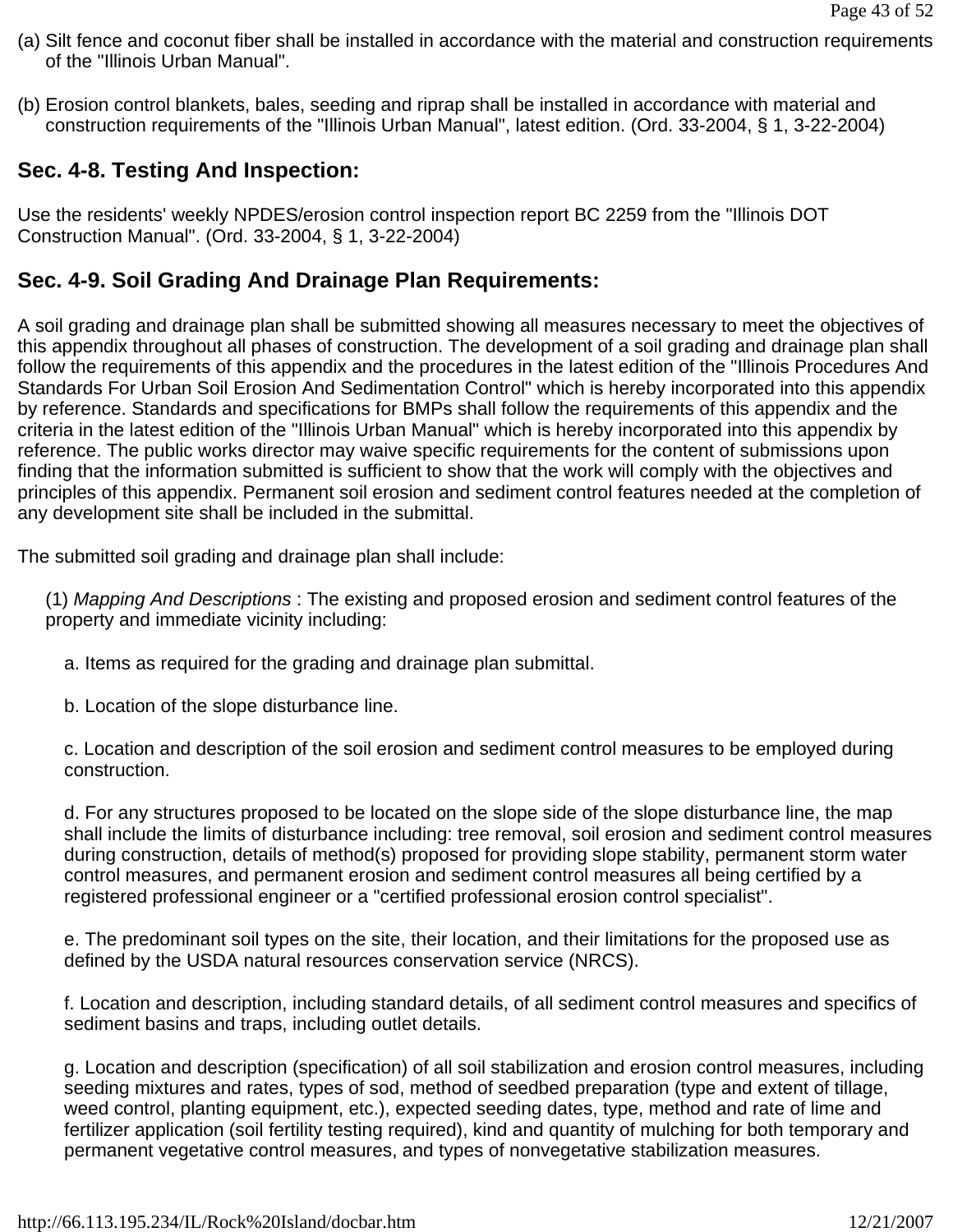h. Location and description of all runoff control measures, including diversions, waterways, and outlets.

(2) *Larger Sites* : Larger sites, at the discretion of the public works director, and those requiring a storm water pollution prevention plan (SWP3), may also require the following:

a. Location and description of methods to prevent tracking of sediment off site including construction entrance details, as appropriate.

b. Description of dust and traffic control measures.

c. Provisions for maintenance of control measures, including type and frequency of maintenance, easements, and estimates of the cost of maintenance.

d. Identification (name, address, and telephone) of the person(s) or entity which will have legal responsibility for maintenance of soil erosion control structures and measures during development and after development is completed. (Ord. 33-2004, § 1, 3-22-2004)

# **Sec. 4-10. Site Development Requirements:**

On site sediment control measures, as specified by the following criteria, shall be constructed as specified in the referenced handbooks, and functional prior to initiating clearing, grading, stripping, excavating or fill activities on the site:

(1) For new developments or redevelopments of more than one acre but less than five (5) acres, a sediment trap or equivalent control measure shall be constructed at the downslope point of the disturbed area.

(2) For new developments or redevelopments of one acre or greater than five (5) acres, a sediment basin or equivalent control measure shall be constructed at the downslope point of the disturbed area.

(3) Sediment basin and sediment trap designs shall provide for both "dry" detention and "wet" detention sediment storage. The detention storage shall be composed of equal volumes of "wet" detention storage and "dry" detention storage and each shall be sized as regulated in this appendix. The release rate of the basin shall be that rate as regulated in this appendix. The elevation of the outlet structure shall be placed such that it only drains the dry detention storage.

(4) The sediment storage shall be sized to store the estimated sediment load generated from the site over the duration of the construction period with a minimum storage equivalent to the volume or sediment generated in one year. For construction periods exceeding one year, the one year sediment load and a sediment removal schedule may be substituted.

(5) To the extent possible or as otherwise regulated in this appendix all desirable trees eight inches (8") in diameter and larger shall be protected for their present and future value for erosion protection and other environmental benefits. Trees that have been selected for preservation shall be protected following criteria from "Illinois Urban Manual" prior to the beginning of any clearing, grading, stripping, excavation, or filling of the site. A "no" construction zone shall be established and marked at the perimeter of the dripline of each tree which is to be preserved.

(6) Storm water conveyance channels, including ditches, swales, and diversions, and the outlets of all channels and pipes shall be designed and constructed as regulated in this appendix. All constructed or modified channels shall be stabilized within forty eight (48) hours, consistent with the following standards and as required in the referenced handbooks:

a. For grades up to four percent (4%), seeding in combination with mulch, erosion blanket, or an equivalent control measure shall be applied. Sod or erosion blanket or mat shall be applied to the bottom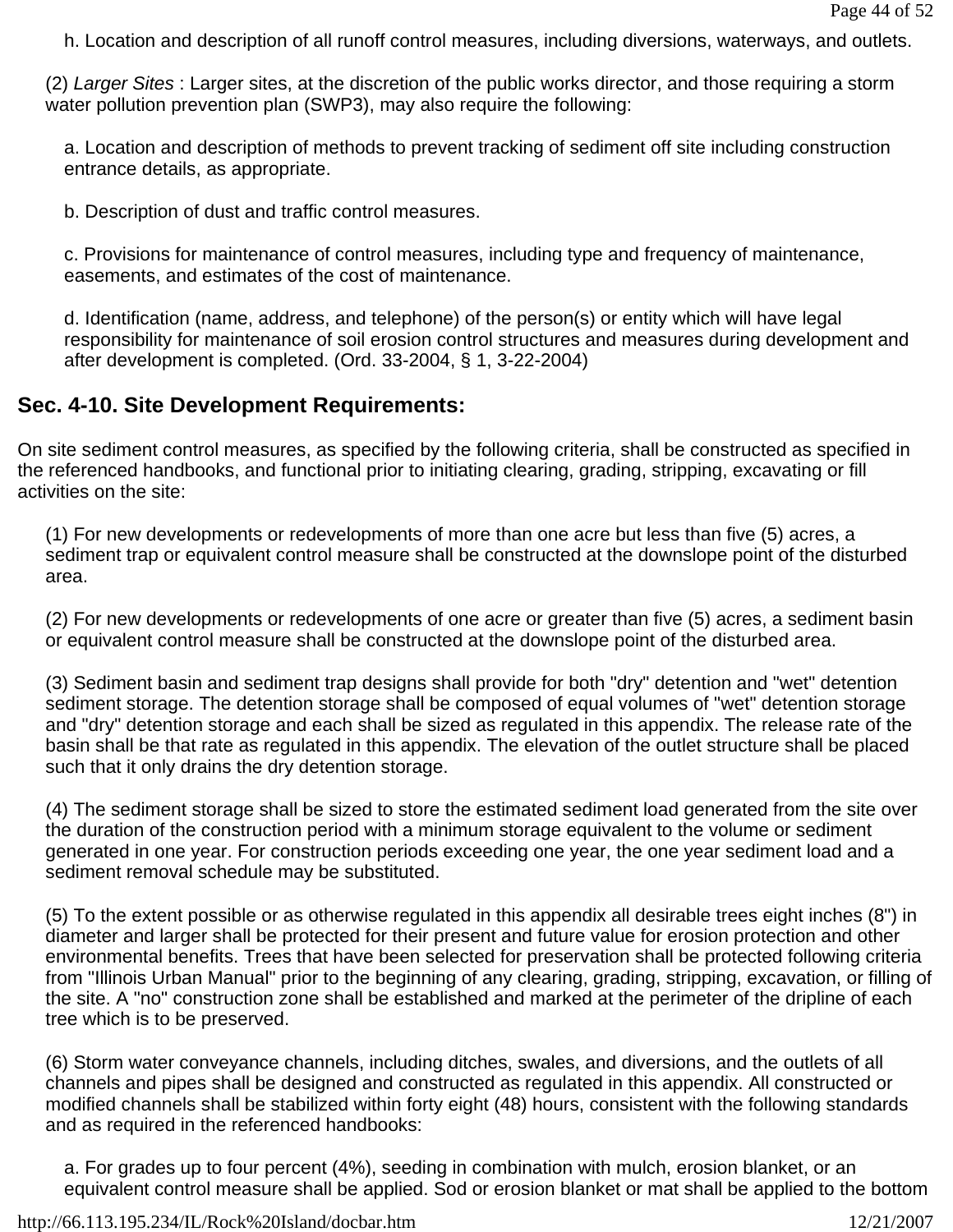of the channel.

b. For grades of four (4) to eight percent (8%), sod or an equivalent control measure shall be applied in the channel.

c. For grades greater than eight percent (8%), rock, riprap, or an equivalent control measure shall be applied over filter fabric or other type of soil protection, or the grade shall be effectively reduced using drop structures.

(7) Land disturbance activities in stream channels shall be avoided, where possible, or as regulated by this appendix. If disturbance activities are unavoidable, the following requirements shall be met:

a. Construction vehicles shall be kept out of the stream channel to the maximum extent practicable. Where construction crossings are necessary, temporary crossings shall be constructed of nonerosive material, such as riprap or gravel.

b. The time and area of disturbance of stream channels shall be kept to a minimum. The stream channel, including bed and banks, shall be stabilized within forty eight (48) hours after channel disturbance is completed, interrupted, or stopped.

c. Whenever channel relocation is necessary, the new channel shall be constructed under dry conditions and fully stabilized before flow is diverted, incorporating meanders, pool and riffle sequence, and riparian planting.

(8) Storm sewer inlets and culverts shall be protected by sediment traps or filter barriers meeting accepted design standards and specifications.

(9) Soil storage piles containing more than ten (10) cubic yards of material shall not be located with a downslope drainage length of less than fifty feet (50') to a roadway, drainage channel, or abandoned mine. Filter barriers, including straw bales, filter fence, or equivalent, shall be installed immediately surrounding the perimeter of the pile.

(10) If dewatering devices are used, discharge locations shall be protected from erosion. All pumped discharges shall be routed through appropriately designed sediment traps or basins, or equivalent and shall not be deposited into an abandoned mine.

(11) Each site shall have graveled (or equivalent) entrance roads, access drives, and parking areas of sufficient length and width to prevent sediment from being tracked onto public or private roadways. Any sediment reaching a public or private road shall be removed by shoveling or street cleaning (not flushing) before the end of each workday and transported to a controlled sediment disposal area. (Ord. 33-2004, § 1, 3-22-2004)

# **ARTICLE V. FEES**

# **Sec. 5-1. Fees Regulated:**

(a) Grading and drainage permits \$10.00

(b) Appeal to the storm water

board of appeals 80.00

(Ord. 33-2004, § 1, 3-22-2004)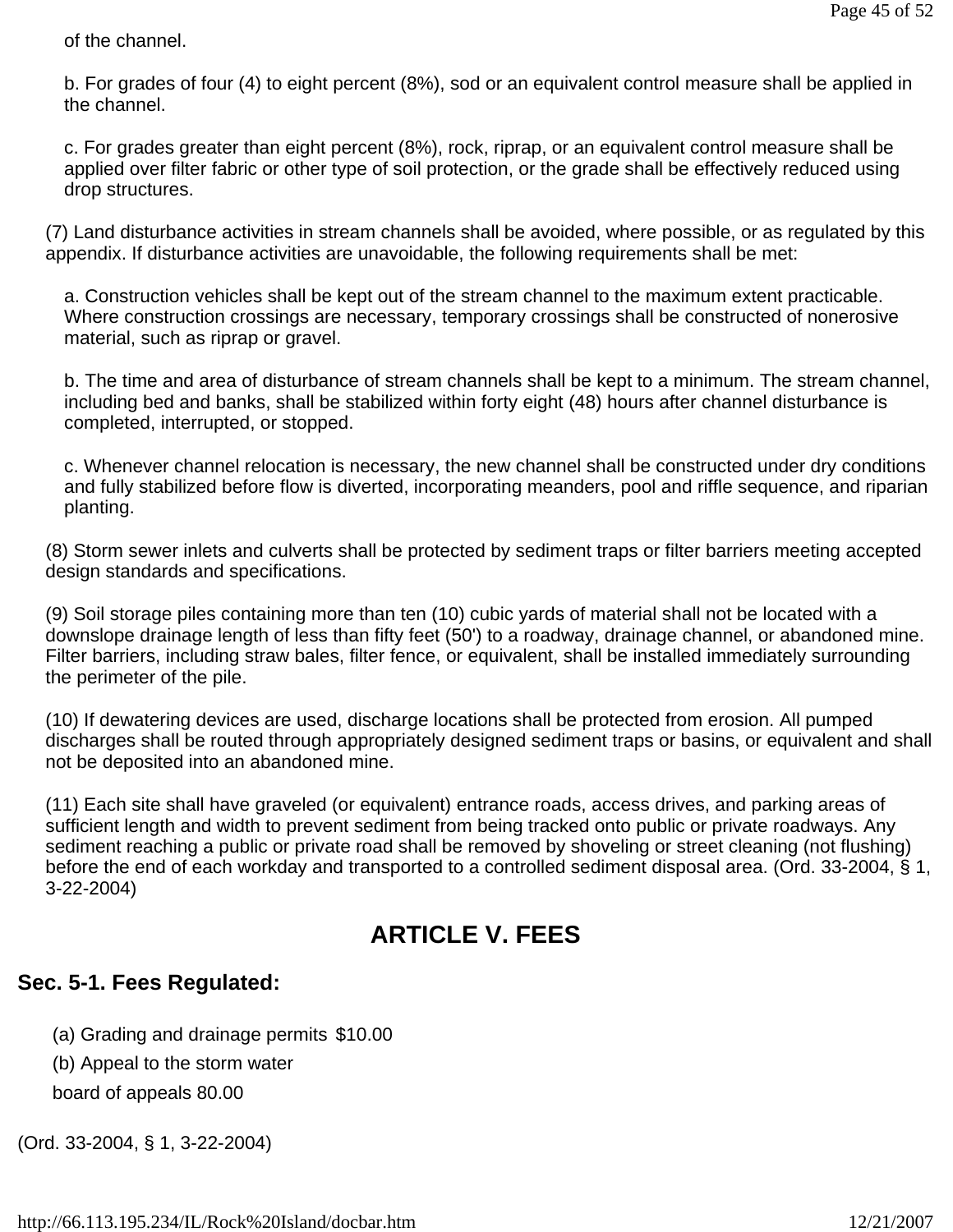# **ARTICLE VI. SAMPLE FORMS**

## **Sec. 6-1. Letter Of Credit:**

*SAMPLE*

*LETTER OF CREDIT*

*(name of bank)* 

*(City bank's located) , (State)* 

*Irrevocable Credit No. Date: , 20* 

*City of Rock Island, Illinois All drafts must be marked:*

 *, Illinois"Drawn under Credit No. ,*

*dated \_\_\_\_\_\_, 20* 

*Gentlemen:*

*We hereby open an Irrevocable Letter of Credit in the amount of* 

 *(\$ ) in your favor for the account of* 

*(Developer), the developer of (name of project) ,*

*proposed in the City of Rock Island <sub>,</sub> Illinois,* 

*or within its territorial jurisdiction, for the benefit of the City of Rock Island.*

*Said money hereunder shall be available by your drafts at sight drawn on us drawn in the name of the City of Rock Island, Illinois. All drafts so drawn must be marked "Drawn under (name of bank) , Credit No. dated , 20 ."*

*Drafts must be accompanied by a signed statement by the Public Works Director of the City of Rock Island, Illinois, that the request is for the installation or construction of improvements required pursuant to the plans, specifications, and cost estimates dated , 20 , and approved by the City of Rock Island, Illinois, and on file with the Public Works Director. Further, all requests for disbursements under this Letter of Credit made prior to (must be 2 years after filing) , 20 , shall be submitted by developer and accompanied by a certified estimate of units and value of work completed with contractor's sworn statement and waiver of mechanics' liens, all approved by the Developer's engineer and the Public Works Director of the City of Rock Island, Illinois. It is understood as to all disbursements that the Public Works Director shall approve partial drawings only as long as there remains a sufficient balance to the Credit to cover his then current estimate of costs for the required improvements which at that time remain to be completed but in no case shall his approval exceed ninety percent (90%) of the value of work completed.*

In the event that all of the work for the improvements is not completed to the satisfaction of the City/County on *or before (1 day short of 2 years after filing) , 20 , the funds remaining under this Letter of Credit shall be available to the City of Rock Island, Illinois upon presentation of their draft at sight drawn on us in the name of the City of Rock Island, Illinois. This draft so drawn must be marked "Drawn under (name of bank) , Credit No. , dated , 20 ." Further, such draft shall be accompanied by a signed statement by the Public Works Director of the City of Rock Island, Illinois as follows: "I, (name) , Public Works Director for the City of Rock Island, Illinois,*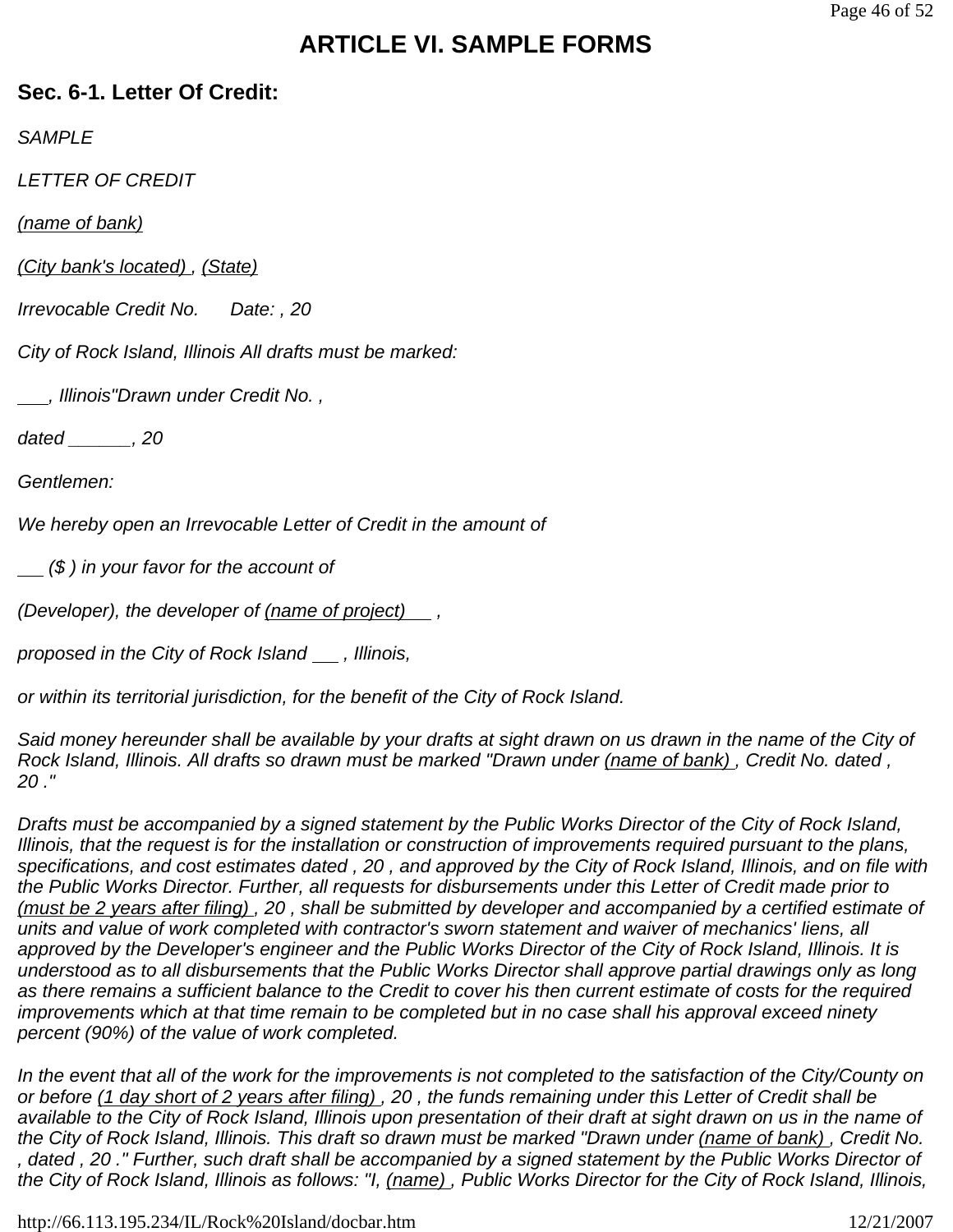*do hereby certify that work on required improvements for the project named has not been completed to the satisfaction of the City of Rock Island, Illinois on or before (one day short of two years after filing) , 20 .*

*This Credit shall expire on (2 years after filing) , 20 ; provided, however, the undersigned shall notify the Public Works Director by certified mail, return receipt requested, at least 90 days prior to expiration date that this Letter of Credit is about to expire and provided, however, in no event shall this Credit expire except upon prior written notice, it being expressly agreed by the undersigned that the above expiration date shall be extended as shall be required to comply with this notice provision.*

*The undersigned further agrees that this Credit shall remain in full force and effect and pertain to any and all amendments or modifications which may be made from time to time to the specifications, and agreements for the project, without notice from the City/County of the amendments or modifications.*

*All acts, requirements and other preconditions for the issuance of this Irrevocable Letter of Credit have been completed.*

*We hereby engage with the drawers, endorsers, and bona fide holders of drafts, drawn under and in compliance with the terms of this Credit, that same shall be honored upon presentation to the drawer. This Credit must accompany any draft which exhausts the Credit and must be surrendered concurrently with the presentation of such draft.*

*We hereby undertake and engage that all demands made in conformity with this Credit will be honored upon presentation. If, within ten (10) days of the date any demand made in conformity with this Credit is presented, we fail to honor same, we agree to pay all attorneys' fees, court costs, and other expenses incurred by the City/County of in enforcing the terms of this Credit.*

*Dated: , 20 .*

 *(name of bank)*

*By* 

 *(title)*

*Attest:*

 *(title)*

(Ord. 33-2004, § 1, 3-22-2004)

### **Sec. 6-2. Performance Bond:**

*SAMPLE*

*PERFORMANCE BOND*

*KNOW ALL MEN BY THESE PRESENTS, that <sub>1</sub>, as* 

*PRINCIPAL, \_\_, as SURETY, and,*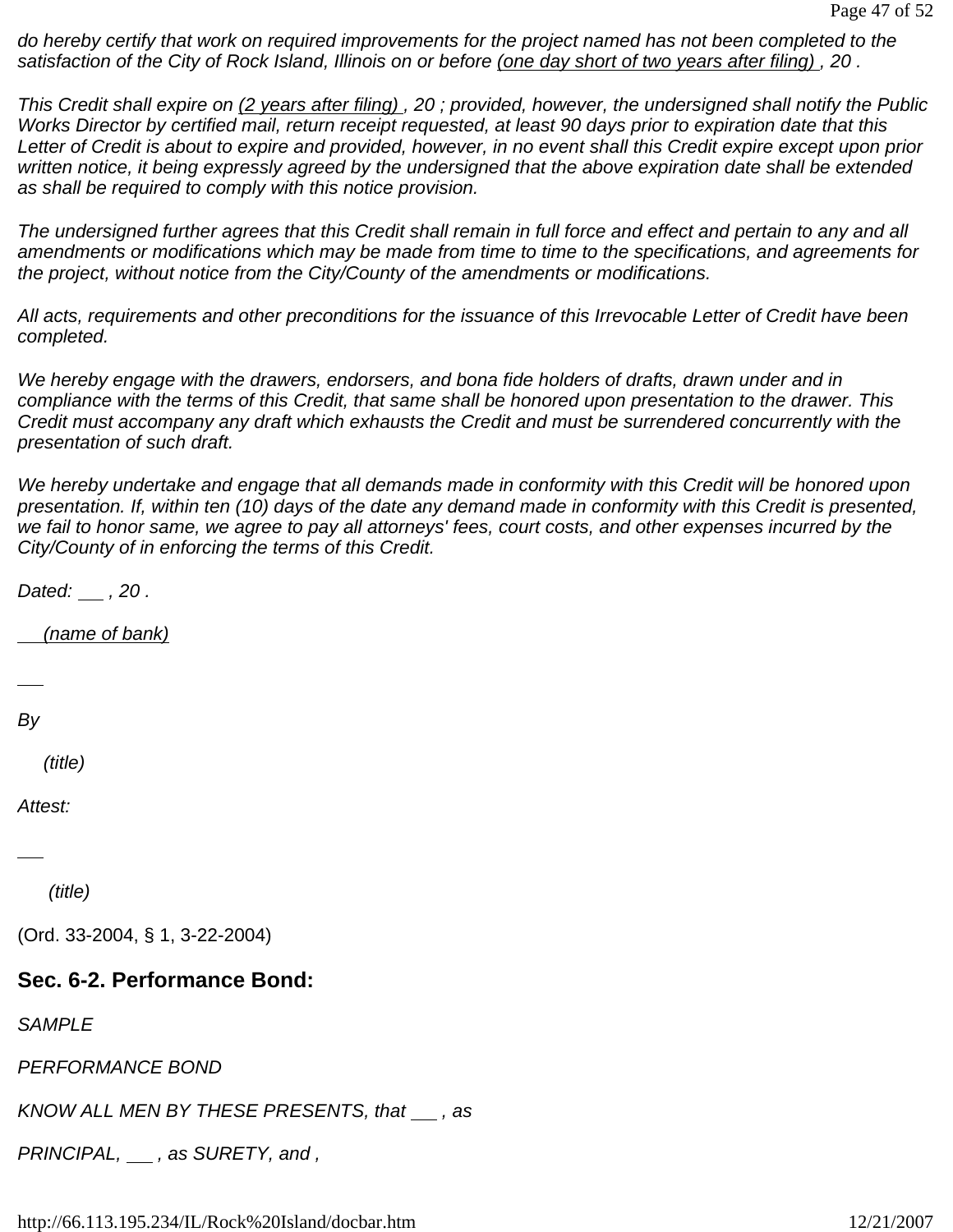*as ADDITIONAL SURETY, are held and firmly bound unto the City/County of ,*

*Illinois, as OBLIGEE, in the sum of* 

*(\$ ) lawful money of the United States, for the payment whereof to the Obligee, the Principal and the Surety, and Additional Surety bind themselves, their heirs, executors, administrators, successors, and assigns, jointly and severally, firmly to these presents:*

*SIGNED, SEALED AND DATED, THIS day of , 20 .*

*WHEREAS, application was made to the Obligee for approval of a project entitled " " , located in the City/County of , Illinois, filed with the Public Works Director of the City of Rock Island, Illinois, on , 20 , said*  project may be approved upon certain conditions, one of which is that a performance bond in the amount of  $\equiv$ 

*(\$ ) , to be filed with the City/County Clerk to guarantee certain improvements in said project.*

*NOW, THEREFORE, THE CONDITION OF THIS OBLIGATION is such that if the above named Principal shall within two (2) years from the date hereof will and truly make and perform the required improvements and construction of public improvements in and adjacent to said project in accordance with the specifications of the City of Rock Island and the Storm Water Regulations of the City of Rock Island, then this obligation to be void; otherwise to remain in full force and effect.*

*It is hereby understood and agreed that in the event that any required improvements have not been installed as provided aforesaid within the term of this Performance Bond, the City Council of the City of Rock Island may thereupon declare this bond to be in default and collect the sum remaining payable thereunder and upon receipt of the proceeds thereof, the City of Rock Island shall install such improvements as are covered by this bond and commensurate with the extent of development that has taken place in said project but not exceeding the amount of such proceeds.*

 *Principal*

*By: Principal*

 *Surety* 

*By:* 

*Attorney in Fact*

*Additional Surety*

*Approved as to Form:* 

*By:* \_\_\_

(Ord. 33-2004, § 1, 3-22-2004)

# **Sec. 6-3. Covenant For Storm Water Detention Basin:**

*Covenant To Be Included In Subdivision Covenants*

*Storm Water Detention Basin*

*A storm water detention basin has been constructed within the subdivision, in accordance with the*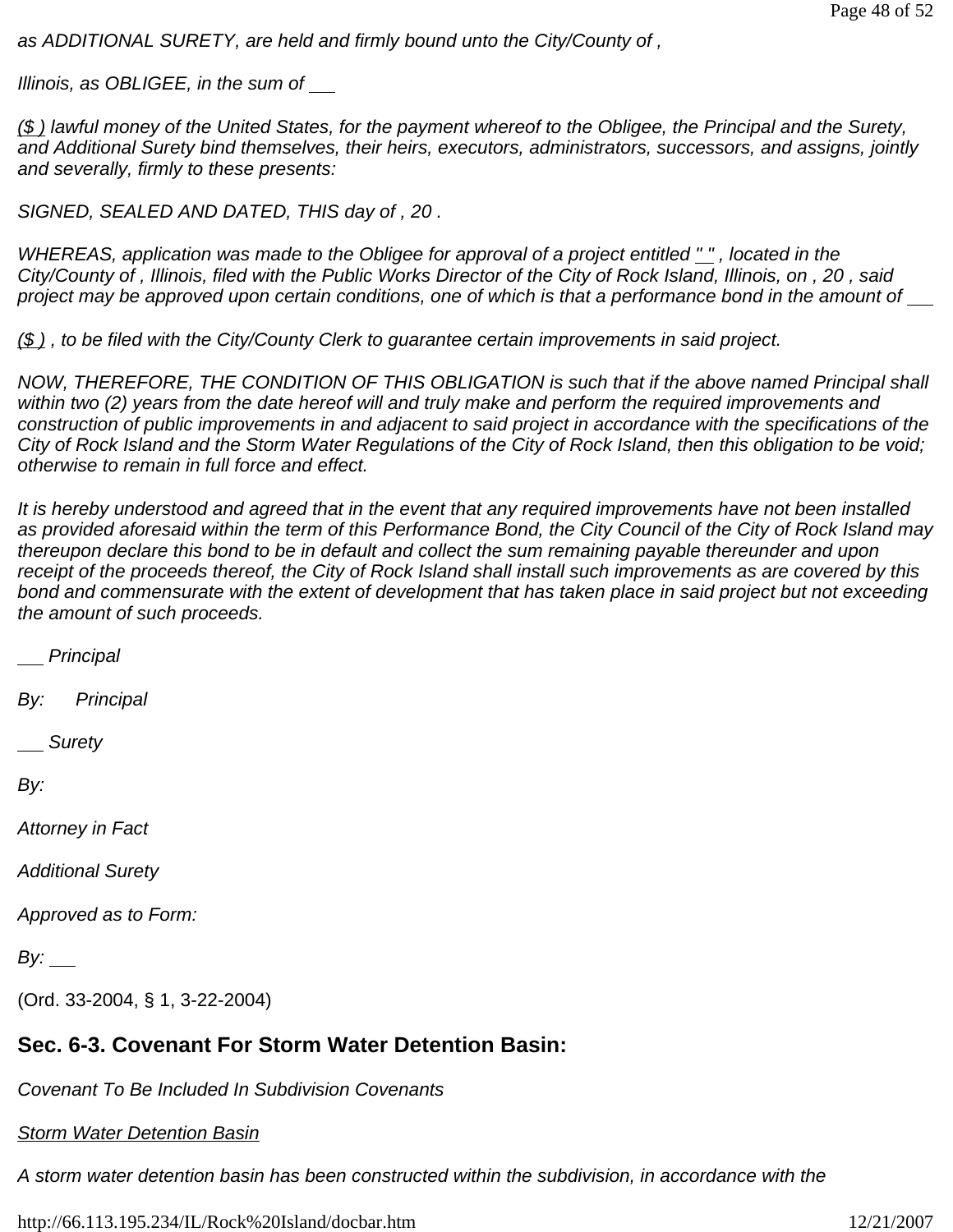*requirements of the municipal storm water ordinance, and is so designated as "Detention Basin" on subdivision plat. The detention basin shall provide for the temporary detention of storm water runoff from the subdivision to meet release rates as required by the municipality.*

*The real estate upon which the detention basin is located, designated as Outlot A on the Plat, shall be deeded from the Developer to the Homeowner's Association upon the sale of 75% of the lots within the Subdivision.*

*The Developer as owner, and subsequent to the conveyance of title, the Homeowners Association as owner, shall be responsible for the following:*

*a. An annual report on the detention basin condition, using the checklist, designated below, shall be submitted to the Public Works Director.*

*b. At five (5) year intervals, the basin shall be inspected by a professional engineer registered in the State of Illinois. A report of this inspection shall be submitted to the Public Works Director within sixty (60) days of the inspection. The inspection shall include an evaluation of the checklist items in the checklist below. An annual report is not required the year the five-year report is due.*

*c. The Developer, as owner, shall notify the Homeowners Association of its maintenance responsibilities and transfer basin maintenance records to the Homeowners Association.*

*Each owner of an improved lot within the Subdivision shall be assessed by the Homeowners Association for the cost of maintaining the Detention Basin and for the cost of complying with the requirements of these covenants and the requirements of the municipality. The Declaration regarding the establishment of a Homeowners Association and the procedures for the assessment and collection of dues for the cost of maintaining the detention basin shall be filed and recorded by the Developer as a separate document.*

*DECLARATION OF RESTRICTIVE AND PROTECTIVE COVENANTS AND CONDITIONS REGARDING THE ESTABLISHMENT OF A HOMEOWNERS ASSOCIATION FOR THE STORM WATER DETENTION BASIN SYSTEM AS LOCATED WITHIN* 

*Dated* 

*Filed* 

*To*

*The Public*

*This Declaration, made on the date hereinafter set forth by , hereinafter referred to as "Declarant".*

*WITNESSETH:*

*Whereas, Declarant is the owner of certain property in the City of , Rock Island County, Illinois, which is more particularly described as:*

http://66.113.195.234/IL/Rock%20Island/docbar.htm 12/21/2007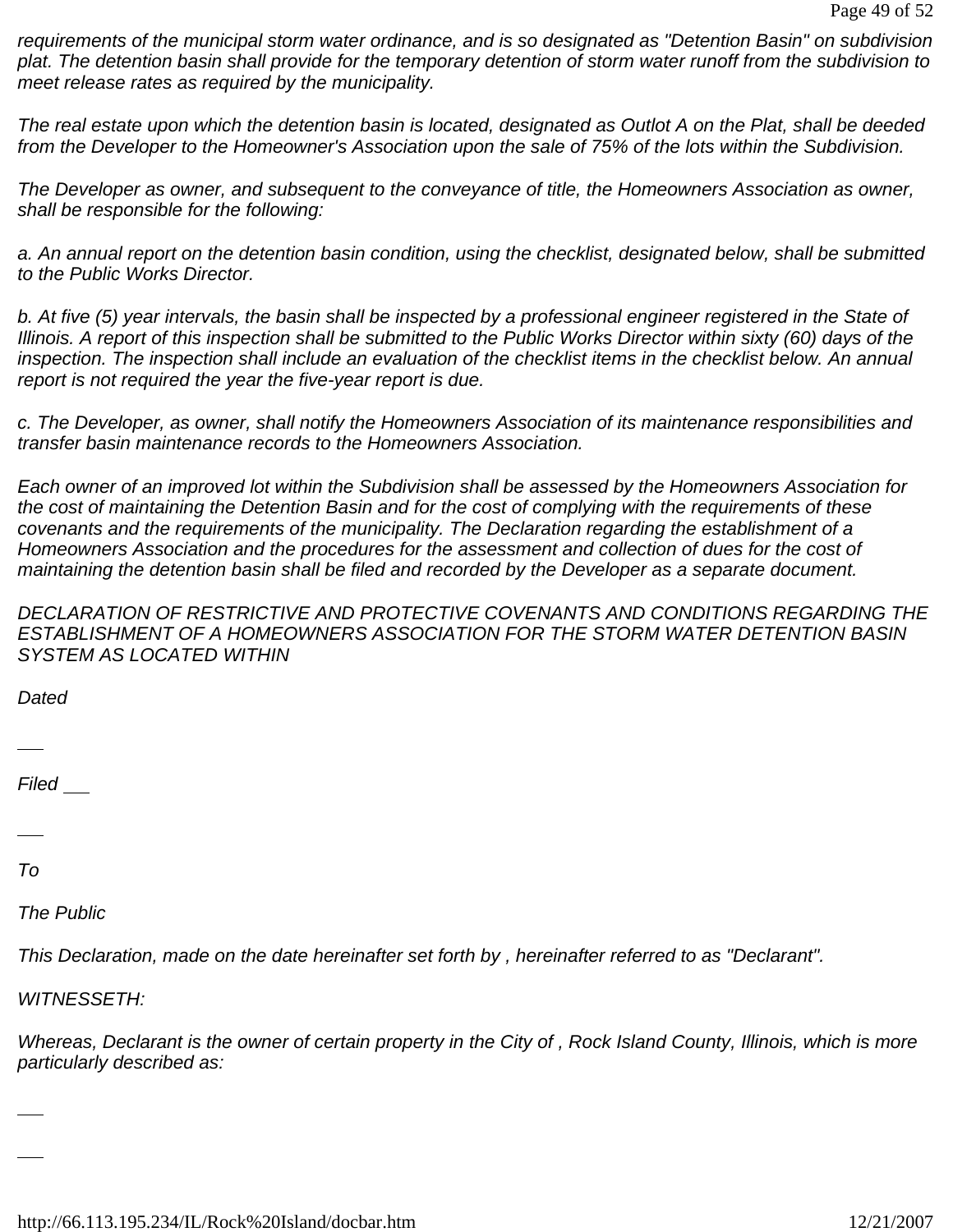*NOW, THEREFORE, Declarant hereby declares that all of the properties described above shall be held, sold and conveyed subject to the following easements, restrictions, covenants and conditions, all of which are for the purpose of enhancing and protecting the value, desirability and attractiveness of the real property, and for the purpose of complying with storm water retention requirements of the City of . These covenants, restrictions and conditions shall run with the real property and shall be binding on all parties having or acquiring any right, title or interest in the described property or any part thereof, and shall inure to the benefit of each owner thereof.*

#### *ARTICLE I.*

#### *DEFINITIONS*

*1. "Association" shall mean and refer to Homeowners Association of , Inc., an Illinois nonprofit corporation, its successors and assigns.*

*2. "Properties" shall mean and refer to that certain real property hereinbefore described, more particularly described as: Lots through of , City of , Illinois, and such additions thereto as may hereafter be brought within the jurisdiction of the Association.*

*3. "Lot" shall mean and refer to any plot of land shown upon any recorded subdivision map or plat of the properties.*

*4. "Member" shall mean and refer to every person or entity who hold membership in the association.*

*5. "Owner" shall mean and refer to the record owner, whether one or more persons or entities, of a fee simple title to any lot which is a part of the Properties, including contract sellers, but excluding those having such interest merely as security for the performance of an obligation.*

*6. "Declarant" shall mean and refer to , to successors and assigns, if such successors or assigns should acquire more than one undeveloped lot from the Declarant for the purpose of Development.*

*7. "Developer" shall mean the same as "Declarant".*

#### *ARTICLE II*

### *MEMBERSHIP AND VOTING RIGHTS*

*Every person or entity who is a record owner of a fee or undivided fee interest in any Lot which is subject by covenants of record to assessment by the Association, including contract Sellers, shall be a member of the Association. The foregoing is not intended to include persons or entities who hold an interest merely as security for the performance of an obligation. No owner shall have more than one membership. Membership shall be appurtenant to and may not be separated from ownership of any lot which is subject to assessment by the Association. Ownership of such lot shall be the sole qualification for membership.*

#### *ARTICLE III*

# *ESCROW FUND FOR MAINTENANCE*

*The primary source of funds for maintenance of the master storm water detention system shall be an escrow fund. Declarant shall establish the Escrow Fund at some local banking institution at such time as the first lot in The Properties is transferred to an owner other than the Declarant. The Association shall have the power to expend the escrow fund for maintenance authorized in accordance with the provisions of Article V.*

#### *ARTICLE IV*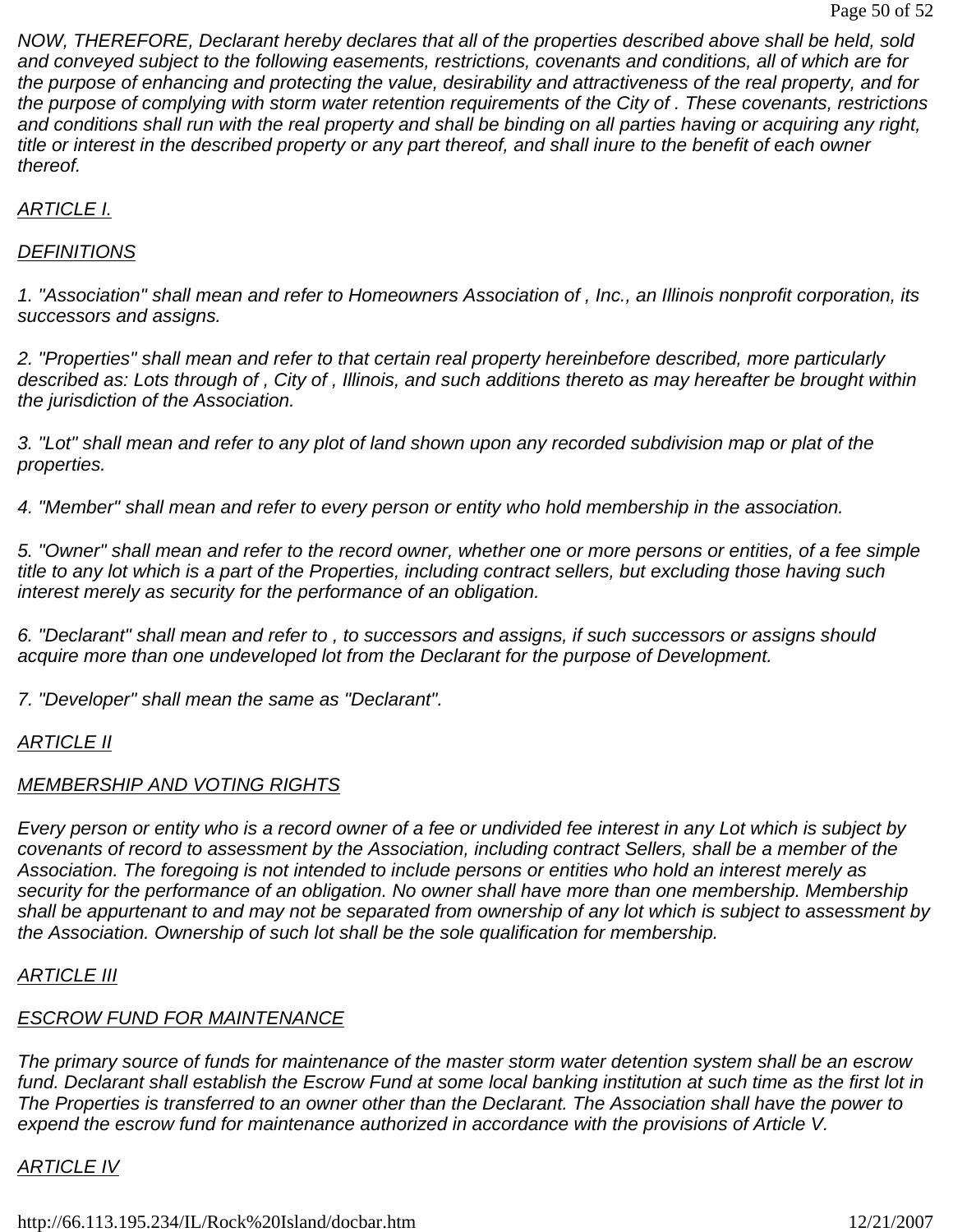#### *COVENANT FOR MAINTENANCE ASSESSMENT*

*1. Creation of the lien and Personal Obligation of Assessments. The Declarant, for each improved Lot owned within the Properties, hereby covenants, and each Owner of any Lot by acceptance of a Deed therefore,*  whether or not it shall be so expressed in such Deed, is deemed to covenant and agree to pay to the *Association: (1) annual assessments or charges, such assessments to be established and collected from time to time as hereinafter provided. The term "improved Lot" shall mean any Lot having a building erected thereon and ready for occupancy as approved by the City of , Illinois. The annual assessments, together with interest, shall be a charge on the land and shall be a continuing lien upon the property against which each such assessment is made. Each assessment together with interest, costs and reasonable attorney's fees for*  collection, shall also be the personal obligation of the person or entity who was the owner of such property at *the time the assessment fell due. The personal obligation for delinquent assessments shall not pass to his successors in title unless expressly assumed by them.*

*2. Purpose of Assessments. The assessments levied by the Association shall be used exclusively to maintain the storm water detention basin system, as provided for under the Restrictive and Protective Covenants of . The Board of Directors of the Association shall establish a budget by January 1st of each year and shall levy an assessment upon each improved Lot without the Subdivision by February 1st of each year, payable by the 1st day of May.*

*3. Notice and Quorum for Any Action Authorized Under Section 3. Written notice of any meeting called for the purpose of establishing the budget and making the assessment shall be sent to all members not less than 15*  days nor more than 30 days in advance of the meeting. At the first such meeting called, the presence of *Members or of proxies entitled to cast 50% of all votes of each class of membership shall constitute a quorum. If the required quorum is not present, another meeting may be called subject to the same notice requirement,*  and the required quorum at the subsequent meeting shall be one-half of the required quorum at the preceding *meeting. No such subsequent meeting shall be held more than 60 days following the preceding meeting.*

*4. Uniform Rate of Assessment. Annual assessments must be fixed at a uniform rate for all improved Lots and shall be collected on an annual installment basis, except as hereinafter provided.*

*5. Date of Commencement of Annual Assessments; Due Dates. The annual assessments provided for herein shall commence as to all improved Lots on the first day of the month following the conveyance of any such improved Lot. The first annual assessment shall be adjusted according to the number of months remaining in the calendar year. The Board of Directors of the Association shall fix the amount of the annual assessment against each lot at least 30 days in advance of each annual assessment period. Written notice of the annual assessment shall be sent to every Owner subject thereto. The annual assessment shall be paid in one annual*  payment, and the due dates and delinguency dates shall be uniformly established by the Board of Directors of *the Association. The Association shall, upon demand, and for a reasonable charge, furnish a certificate signed by an officer of the Association setting forth whether the assessments on a specified Lot are current or delinquent. Such certificate shall be conclusive evidence of payment of any assessment therein stated to have been paid.*

*6. Effect of Non-payment of Assessments: Remedies of the Association. Any annual payment not paid within 30 days after the due date shall bear interest from the date of delinquency at the rate of 10% per annum. The Association may bring any action at law against the Owner personally obligated to pay the same, or foreclose the lien against the property by an action in equity. In any such action, interest, costs and reasonable attorneys fees shall be added to the amount of the delinquent assessment and collected as part of said judgment. In the event of such foreclosure, if the Association waives any and all rights to a deficiency judgment against the Owner, the period for redemption as provided by the statutes of the State of Illinois shall be reduced to six months from the date of foreclosure sale. Any lot ultimately acquired by the Association through Judges Deed after such a foreclosure shall be sold by the Association within a reasonable time either at public or private sale, and any surplus remaining after the payment of assessments, interest, costs and attorney's fees shall be paid over to the former Owner of said Lot. No Owner may waiver or otherwise escape liability for the assessments provided for herein by non-use of the Detention Basin or by abandonment of his Lot.*